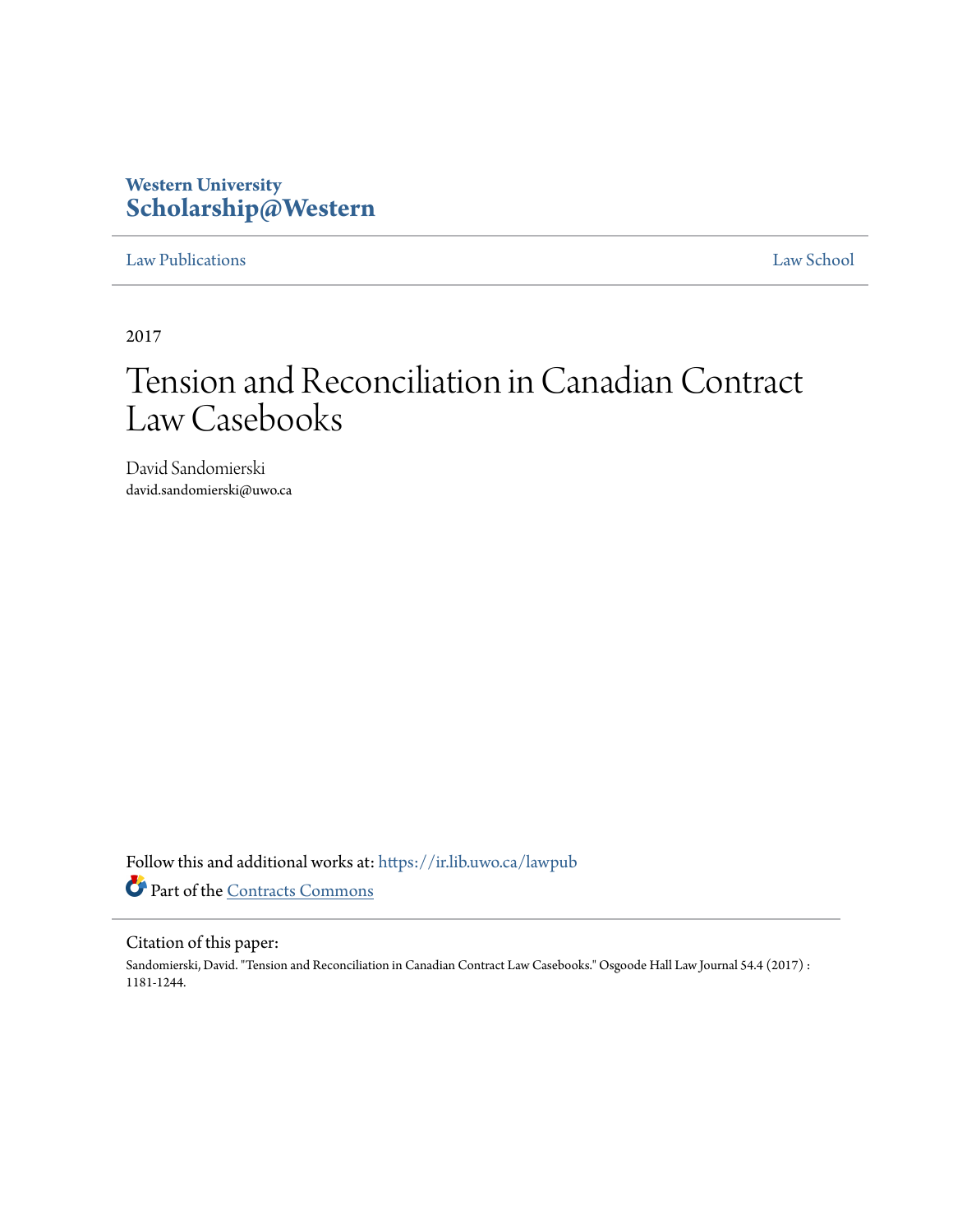## Tension and Reconciliation in Canadian Contract Law Casebooks

### DAVID SANDOMIERSKI\*

Canadian common law contract law casebooks are beset with a tension. On the one hand, they all reveal a sustained commitment to the "wholesale assault on the jurisprudence of forms, concepts, and rules" that typifies American Legal Realism and its intellectual descendants. Concern with underlying values, functional reasoning, social realities, and policy thinking pervades the explicit messages of Canadian contract law casebooks and their editors' related writings. On the other hand, the two casebooks most frequently assigned embody an allegiance to rules and courts that has a close kinship with the classical attitudes purportedly rejected. They convey a monolithic image of legal reasoning that emphasizes rules, certainty, and analogical reasoning and that marginalizes policy thinking. The range of skills, and image of lawyer, communicated by the books is much narrower than their critical and realist introductions imply. Accordingly, the casebooks suggest that Canadian legal thought may be typified by theoretical eclecticism coexisting with methodological homogeneity. This characterization provokes three alternative responses. First, casebook editors may embrace this vision and mount a principled defence of it. Second, they may reject it and aim to operationalize their realist and critical commitments into a more methodologically plural casebook, as has been done in the United States. Third, a re-imagined set of teaching

SJD candidate, Faculty of Law, University of Toronto. I would like to acknowledge the financial support of the Social Sciences and Humanities Research Council of Canada, via the Vanier Canada Graduate Scholarship, and the Faculty of Law, University of Toronto. Canadian legal publishers—Thomson Reuters Canada, Emond, and LexisNexis Canada—have generously provided free review copies of casebooks and other materials. They have also shared confidential sales data, for which I am exceedingly grateful. I am grateful to the National Committee of Accreditation of the Federation of Law Societies of Canada for providing details about their Contract Law examinations sittings. For helpful comments and encouragement, I am endebted to Angela Fernandez, Jennifer Nedelsky, David Schneiderman, Blaine Baker, Joel Bakan, Thomas McMorrow, Joshua Karton, John Enman-Beech, Anton Piatigorsky, Sarah Polley, and the anonymous reviewer. This article incorporates empirical research conducted under a Research Ethics Board approval at the University of Toronto.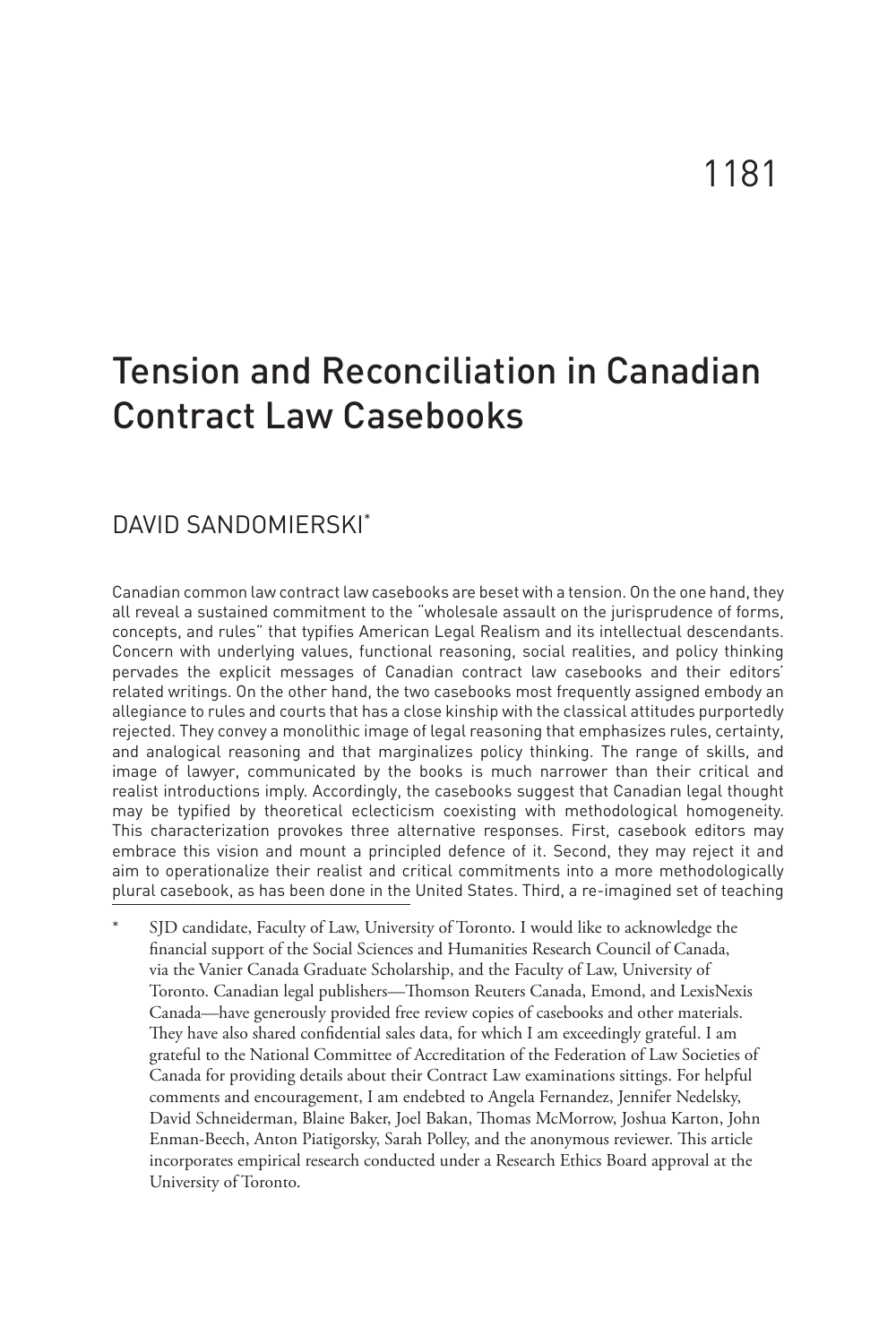1182 (2017) 54 OSGOODE HALL LAW JOURNAL

materials organized not around cases but around "empirically recurring problems of contracting parties" may transcend the paradigm. This last avenue holds the most promise for embodying a capacious vision of legal education.

Les recueils de décisions en droit contractuel en common law du Canada sont traversés par une tension particulière. D'une part, ils traduisent tous la volonté systématique de « combattre massivement la jurisprudence des formes, des concepts et des règles » dans la droite lignée du réalisme juridique américain et de ses héritiers intellectuels. Les inquiétudes relatives aux valeurs sous-jacentes, au raisonnement fonctionnel, aux réalités sociales et à la réflexion stratégique transparaissent dans les messages explicitement véhiculés dans les recueils canadiens de décisions en droit contractuel et les écrits connexes de leurs rédacteurs. D'autre part, les deux recueils les plus fréquemment étudiés témoignent d'un profond respect envers les règles et les tribunaux et d'un lien étroit avec les attitudes classiques soi-disant rejetées. Ils présentent une image monolithique du raisonnement juridique en mettant l'accent sur les règles, la certitude et le raisonnement analogique tout en marginalisant la réflexion stratégique. Les compétences et l'image des avocats, telles qu'elles sont transmises par ces recueils, sont bien plus restreintes que celles induites par leurs introductions critiques et réalistes. En conséquence, les recueils donnent à penser que la pensée juridique canadienne se caractérise par un éclectisme théorique qui cohabite avec une homogénéité méthodologique. Une telle caractérisation entraîne trois réactions différentes. Premièrement, les rédacteurs de recueils peuvent partager cette vision et la défendre de manière raisonnée. Deuxièmement, ils peuvent la rejeter et chercher à mettre en application leurs engagements réalistes et critiques dans un recueil de décisions mobilisant des méthodologies plurielles, comme c'est le cas aux États-Unis. Troisièmement, ils peuvent transcender ce paradigme en élaborant un ensemble réinventé de supports pédagogiques, qui ne s'articulerait pas autour de décisions judiciaires, mais plutôt autour de « problèmes empiriques rencontrés fréquemment par des parties contractantes ». Cette dernière option offre les meilleures chances d'établir une vision globale de l'éducation juridique.

|    | А.        |               |      |                                                                            |  |  |  |
|----|-----------|---------------|------|----------------------------------------------------------------------------|--|--|--|
| I. |           |               |      | CRITICAL AND REALIST PERSPECTIVES IN CANADIAN CONTRACT LAW CASEBOOKS  1191 |  |  |  |
|    | А.        |               |      |                                                                            |  |  |  |
|    |           | $\mathbf{1}$  |      |                                                                            |  |  |  |
|    |           |               | L.   |                                                                            |  |  |  |
|    |           |               | Ш.   | Functional Reasoning, Policy, and Conflicting Values  1194                 |  |  |  |
|    |           |               | Ш.   |                                                                            |  |  |  |
|    |           |               | iv.  |                                                                            |  |  |  |
|    |           | $\mathcal{P}$ |      | The Swan Remedies Chapter: A Consistent Set of Realist Messages  1198      |  |  |  |
|    | <b>B.</b> |               |      |                                                                            |  |  |  |
|    |           | $\mathbf{1}$  |      |                                                                            |  |  |  |
|    |           | $\mathcal{P}$ |      |                                                                            |  |  |  |
|    |           |               |      | A Present-Day Corbin: Messages from Waddams'S Textbook 1204                |  |  |  |
|    |           |               |      | Realism and Functionalism In the Remedies Chapter of Waddams. 1205         |  |  |  |
|    |           |               | III. | Summary: American Legal Thought in Waddams  1207                           |  |  |  |
|    | C.        |               |      |                                                                            |  |  |  |
|    |           | 1             |      |                                                                            |  |  |  |
|    |           |               |      |                                                                            |  |  |  |
|    |           |               |      |                                                                            |  |  |  |
|    |           | 2.            |      |                                                                            |  |  |  |
|    |           | 3.            |      |                                                                            |  |  |  |
|    | D.        |               |      |                                                                            |  |  |  |
|    |           |               |      |                                                                            |  |  |  |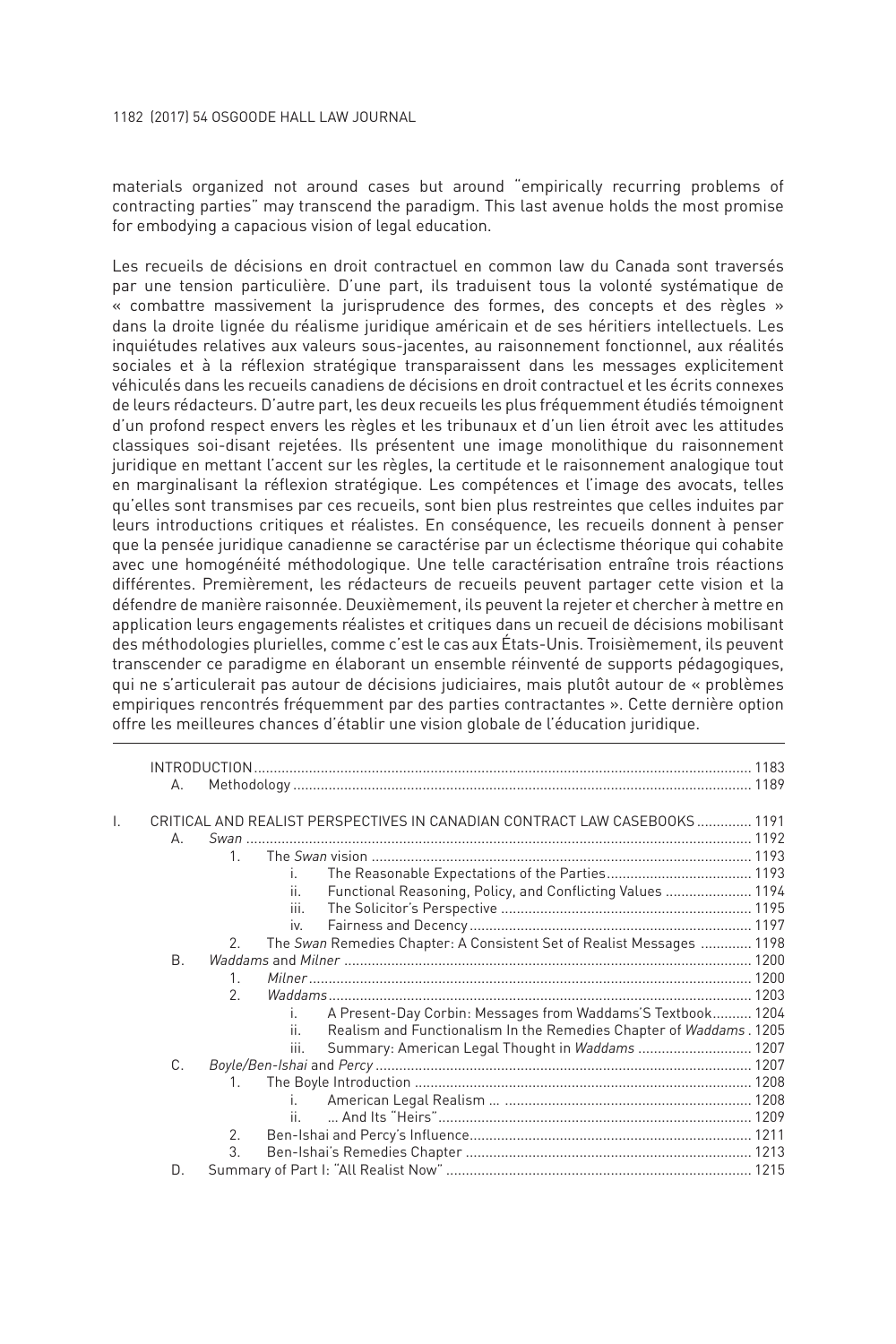| II. | THE TRADITIONAL FLIP SIDE: RULES, COURTS, AND LEGAL REASONING  1215 |                                                                                    |  |  |  |
|-----|---------------------------------------------------------------------|------------------------------------------------------------------------------------|--|--|--|
|     | А.                                                                  |                                                                                    |  |  |  |
|     |                                                                     | $\mathbf{1}$                                                                       |  |  |  |
|     |                                                                     | 2.                                                                                 |  |  |  |
|     |                                                                     | $\mathcal{R}$                                                                      |  |  |  |
|     |                                                                     | 4.                                                                                 |  |  |  |
|     |                                                                     | The "Traditional," Unproblematized "Core" of Legal Study 1219<br>5.                |  |  |  |
|     | B.                                                                  |                                                                                    |  |  |  |
|     |                                                                     | 1.                                                                                 |  |  |  |
|     |                                                                     | 2.                                                                                 |  |  |  |
|     |                                                                     | Introduction to the Study of Law: Roderick Macdonald's Critique  1223<br>i.        |  |  |  |
| Ш.  |                                                                     |                                                                                    |  |  |  |
|     | А.                                                                  |                                                                                    |  |  |  |
|     |                                                                     | The Familiar Trope: Theory vs Practice, Academy vs Profession 1226<br>$\mathbf{1}$ |  |  |  |
|     |                                                                     | 2.                                                                                 |  |  |  |
|     | B.                                                                  |                                                                                    |  |  |  |
|     | $\mathsf{C}$                                                        |                                                                                    |  |  |  |
|     |                                                                     | A Unified Conception: Realist Ideas Serve the Rule of Law 1230<br>$1_{-}$          |  |  |  |
|     |                                                                     | Methodological Homogeneity and Theoretical Eclecticism  1233<br>2.                 |  |  |  |
|     |                                                                     | 3.                                                                                 |  |  |  |
|     |                                                                     |                                                                                    |  |  |  |
|     | А.                                                                  |                                                                                    |  |  |  |
|     | <b>B.</b>                                                           |                                                                                    |  |  |  |
|     | C.                                                                  |                                                                                    |  |  |  |
|     |                                                                     |                                                                                    |  |  |  |

### INTRODUCTION

Contract law casebooks are a rich source of information about the messages communicated to students about what it means to think, work, and identify as lawyers.<sup>1</sup> First year law school is a key moment in law students' intellectual and professional formation, the year when they are purportedly transformed into people who can "think like lawyers."2 Contract Law is a universal course in first year legal education<sup>3</sup> and figures prominently in the popular culture about

<sup>1.</sup> See Janet Ainsworth, "Law in (Case)books, Law (School) in Action: The Case for Casebook Reviews" (1997) 20:2 Seattle UL Rev 271 at 275.

<sup>2.</sup> See *e.g.* Elizabeth Mertz, *The Language of Law School: Learning to Think Like a Lawyer* (New York: Oxford University Press, 2007).

<sup>3.</sup> All Canadian common law faculties teach Contract Law or some variation thereof, in first year (*e.g.*, Contracts and Judicial Decision-making at Dalhousie). The vast majority of US schools do so as well, with one notable exception being the functionally organized course in Bargain, Exchange, and Liability in Georgetown Law School's Curriculum B. See Georgetown Law, "Curriculum Guide," online: <apps.law.georgetown.edu/curriculum/tab\_clusters. cfm?Status=Cluster&Detail=105>. Historically, this was also the case throughout North America. See Alfred Zantzinger Reed, "Present-Day Law Schools in the United States and Canada" in Carnegie Foundation Bulletin No 21 (Boston: Merrymount Press, 1928) at 256.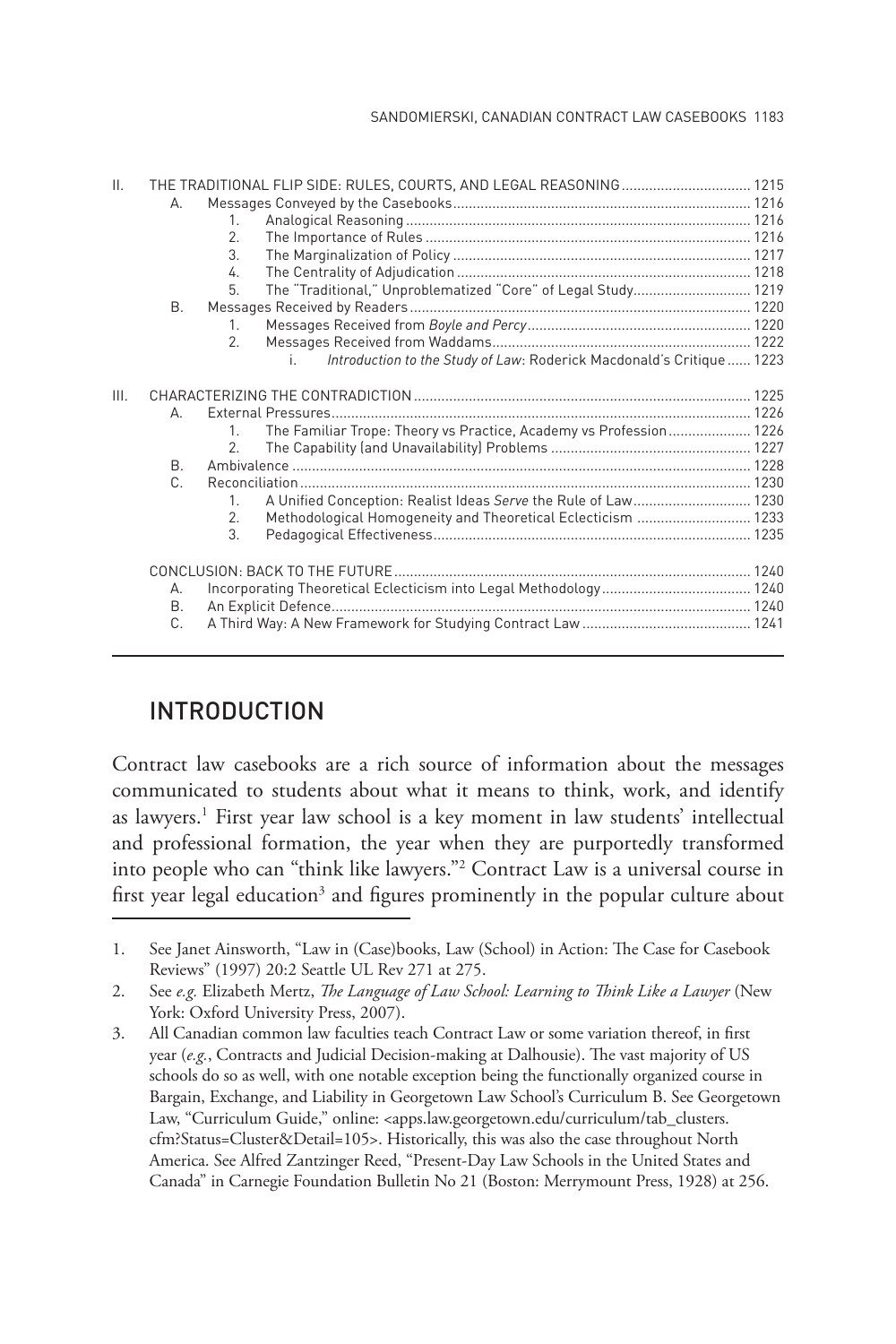legal education.4 Perhaps most of all, contract law is a flashpoint for competing views of law—most of the major twentieth-century schools of legal thought has a prominent example in contracts scholarship.<sup>5</sup> For all of these reasons, careful scrutiny of casebooks is warranted for understanding the "particular jurisprudential and normative belief systems"<sup>6</sup> that the books may transmit.

In the United States, scholars have embraced the contract law casebook as metonym for the shifting and turbulent terrain of legal thought. The first contracts casebook, by Christopher Columbus Langdell,<sup>7</sup> is not only the origin of the ubiquitous case method, it also serves as one of the best concrete examples of "classical legal thought"—the nineteenth-century "consensus"8 view of law as unified, coherent, formal, and rational.<sup>9</sup> Once the "age of anthology," which

<sup>4.</sup> See *e.g.* Scott Turow, *One L: The Turbulent True Story of a First Year at Harvard Law School* (New York: Farar, Straus & Giroux, 1977); *The Paper Chase*, 1973 DVD (Beverly Hills, Cal: 20th Century Fox Home Entertainment, 2003).

<sup>5.</sup> For formalism, see *e.g.* Samuel Williston, ed, *A Selection of Cases on the Law of Contracts*, vol 1 (Boston: Little, Brown, and Company, 1903). For realism, see *e.g.* Arthur Linton Corbin, *Corbin on Contracts: A Comprehensive Treatise on the Rules of Contract Law* (St. Paul, Minn: West, 1950). For realism and functionalism, see *e.g.* LL Fuller & William R Perdue Jr, "The Reliance Interest in Contract Damages: 1" (1936) 46:1 Yale LJ 52 [Fuller & Perdue, "Reliance Interest 1"]; LL Fuller & William R Perdue Jr, "The Reliance Interest in Contract Damages: 2" (1937) 46:3 Yale LJ 373 [Fuller & Perdue, "Reliance Interest 2"]. For Critical Legal Studies, see *e.g.* Jay M Feinman, "Critical Approaches to Contract Law" (1983) 30:4 UCLA L Rev 829. For law and economics, see *e.g.* Anthony T Kronman & Richard A Posner, *The Economics of Contract Law* (Boston: Little, Brown & Co, 1979). For feminism, see *e.g.* Clare Dalton, "An Essay in the Deconstruction of Contract Doctrine" (1985) 94:5 Yale LJ 997. For socio-legal studies, see *e.g.* Stewart Macaulay, "Non-Contractual Relations in Business: A Preliminary Study" (1963) 28:1 Am Soc Rev 55 [Macaulay, "Non-Contractual Relations"]. For relational theory, see *e.g.* Ian R Macneil, "The Many Futures of Contracts" (1974) 47:3 S Cal L Rev 691.

<sup>6.</sup> Ainsworth, *supra* note 1 at 274.

<sup>7.</sup> *A Selection of Cases on the Law of Contracts: with a Summary of the Topics Covered by the Cases*, 2nd ed (Boston: Little, Brown, & Co, 1879).

<sup>8.</sup> David Kennedy & William W Fisher III, "Introduction" in David Kennedy & William W Fisher III, eds, *The Canon of American Legal Thought* (Princeton: Princeton University Press, 2006) 1 at 8.

<sup>9.</sup> See Thomas C Grey, "Langdell's Orthodoxy" (1983) 45:1 U Pitt L Rev 1 at 11; Duncan Kennedy, "Toward an Historical Understanding of Legal Consciousness: The Case of Classical Legal Thought In America, 1850-1940" (1980) 3 Res in L & Soc'y 3 at 8; Duncan Kennedy, "Form and Substance in Private Law Adjudication" (1976) 89:8 Harv L Rev 1685 at 1729 [Kennedy, "Form and Substance"]; Morton Horwitz, "The Rise of Legal Formalism" (1975) 19:4 Am J Legal Hist 251.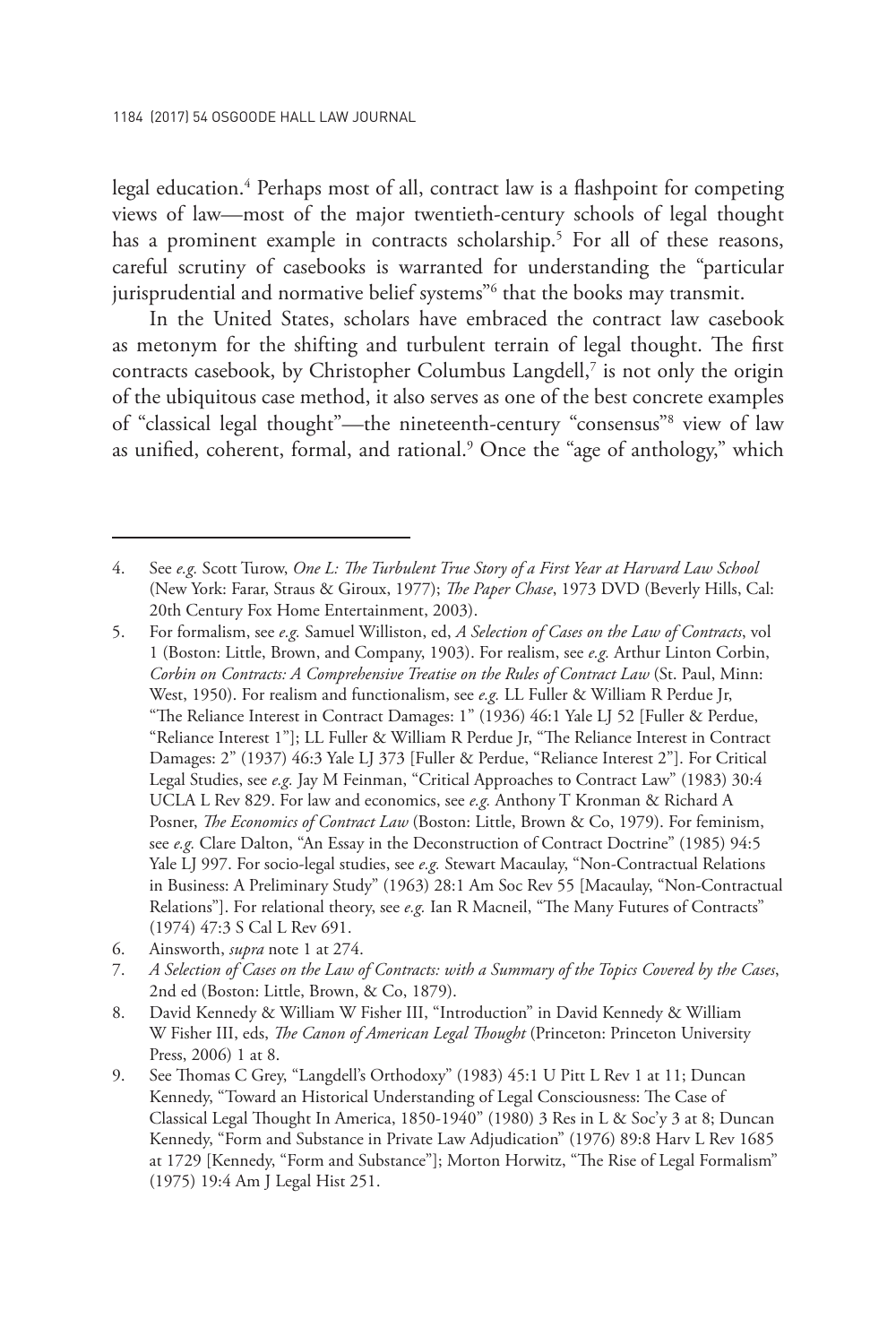Langdell ushered in, ended in the mid-twentieth century,<sup>10</sup> casebooks were increasingly reviewed for the way editors "wear their heart upon their sleeve."<sup>11</sup> Accordingly, casebooks signaled profound changes in attitude about legal thought. Lon Fuller's "post-realist"<sup>12</sup> innovation in 1947,<sup>13</sup> Friedrich Kessler and Malcom Sharp's "anticonceptualist"<sup>14</sup> intervention in 1953,<sup>15</sup> and Charles Knapp's "humanist"<sup>16</sup> take on the teaching matter in  $1976^{17}$  stand as three well-reviewed examples.<sup>18</sup>

In Canada, meta-level discussion about the casebooks is less developed. While there are numerous thoughtful reviews of selected editions of Canadian contract law casebooks, $19$  there has been little attempt, if any, to draw high-level insights by looking at the books together and over the course of their development. This article attempts to do precisely that. I look at the prefaces and introductions

- 13. Lon L Fuller, *Basic Contract Law* (St Paul, Minn: West, 1947).
- 14. Klare, *supra* note 12 at 884.
- 15. Friedrich Kessler & Malcolm Pitman Sharp, *Contracts: Cases and Materials* (New York: Prentice-Hall, 1953).
- 16. Klare, *supra* note 12 at 895.
- 17. Charles L Knapp, *Problems in Contract Law: Cases and Materials* (Boston: Little, Brown & Co, 1976).
- 18. See *e.g.* Malcolm Sharp, Book Review of *Basic Contract Law* by Lon L Fuller, (1948) 15:3 U Chi L Rev 795; Kaplan, *supra* note 11; Klare, *supra* note 12.
- 19. See *e.g.* Mary Hatherly, Book Review of *Studies in Contract Law* by Barry J Reiter & John Swan, eds, (1981) 30 UNBLJ 265; Linda Vincent, Book Review of *Contracts: Cases, Notes & Materials* by John Swan & Barry J Reiter, eds, (1979) 9 Man LJ 347; Richard F Devlin, Book Review of *Contracts: Cases and Commentaries*, 5th ed, by Christine Boyle & David R Percy, eds, (1996) 27:1 Can Bus LJ 144; David Vaver, Book Review of *Contracts: Cases and Commentaries*, 1st ed, by Christine Boyle & David R Percy, eds, (1979) 17:3 Alta L Rev 567; JA Manwaring, Book Review of *Contracts: Cases and Commentaries*, 2nd ed, by Christine Boyle & David R Percy, eds, (1982) Can Bar Rev 781; Christopher Carr, Book Review of *Milner's Cases and Materials on Contracts*, 2nd ed, by SM Waddams, ed, (1971) 6:2 UBC L Rev 451; Clifford Ian Kyer, Book Review of *Milner's Cases and Materials on Contracts*, 3rd ed, by SM Waddams, ed, and *Contracts: Cases, Notes and Materials*, by John Swan & Barry J Reiter, eds, (1978) 37:1 UT Fac L Rev 152.

<sup>10.</sup> See E Allan Farnsworth, "Contracts Scholarship in the Age of the Anthology" (1987) 85:6 Mich L Rev 1406 at 1407.

<sup>11.</sup> Benjamin Kaplan, Book Review of *Contracts: Cases and Materials* by Friedrich Kessler & Malcolm Pitman Sharp, (1954) 63:7 Yale LJ 1039 at 1039.

<sup>12.</sup> Karl E Klare, "Contracts Jurisprudence and the First-Year Casebook," Book Review of *Problems in Contract Law: Cases and Materials* by Charles L Knapp, (1979) 54:4 NYU L Rev 876 at 882.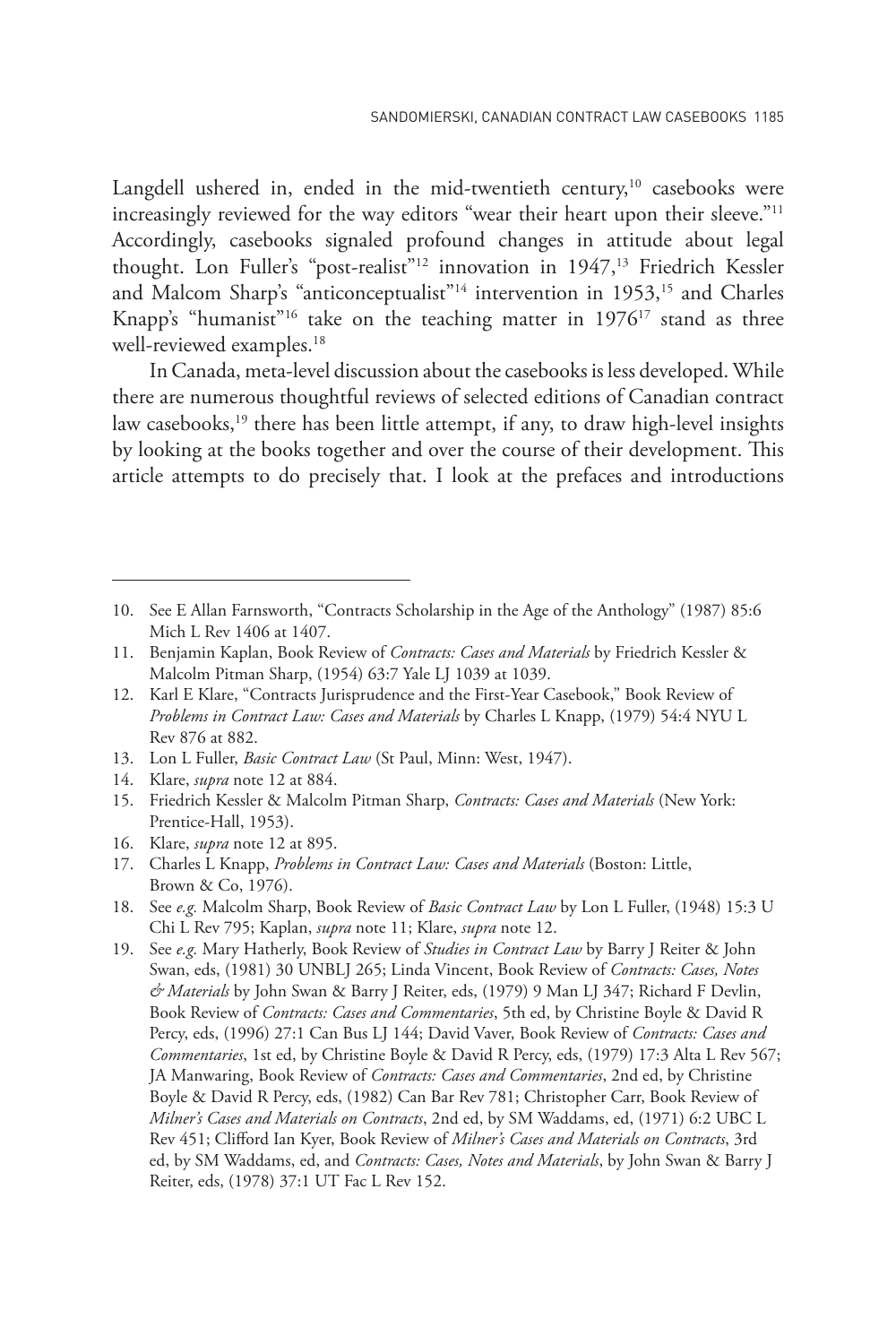of four published casebooks—one historical (*Milner*),<sup>20</sup> three current (*Swan*,<sup>21</sup> *Waddams*,<sup>22</sup> and *Boyle/Ben-Ishai and Percy*)<sup>23</sup>—to discern the explicit and implied messages about law, legal thought, legal reasoning, and legal practice. I compare

- 21. John Swan & Barry J Reiter, eds, *Contracts: Cases, Notes & Materials* (Toronto: Butterworth & Co, 1978) [*Swan* 1st ed]; John Swan & Barry J Reiter, eds, *Contracts: Cases, Notes & Materials*, 2nd ed (Toronto: Butterworth & Co, 1982) [*Swan* 2nd ed]; John Swan & Barry J Reiter, eds, *Contracts: Cases, Notes & Materials*, 3rd ed (Toronto: Emond Montgomery, 1985) [*Swan* 3rd ed]; John Swan & Barry J Reiter, eds, *Contracts: Cases, Notes & Materials*, 4th ed (Toronto: Emond Montgomery, 1991) [*Swan* 4th ed]; John Swan, Barry J Reiter & Nicholas C Bala, eds, *Contracts: Cases, Notes & Materials*, 5th ed (Toronto: Butterworths, 1997) [*Swan* 5th ed]; John Swan, Barry J Reiter & Nicholas C Bala, eds, *Contracts: Cases, Notes & Materials*, 6th ed (Toronto: Butterworths, 2002) [*Swan* 6th ed]; John Swan, Barry J Reiter & Nicholas C Bala, eds, *Contracts: Cases, Notes & Materials*, 7th ed (Toronto: LexisNexis Canada, 2006) [*Swan* 7th ed]; Angela Swan, Barry J Reiter & Nicholas C Bala, eds, *Contracts: Cases, Notes & Materials*, 8th ed (Toronto: LexisNexis Canada, 2010) [*Swan*  8th ed]; Angela Swan, Nicholas C Bala & Jakub Adamski, eds, *Contracts: Cases, Notes & Materials*, 9th ed (Toronto: LexisNexis Canada, 2015) [*Swan* 9th ed].
- 22. SM Waddams, M Trebilcock & MA Waldron, eds, *Cases and Materials on Contracts*  (Toronto: Emond Montgomery, 1994) [*Waddams* 1st ed]; SM Waddams, M Trebilcock & MA Waldron, eds, *Cases and Materials on Contracts*, 2nd ed (Toronto: Emond Montgomery, 2000) [*Waddams* 2nd ed]; SM Waddams et al, eds, *Cases and Materials on Contracts*, 3rd ed (Toronto: Emond Montgomery, 2005) [*Waddams* 3rd ed]; SM Waddams et al, eds, *Cases and Materials on Contracts*, 4th ed (Toronto: Emond Montgomery, 2010) [*Waddams* 4th ed]; SM Waddams et al, eds, *Cases and Materials on Contracts*, 5th ed (Toronto: Emond Montomery, 2014) [*Waddams* 5th ed].
- 23. Christine Boyle & David R Percy, eds, *Contracts: Cases and Commentaries* (Toronto: Carswell, 1978) [*Boyle & Percy* 1st ed]; Christine Boyle & David R Percy, eds, *Contracts: Cases and Commentaries*, 2nd ed (Toronto: Carswell, 1981) [*Boyle & Percy* 2nd ed]; Christine Boyle & David R Percy, eds, *Contracts: Cases and Commentaries*, 3rd ed (Toronto: Carswell, 1985) [*Boyle & Percy* 3rd ed]; Christine Boyle & David R Percy, eds, *Contracts: Cases and Commentaries*, 4th ed (Toronto: Carswell, 1989) [*Boyle & Percy* 4th ed]; Christine Boyle & David R Percy, eds, *Contracts: Cases and Commentaries*, 5th ed (Toronto: Carswell, 1994); Christine Boyle & David R Percy, eds, *Contracts: Cases and Commentaries*, 6th ed (Toronto: Carswell, 1999) [*Boyle & Percy* 6th ed]; Christine Boyle & David R Percy, eds, *Contracts: Cases and Commentaries*, 7th ed (Toronto: Thomson Carswell, 2004) [*Boyle & Percy* 7th ed]; Stephanie Ben-Ishai & David R Percy, eds, *Contracts: Cases and Commentaries* (Toronto: Carswell, 2009) [*Ben-Ishai & Percy* 8th ed]; Stephanie Ben-Ishai & David R Percy, eds, *Contracts: Cases and Commentaries*, 9th ed (Toronto: Carswell, 2014) [*Ben-Ishai & Percy* 9th ed].

<sup>20.</sup> JB Milner, ed, *Cases and Materials on Contracts* (Toronto: University of Toronto Press, 1963) [*Milner* 1st ed]; SM Waddams, ed, *Milner's Cases and Materials on Contracts*, 2nd ed (Toronto: University of Toronto Press, 1971) [*Milner* 2nd ed]; SM Waddams, ed, *Milner's Cases and Materials on Contracts*, 3rd ed (Toronto: University of Toronto Press, 1977) [*Milner*  3rd ed]; SM Waddams, ed, *Milner's Cases and Materials on Contracts*, 4th ed (Toronto: Emond Montgomery, 1985) [*Milner* 4th ed].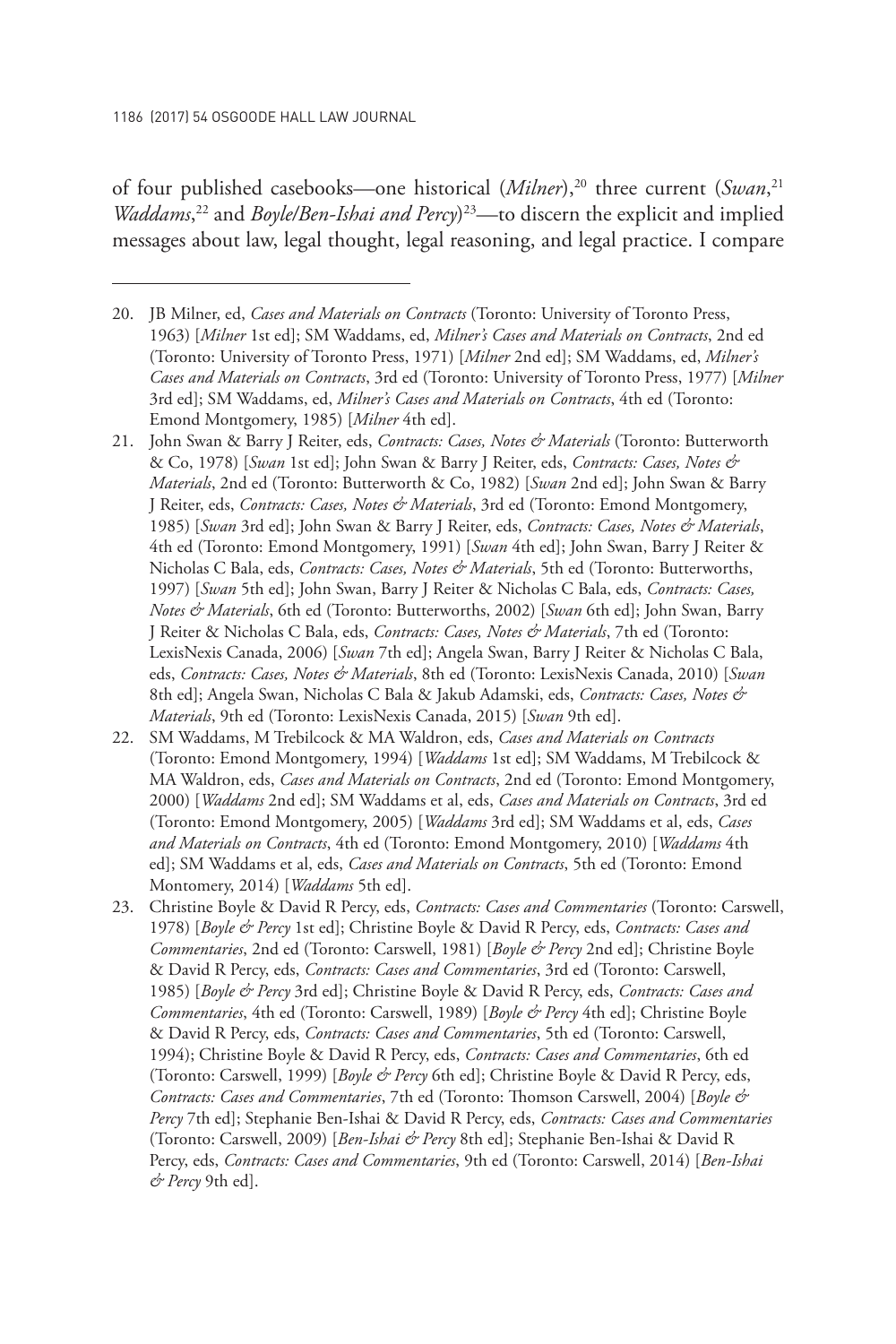what these editors say with what they do by looking at the remedies chapters of the current books. And, I situate this in a broader context of Canadian legal scholarly discourse by drawing on reviews of the casebooks, and other selected writings by the casebook editors. All of this analysis is informed by empirical research on the teaching of contract law in Canada—a study in which I have spoken with sixty-seven Canadian contract law teachers, including many of the editors themselves, and obtained course materials from them and eight others.

On the basis of this analysis, this article aims to make three distinct contributions. First is to elucidate the intellectual influences on the casebooks. All the major books in Canada owe a large intellectual debt to "canonical" American legal scholars who attacked the formalist consensus of the nineteenth century.24 Chief among these are the American Legal Realists. Canadian contract law editors articulate commitments to realist ideas that lawyers should seek to understand the "underlying values" of rules and doctrines, that they should reason purposively and functionally, that they should consider social realities of contracting, and that policy thinking is of central importance. The influences of Arthur Corbin, Lon Fuller, Grant Gilmore, and Ian Macneil figure prominently. Ideas from later schools also play a central role—legal process (concerns about institutional competence), law and economics, critical legal studies, socio-legal approaches, and feminist and race critiques of contract doctrine. The influences manifest differently in each of the books—sometimes incorporated into explicit argument (*Swan*), sometimes operating implicitly in editorial choices (*Waddams*), sometimes coalescing in a critical survey (*Boyle/Ben-Ishai and Percy*), sometimes appearing in a "Perspectives" chapter (*Waddams*). However expressed, the intellectual theories that explicitly frame the study of contract law in Canada largely derive from these American, critical traditions. Part I of the article sets out these influences and their manifestations in some detail.

Despite this surface commitment to realist and critical approaches, however, the two most frequently used casebooks, *Boyle/Ben-Ishai and Percy* and *Waddams*, 25 simultaneously pledge or embody an allegiance to rules and courts that has a close kinship with the classical attitudes purportedly rejected. Part II establishes this contradiction. Whether expressed as a commitment to "tradition" or simply presented without commentary, these books treat cases as the archetypal source of law, and legal reasoning as predominantly the exercise of distilling rules and

<sup>24.</sup> References to the American "canon" in this article derive from the usage in Kennedy & Fisher, *supra* note 8.

<sup>25.</sup> As I detail at the outset to Part I, below, *Waddams* and *Boyle/Ben-Ishai and Percy* have, combined, about ninety percent market share in Canada.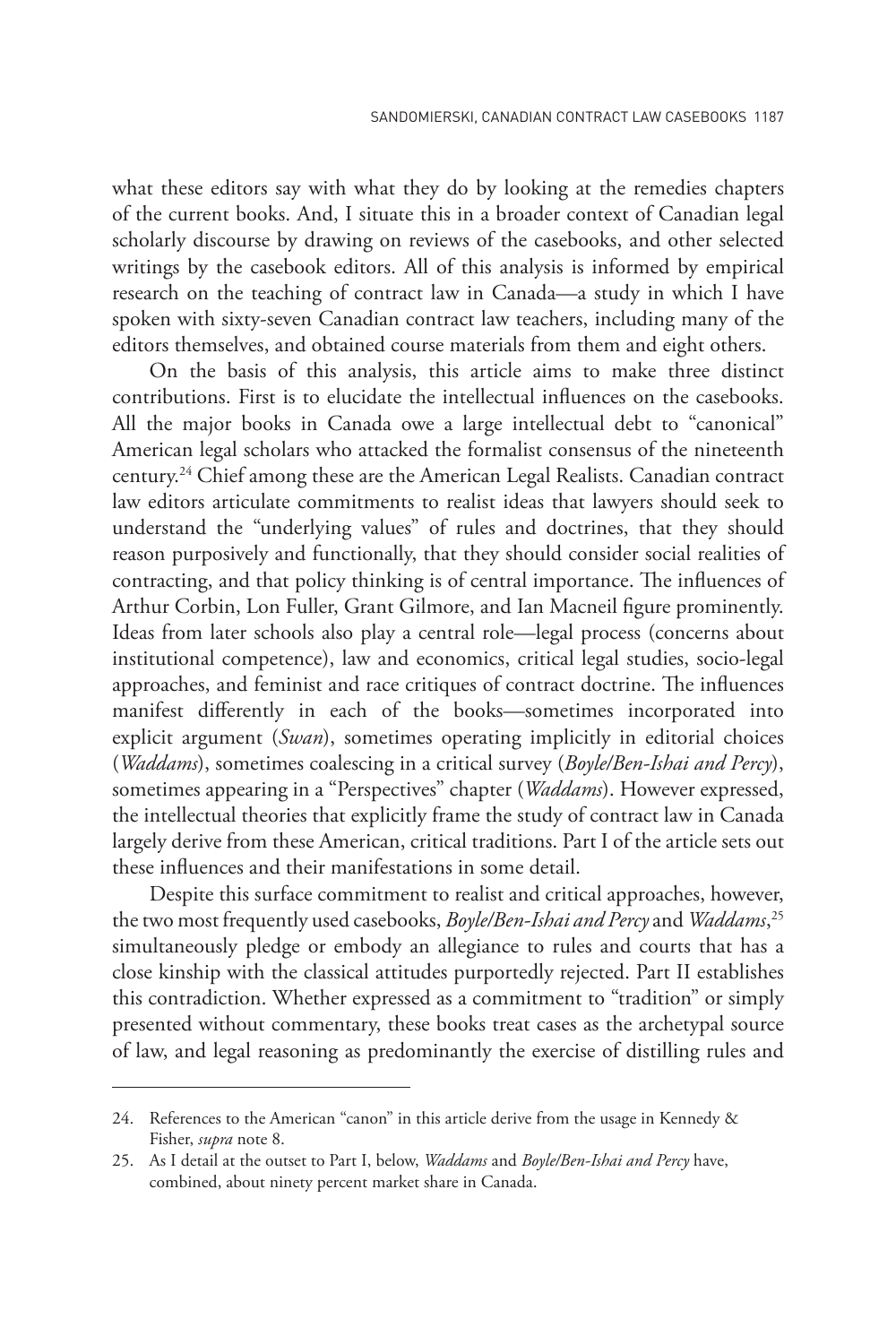applying them to hypothetical fact situations in search of relevant similarities. This focus on rules and cases betrays an underlying commitment to the formalist values of coherence and consistency and tends to marginalize considerations of policy, politics, and social context.

The third Part of this article explores three possible characterizations of this tension between realist/critical commitments, on the one hand, and classical/ traditional commitments, on the other. First, the tension may be understood as the result of external pressures, on the theory that editors would otherwise have sought to reduce the cognitive dissonance caused by the contradictions. After suggesting two such pressures—that editors are driven to depart from their "academic" inclinations toward realism by pressures from the "profession," or the simple unavailability of alternative sources—I argue that on closer analysis the casebooks do not sustain either interpretation.

Alternatively, the tension may reflect "intellectual ambivalence"—the "simultaneous adherence to contradictory propositions."26 On this interpretation, the commitments are acknowledged as contradictory, but this is not necessarily a sign of a failure to overcome external obstacles. Sustaining disparate ideas in a state of tension may instead signal a distinctive Canadian legal sensibility—the tendency for toleration, reflective of a legal culture characterized by the encounter of separate traditions. I leave this as a suggestion ripe for future inquiry, and suggest that in the end, a third characterization is most compelling.

The casebooks suggest that mainstream Canadian legal thought reflects a simultaneous commitment to theoretical eclecticism and methodological homogeneity, the refusal to "operationalize" its theoretical commitments into a vision of what it means to think like or practice as a lawyer. This characterization accounts for the tensions observed in *Milner*, *Waddams*, and *Boyle/Ben-Ishai and Percy*, and also for the fact that *Swan*, the one book that tailors its methodology to its theory, is the least adopted book. This observation signals a departure from the American tradition, in which legal reasoning is described as the "methodological sediment" laid down by successive periods of criticism and reform.<sup>27</sup>

I argue that this characterization compels one of three responses. If editors choose to reject it, then they ought to make a more thorough attempt to diversify the range of legal thinking skills and images of what it means to be a lawyer or legally-educated citizen in the books—to translate the theoretical eclecticism into a more methodologically plural casebook, as has been attempted in the United

<sup>26.</sup> J LaPlanche & JB Pontalis, *The Language of Psychoanalysis*, translated by Donald Nicholson-Smith (London: Hogarth Press and the Institute of Psychoanalysis, 1973) at 26.

<sup>27.</sup> Kennedy & Fisher, *supra* note 8 at 3.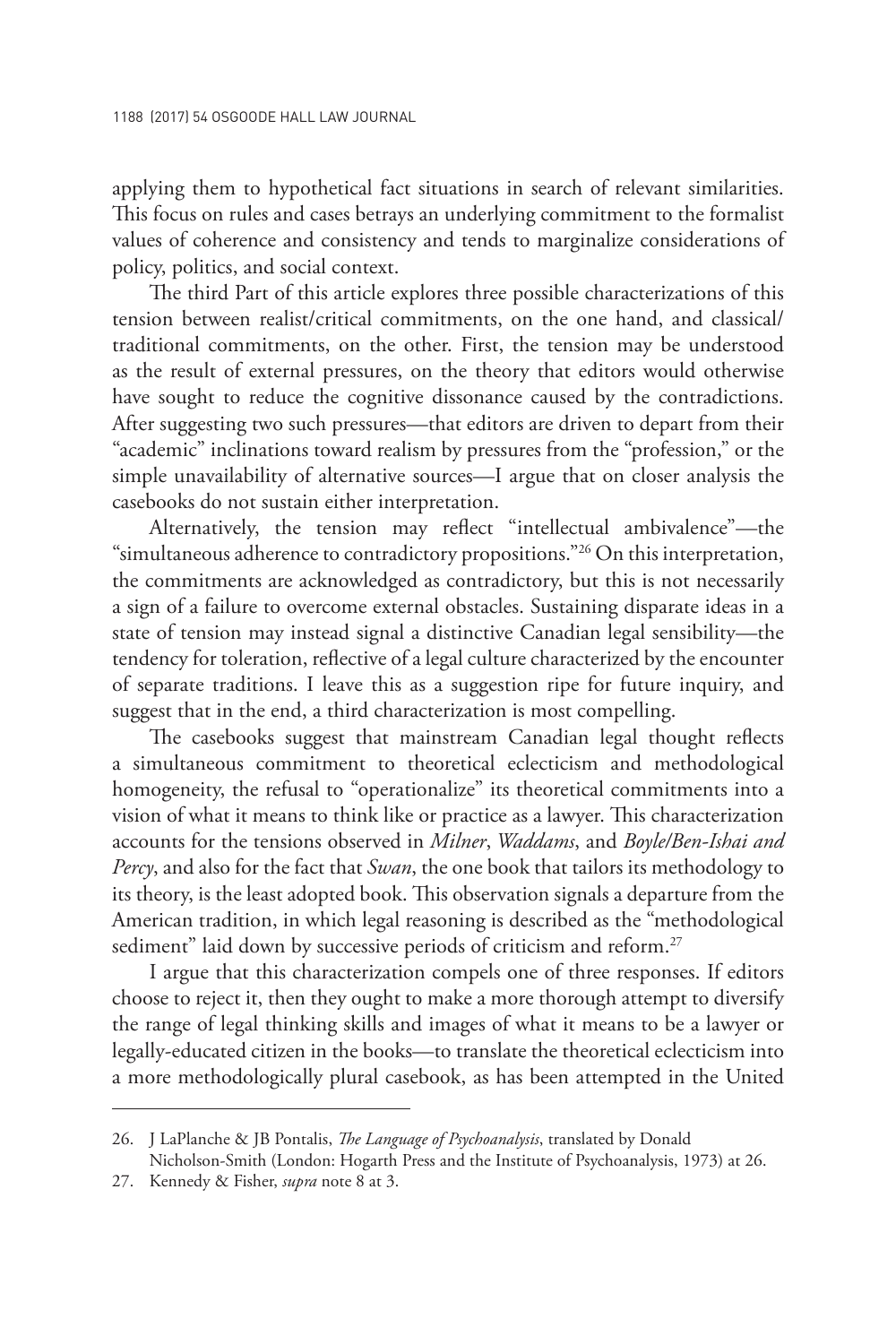States. If, on the other hand, they choose to embrace the characterization, then they ought to articulate and defend why one particular methodology deserves to be emphasized, and explain how this is consistent with a genuine commitment to a range of critical theories. In the end, I suggest that a third option might be best. After almost a century and half, it may be time for a set of contract law teaching materials that focuses not on judicial decisions but on parties' actual contracting behaviour. It may be time, in other words, for the teaching materials to "complete" the digestion of legal realism into the academy and embody the transition from "law in books" to "law in action."28

### A. METHODOLOGY

This review of casebooks is situated in a broader empirical study into the teaching of contract law in Canada, one that seeks to investigate the attitudes, goals, and practices of instructors of first-year Contract Law, taught in the common law tradition.29 The study as a whole is grounded in the "interpretive paradigm" of qualitative research, whose goals "involve empathetic understanding of participants' day-to-day experiences and an increased awareness of the multiple meanings given to the routine and problematic events by those in the setting."30 I seek to discover what "meanings, symbols, beliefs, ideas, and feelings"31 professors hold or adopt about law, legal education, and legal practice, and compare these attitudes with teaching practices to determine the fit between aspiration and reality. First-year Contract Law serves as a case study for understanding the broader phenomenon of professional legal education.

I situate my own legal theoretical commitments within the tradition of critical legal pluralism.32 But while the deeper motivation for this project lies in helping

<sup>28.</sup> See Alfred S Konefsky et al, "In Memoriam: The Intellectual Legacy of Lon Fuller" (1981) 30:2 Buff L Rev 263; Roscoe Pound, "Law in Books and Law in Action" (1910) 44:1 Am L Rev 12.

<sup>29.</sup> Seventy-five instructors from all common law faculties in Canada, plus the McGill Faculty of Law, have participated in my study. Of these, sixty-seven participated in a semi-structured interview and an additional eight have provided me with written course materials (syllabi, exams, reading lists, supplementary materials, etc). The data collection period spanned approximately four years: My first interview was on 26 February 2013 and my final interview was on 1 February 2017.

<sup>30.</sup> Carol A Bailey, *A Guide to Qualitative Field Research*, 2nd ed (Thousand Oaks, Cal: Pine Forge Press, 2007) at 53.

<sup>31.</sup> *Ibid*.

<sup>32.</sup> See Roderick A Macdonald & David Sandomierski, "Against Nomopolies" (2006) 57:4 N Ir Leg Q 610; David Sandomierski, "Legal Inquiry: A Liberal Arts Experiment in Demystifying Law" (2014) 29:3 CJLS 311.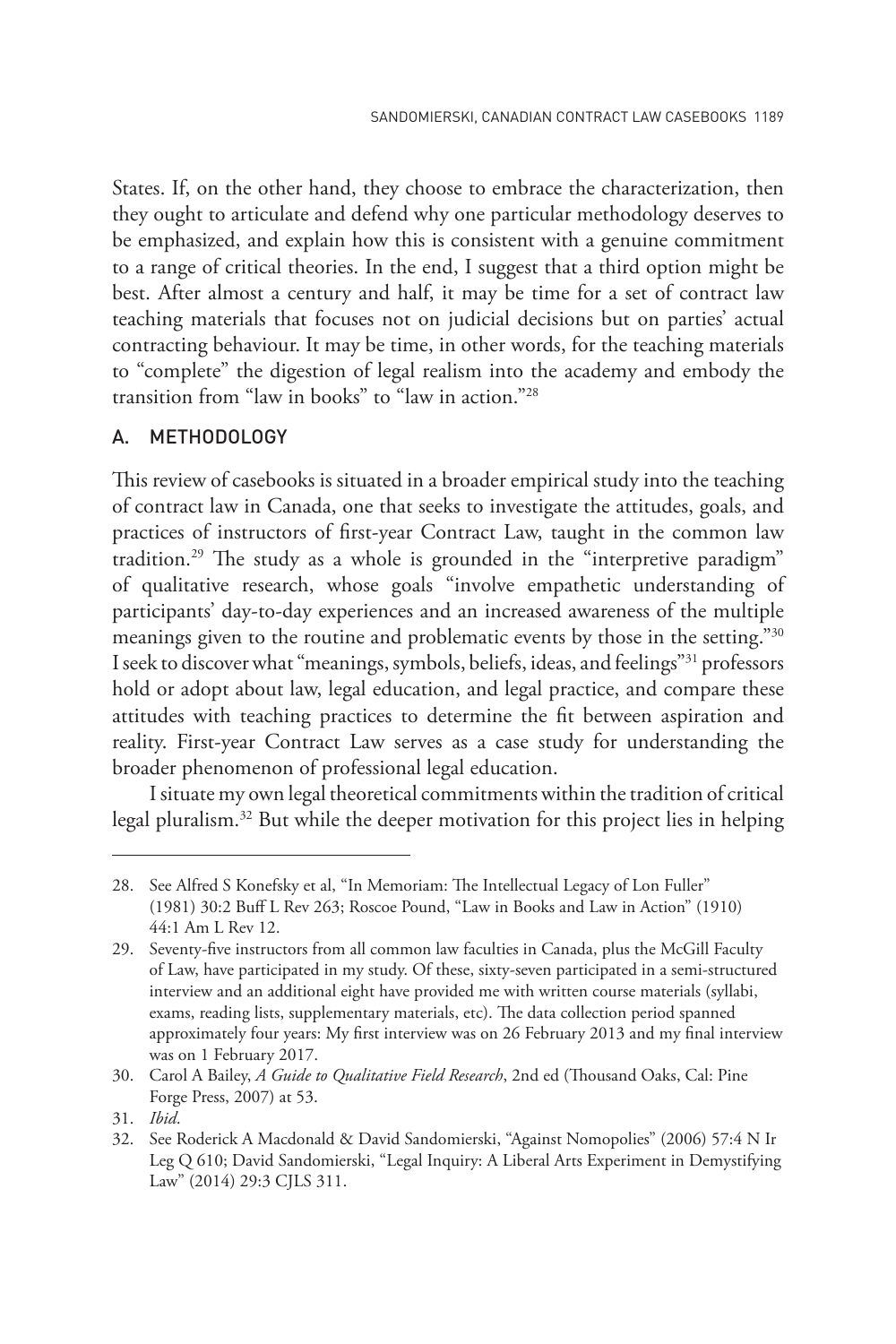to realize legal education's human and social potential, the methodological aims of the study are decidedly interpretive, and not "critical."33 My main desire is to understand the complex phenomenon of contract law teaching.

Accordingly, throughout the study and in this article, I borrow from the techniques and practices of grounded theory. I aim to develop insight from the data themselves, "coding" for themes and relating these codes at increasingly higher levels of abstraction until a "theory" emerges.<sup>34</sup> In this article, I mostly treat the casebooks as textual empirical data, analyzing the text in light of the themes of realism and formalism, and attempting to draw higher-level insights. To a lesser degree, I triangulate my textual analysis with the insights I have gained from the other sources of data in my study. Thus, I am able to draw parallels between what is written in the casebooks and what some law professors (including some editors) have told me in my interviews; I am able to make claims about the relative market share of each casebook; and I am able, in a modest way, to discuss how instructors actually use these casebooks.

The sampled material includes the prefaces and introductory chapters of all historical and present editions of the casebooks, and the remedies chapter of the current editions of the three casebooks in print. I chose to analyze the prefatory and introductory passages because they contain the most explicit statements of the editors' objectives and attitudes. I include one substantive chapter in order to compare what is said with what is actually done. I chose remedies because the subject matter incorporates realist and functionalist themes and because the decision about whether to include remedies first or last in a course has served as a longstanding proxy for debates between formalism and realism in the legal academy.35 I have reviewed all published scholarly reviews of the Canadian casebooks and use these, selected reviews of contract law textbooks and other writings by casebook editors, and the introductions to contract law textbooks, to inform my analysis.<sup>36</sup>

<sup>33.</sup> Methodologically, this study does not take "a macro approach to research." I focus more on the individual participants in legal education than I do on institutions, curricula, or markets. I also do not "study a setting and its participants from a particular critical stance, such as feminism and Marxism" or focus particularly on "historical, social, and cultural events that extend beyond the setting." Bailey, *supra* note 30 at 56. Compare HW Arthurs, "The Political Economy of Canadian Legal Education" (1998) 25:1 JL & Soc'y 14.

<sup>34.</sup> See generally, Anselm Strauss & Juliet Corbin, *Basics of Qualitative Research: Techniques and Procedures for Developing Grounded Theory* (Thousand Oaks, Cal: Sage, 1998).

<sup>35.</sup> See Scott D Gerber, "*Corbin and Fuller's Cases on Contracts* (1942?): The Casebook That Never Was" (2003) 72:3 Fordham L Rev 595.

<sup>36.</sup> A significantly longer version of this study of Canadian contract law casebooks, incorporating more historical detail, is available on request.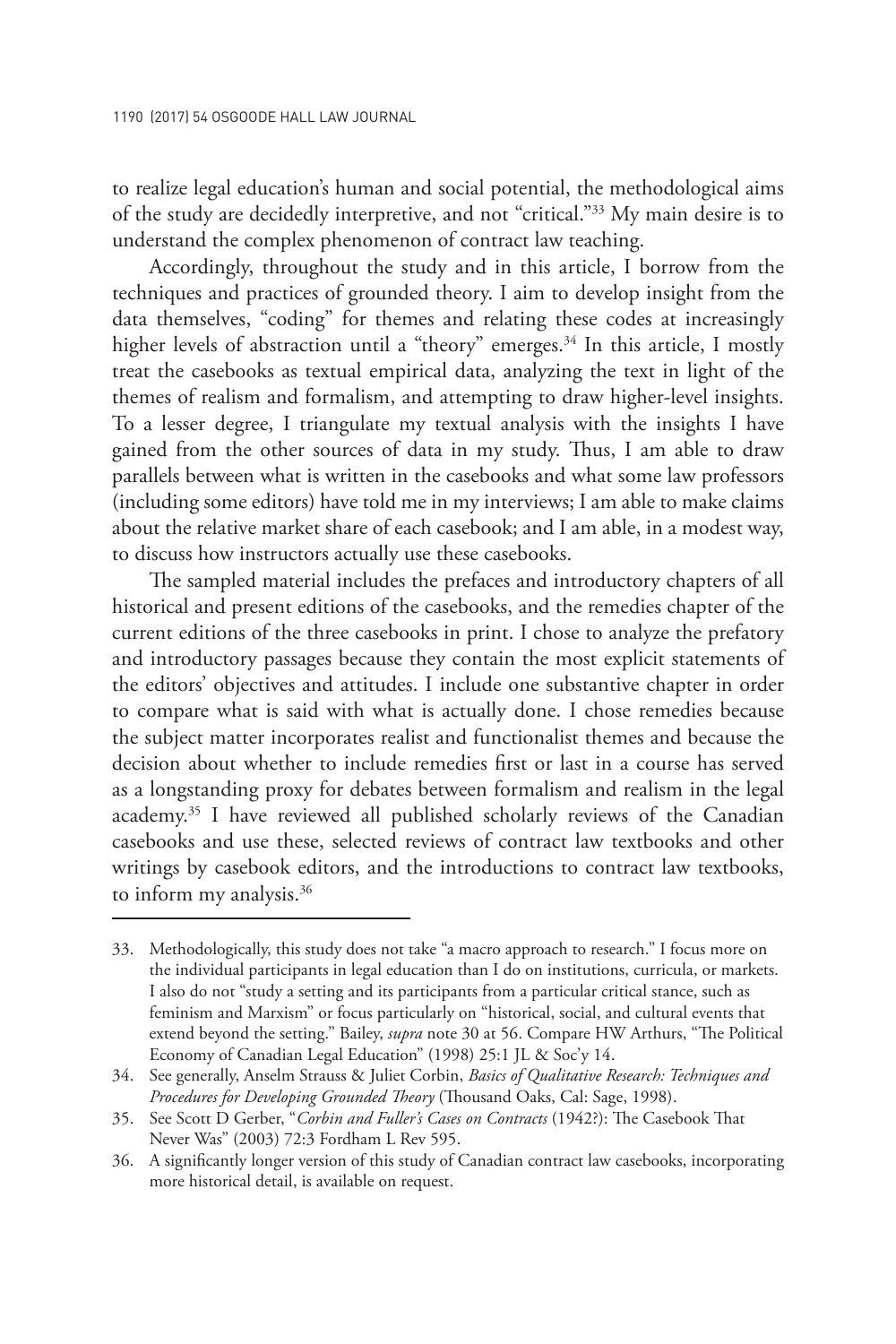### I. CRITICAL AND REALIST PERSPECTIVES IN CANADIAN CONTRACT LAW CASEBOOKS

One story of the Canadian contract law casebook might emphasize its American roots, portraying the first Canadian casebook, Falconbridge's *Law of Sales* in 1927, as an example of the importation of the US case method.<sup>37</sup> This Part makes a somewhat different point. It seeks to highlight not so much the affinity or subtle differences between the countries' approach to the case method,<sup>38</sup> but rather to detail the influence on the Canadian books of American ideas that constituted the "assault" on the formalist ideas ascribed to casebook editors of the late nineteenth and early twentieth century.<sup>39</sup>

The late 1970s is a flashpoint for the emergence of these ideas in Canadian casebooks. In 1978, two new casebooks came on the scene in Canada: *Swan* and *Boyle and Percy*. Each of these books has an extensive introductory chapter full of messages from American Legal Realism and subsequent critical theories of law, introductions that have been carefully edited up until their present editions. The third major casebook today, *Waddams*, traces its intellectual roots to 1977, the year that its editor, Stephen Waddams, published his realist textbook,<sup>40</sup> *The Law of Contracts*, 41 and completed his first major revision of *Milner* (3rd ed). This Part details the messages contained in the three casebooks, and in James Milner's original introduction.

Before proceeding, some numerical context informs the largely idea-driven analysis that follows. Of the seventy-five participants in my study, fifty-eight assigned a commercial casebook, ten used original compilations of materials, and seven used or adapted a noncommercial in-house casebook. Of the fifty-eight who used commercial casebooks, thirty-two (55.2 per cent) assigned *Boyle/ Ben-Ishai and Percy*, seventeen (29.3 per cent) assigned *Waddams*, and nine

<sup>37.</sup> See Angela Fernandez, "An Object Lesson in Speculation: Multiple Views of the Cathedral in *Leaf v. International Galleries*" (2008) 58:4 UTLJ 481 at 509.

<sup>38.</sup> See *e.g.* Edouard Lambert & Max J Wasserman, "The Case Method in Canada and the Possibilities of Its Adaptation to the Civil Law" (1929) 39:1 Yale LJ 1.

<sup>39.</sup> See Grant Gilmore, *Death of Contract* (Columbus, OH: Ohio State University Press, 1974) at 14-17, 43-44 (on Williston and formalism); Williston, *supra* note 5 at iii-iv (acknowledging his "indebtedness" to Langdell).

<sup>40.</sup> See Part I(B)(ii)(a), below.

<sup>41.</sup> SM Waddams, *The Law of Contracts* (Toronto: Canada Law Book, 1977) [Waddams, *Law of Contracts* 1st ed].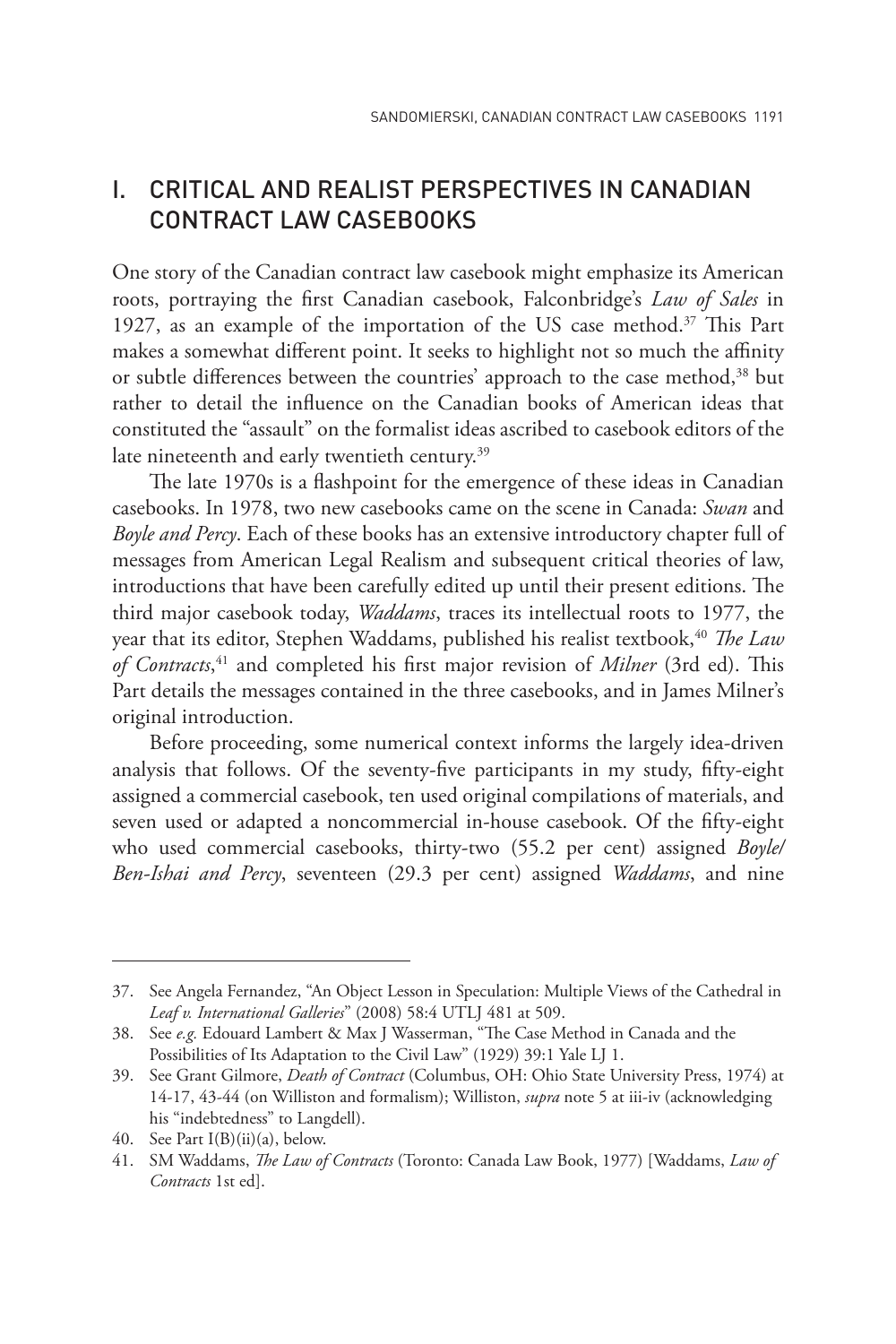(15.5 per cent) assigned *Swan*. 42 Confidential sales data provided by the three publishers broadly confirms the relative weighting, with *Ben-Ishai and Percy*  possessing a slightly greater market share than my numbers indicate. Between 2011 and 2016, approximately two out of every three commercial contract law casebooks sold in Canada was a *Ben-Ishai and Percy*, one in four was a *Waddams*, and one in ten was a *Swan*. 43

### A. *SWAN*

*Swan* is a good place to start for a few reasons. Because it sets out its realist messages so clearly, it provides a good intellectual basis for understanding the messages communicated in the other casebooks. Of the books, it is the most polemical; its explicit and powerful claims are particularly useful for review purposes. Where analogous claims are sketched in the other books, having foregrounded the *Swan*  approach enables us to understand them in greater depth. Where the other books differ from *Swan*, the early immersion helps highlight the contrasts. Significant time is also spent here because unlike the other books, *Swan* does not demonstrate a host of contradictory views, and so it is not discussed in Part II.

But it is also *Swan*'s outlier status that justifies a substantial focus. Unique among the books, Swan translates her<sup>44</sup> theoretical commitment to realism

<sup>42.</sup> For this metric, I count the casebook most recently assigned as of the date of first participation in my study (the interview date or, for non-interview participants, the first time they sent me their course syllabus). For most participants, this was the casebook assigned in the year of interview, but for the professors who were not currently teaching at the time of interview, it was the casebook most recently used. Most of these fall between the academic years 2012-13 and 2016-17; six were prior to 2011 (3 *Waddams*, 1 *Boyle & Percy*, 1 Original, 1 Noncommercial). If these five are removed from the calculation, the relative percentages are: *Ben-Ishai & Percy* 61.5 per cent (31 out of 52), *Waddams* 26.9 per cent (14 out of 52), *Swan* 17.3 per cent (9 out of 52). In all, between February 2013 and January 2017 I invited 109 current and former Canadian contract law professors to participate in my study. The 75 who did participate yields a participation rate of 68.8 per cent.

<sup>43.</sup> *Ben-Ishai & Percy* is the recommended casebook for the Federation of Law Societies of Canada's (FLSC) National Committee of Accreditation (NCA) examination in Contract Law, an examination that some foreign trained lawyers are required to take as a condition of being licensed in Canada. The FLSC has provided me with the number of annual sittings of the NCA Contract Law examination dating back to 2010. Casebook sales attributable to these sittings are not large enough to materially affect the ratio stated above.

<sup>44.</sup> Despite the fact that the book is a collaboration I attribute the casebook's ideas to Angela Swan individually for ease of communication. This is also justified given that she is the only individual who has remained an editor for all nine editions. However, it should be noted that Swan attributes the ideas equally to herself and Barry Reiter. See *Swan* 4th ed, *supra* note 21 at xxviii ("Neither of us now know who had which idea first. The work is a joint effort in the truest sense of the word"). Jakub Adamski replaced Reiter for the 9th edition.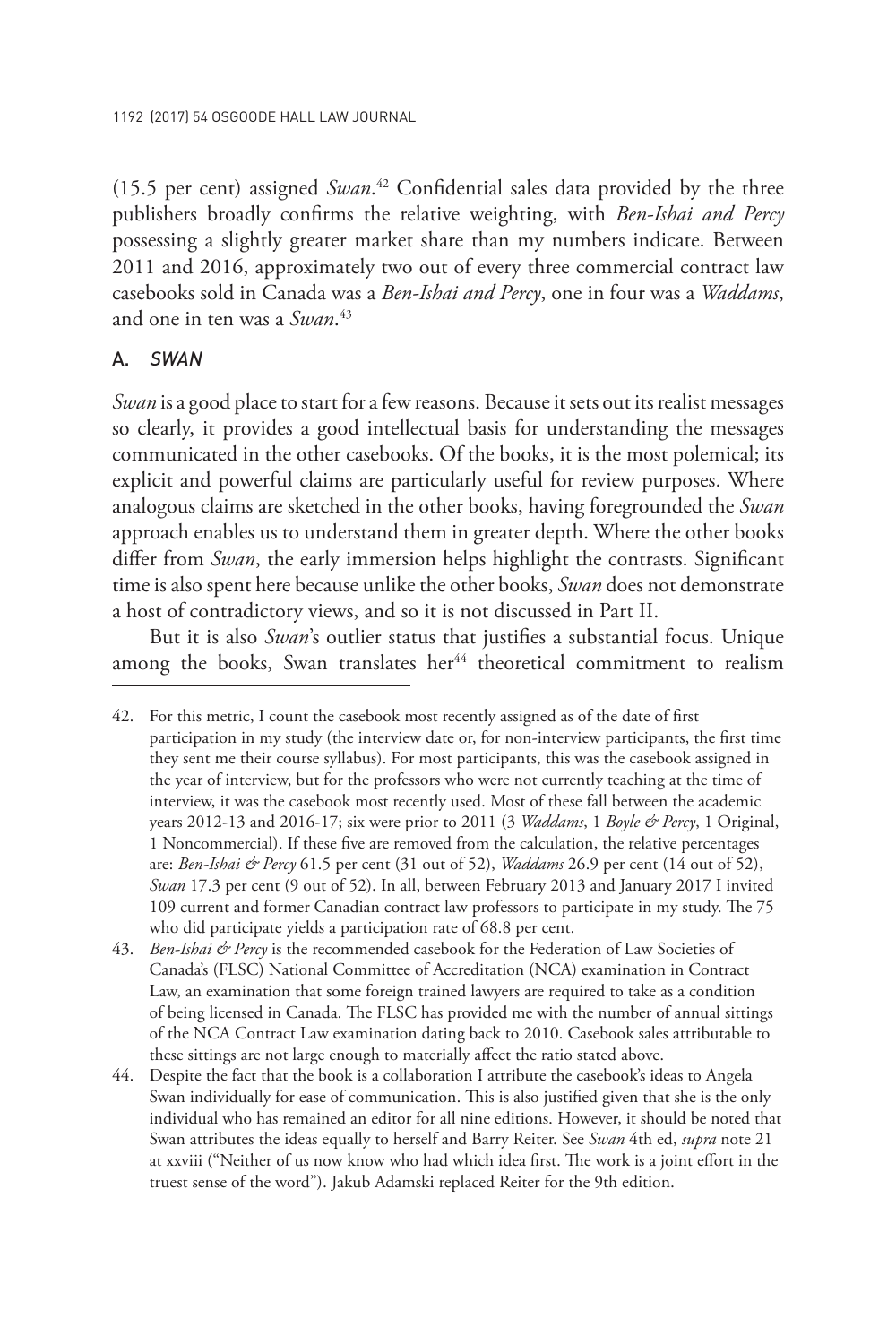into an operationalized methodological approach, focusing on the "role of the solicitor."45 As Part II demonstrates, the other books are characterized by a methodology in tension with their realist commitments. So, *Swan* innovates. But, *Swan* is not only the least adopted commercial casebook in Canada, it has also provoked hostile responses.<sup>46</sup> To make the general claim, as this article does, that the contradictions in the other casebooks suggest that there may be distinctive features of Canadian legal thought, *Swan*, the maverick outlier, serves as an instructive foil.

### 1. THE *SWAN* VISION

Irreducible to any singular influence and undoubtedly idiosyncratic, *Swan* nevertheless bears the influence of the American authors Corbin, Fuller, and Macneil. The section that follows details how these authors' ideas have influenced *Swan*, how *Swan* has translated their ideas into the novel methodological focus on the solicitor's perspective, and how the introductory and remedies chapters consistently execute this vision.

### i. THE REASONABLE EXPECTATIONS OF THE PARTIES

Unlike the other three books, *Swan* executes a vision of law that revolves around one central theme. This is the idea that the "fundamental purpose of contract law is the protection and promotion of expectations reasonably created by contract."47 This central idea bears the direct influence of the great American legal realist, Corbin, who titled the first section of his magisterial treatise, "The Main Purpose of Contract Law Is the Realization of Reasonable Expectations Induced by Promises."48

<sup>45.</sup> *Swan* 3rd ed, *supra* note 21 at xxxi.

<sup>46.</sup> Numerous authors have bristled at the ideas set out in the "theoretical companion" to the casebook. Hatherly, *supra* note 19 at 270. See *e.g.* Gerald Fridman, Book Review of *Studies in Contract Law* by Barry J Reiter & John Swan, eds, (1981) 26:2 McGill LJ 408; David Percy, Book Review of *Studies in Contract Law* by Barry J Reiter & John Swan, eds (1981) 59:4 Can Bar Rev 853; Brian Coote, Book Review of *Studies in Contract Law* by Barry J Reiter & John Swan, eds (1981) 19:2 UWO L Rev 357.

<sup>47.</sup> Barry J Reiter & John Swan, "Contracts and the Protection of Reasonable Expectations" in Barry J Reiter & John Swan, eds, *Studies in Contract Law* (Toronto: Butterworths, 1980) 1 at 6 [Reiter & Swan, "Reasonable Expectations"].

<sup>48.</sup> Corbin, *supra* note 5 at 1, quoted in Stephen A Smith, "The Reasonable Expectations of the Parties: An Unhelpful Concept" (2009) 48:3 Can Bus LJ 366 at 366. Corbin's emphasis on pragmatism and "working rules" is also felt in Swan's emphasis on usefulness. See Corbin, vol 1, *ibid* at IV-V.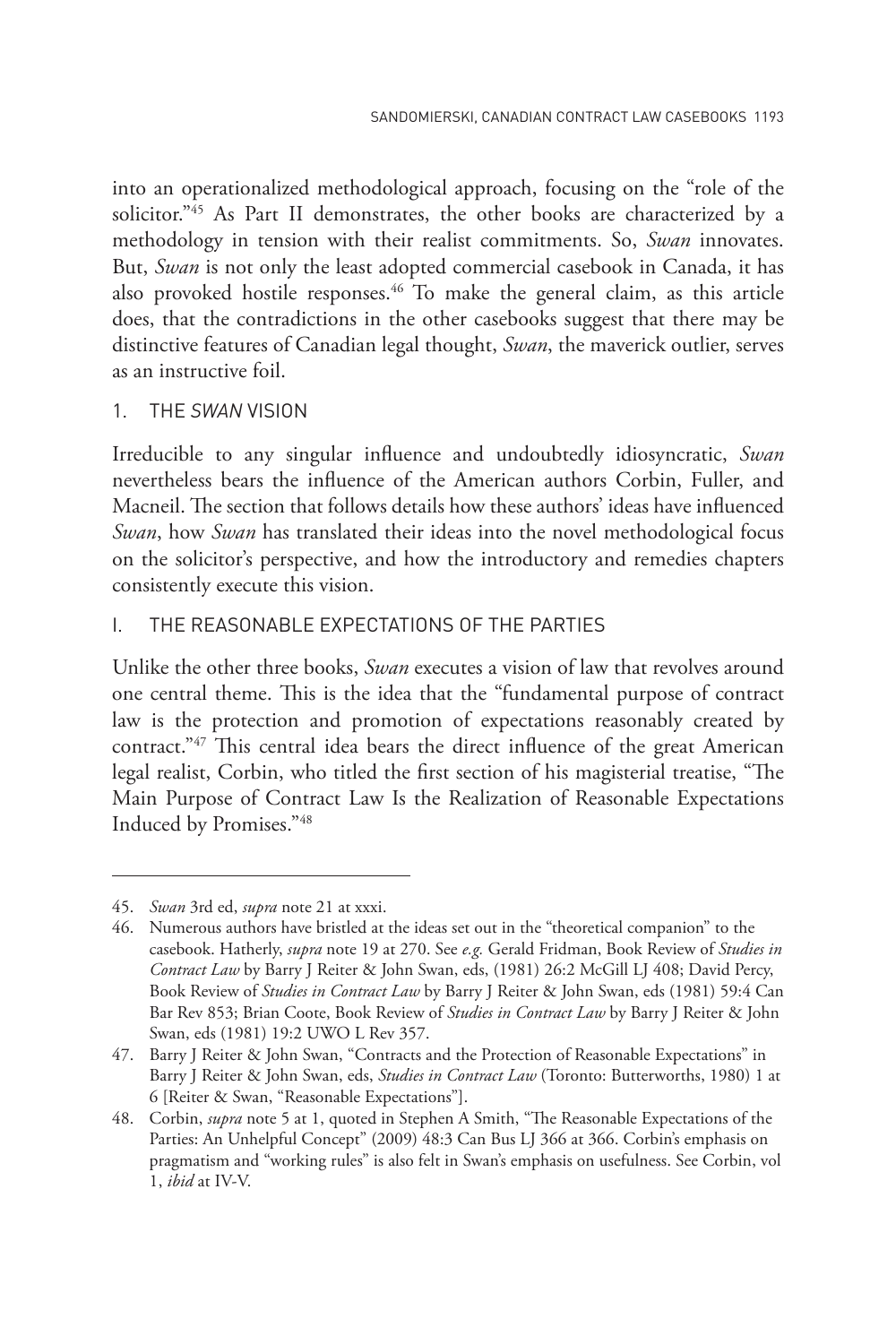A number of other commitments flow from this idea. These include the ideas that contract law, and law in general, is purposive, functional, and instrumental;<sup>49</sup> that contract law can be evaluated according to its "suitability" to actual relationships;<sup>50</sup> that legal institutions beyond courts, such as legislation and "administrative processes," play a role in effecting change;<sup>51</sup> that it is important to look "below the surface" to "identify and assess … principles and policies" that underlie cases and legislative instruments; $52$  and, ultimately, that the purpose of legal study can serve an "intensely practical" function, that is, to recommend more effective rules of (contract) law.53 These ideas, articulated in a "theoretical companion"54 to the casebook in 1980, would grow and develop over successive editions. As discussed below, they are significantly influenced by the ideas, and casebooks, of Lon Fuller and Ian Macneil.55

#### ii. FUNCTIONAL REASONING, POLICY, AND CONFLICTING VALUES

The theoretical basis for much of *Swan*'s vision is a rejection of positivism, what Swan and Reiter alternatively describe as an understanding of law divorced from goodness or badness,56 or the idea that one can "consider whether a particular rule of law exists or not, and discuss its application … without making any inquiry into the rule's function."57 Akin to Fuller's expression that law is a "purposive ordering of human affairs,"58 Swan and Reiter write, in the second edition of the casebook, that law is:

> justified only in so far as it forwards or participates in the achievement of social values. … It makes no sense to ask whether a rule exists as a separate inquiry from a consideration of the rule's purpose and function. In fact, on this view a rule can really only be said to exist in so far as it does help to achieve some social goal.<sup>59</sup>

55. *Swan* 1st ed*, supra* note 21 at vii.

57. *Swan* 2nd ed, *supra* note 21 at l.

<sup>49.</sup> Reiter & Swan, "Reasonable Expectations," *supra* note 47 at 4. See also, Hatherly, *supra* note 19 at 271; Vincent, *supra* note 19 at 349.

<sup>50.</sup> Reiter & Swan, "Reasonable Expectations," *supra* note 47 at 5.

<sup>51.</sup> *Ibid* at 4.

<sup>52.</sup> *Ibid* at 2. See also, Percy, *supra* note 46 at 854.

<sup>53.</sup> Reiter & Swan, "Reasonable Expectations," *supra* note 47 at 4.

<sup>54.</sup> Hatherly, *supra* note 19 at 270.

<sup>56.</sup> Reiter & Swan, "Reasonable Expectations," *supra* note 47 at 17.

<sup>58.</sup> Fuller & Perdue, "Reliance Interest 1," *supra* note 5 at 52.

<sup>59.</sup> *Swan* 2nd ed, *supra* note 21 at li. *Cf Swan* 6th ed, *supra* note 21 at xxii ("The law is a tool for achieving social, economic and political ends").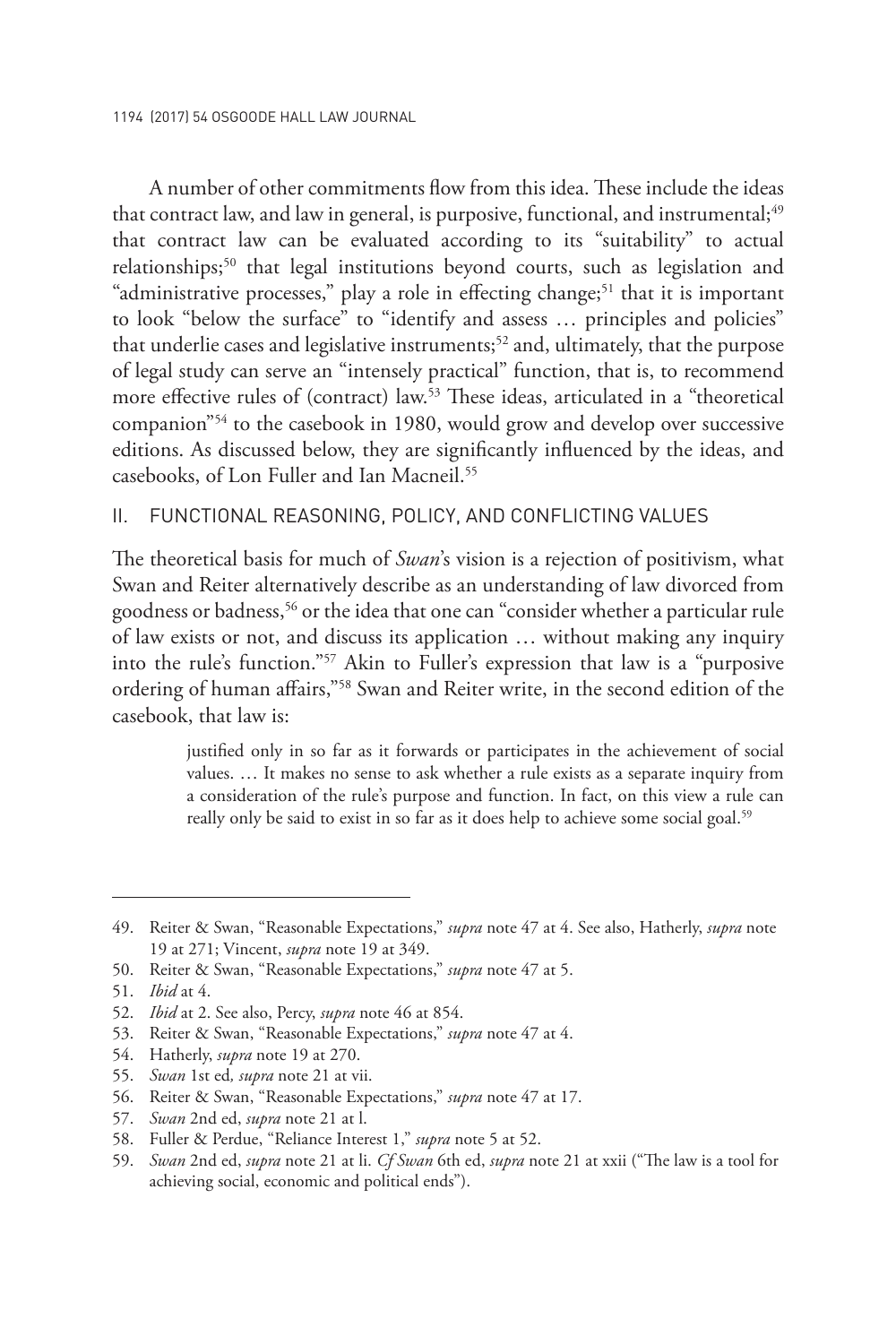This emphasis on functionalism is a typical expression of "policy" reasoning, the idea that law is a means to an end, that was a definitive feature of early American Legal Realism.<sup>60</sup> Also reflecting the consensus in American legal thought (catalyzed by Fuller) that legal reasoning is typified by the balancing of "conflicting considerations,"61 the *Swan* editors repeatedly encourage their students to think critically about the role that judges have to play in balancing competing values.<sup>62</sup>

### iii. THE SOLICITOR'S PERSPECTIVE

As time goes on, *Swan* retains these realist ideas but treats them less theoretically.<sup>63</sup> Instead, they become operationalized into the signature feature of *Swan* today—a focus on the solicitor's perspective. This perspective urges the student to place him- or herself in a planning state of mind, focused on avoiding litigation. The idea surfaces throughout the introduction and the book as a whole. It is heavily informed by the editors' move from academia into practice, and the ideas of Macneil and Fuller.

The solicitor's perspective derives from a key critical message of the book, that the paradigm of adjudication is inadequate for a complete understanding of contract law. Early in the introductory chapter, the authors set the stage for this iconoclastic vision:

> The consequence of a focus on cases … tends to encourage one to think that we are concerned only about what happened (or might happen) in court: that every problem and issue should be approached as if it were going to be decided by a court. We believe that this introduces an unfortunate bias in developing an understanding of the law of contracts. The law of contracts is about agreements. … Any contractual dispute should therefore be regarded not as a common or everyday event, but as an unfortunate aberration. It is a much more important function of lawyers to keep their clients out of court than it is to engage in the process of litigation once the parties have chosen to bring their dispute before a court.<sup>64</sup>

<sup>60.</sup> Duncan Kennedy, "From the Will Theory to the Principle of Private Autonomy: Lon Fuller's 'Consideration and Form'" (2000) 100:1 Colum L Rev 94 at 113 [Kennedy, "From Will Theory"]. See also Felix S Cohen, "Transcendental Nonsense and the Functional Approach" (1935) 35:6 Colum L Rev 809.

<sup>61.</sup> See Kennedy, "From Will Theory," *supra* note 60 at 104.

<sup>62.</sup> See *e.g. Swan* 3rd ed, *supra* note 21 at xxxii-xxxiii; *Swan* 4th ed, *supra* note 21 at xxx.

<sup>63.</sup> For example, the third edition of *Swan* omits a three-page section on "Philosophical Ideas About Contract" that appeared in the second edition. *Swan* 3rd ed, *supra* note 21; *Swan* 2nd ed, *supra* note 21 at xlvii-l.

<sup>64.</sup> *Swan* 3rd ed, *supra* note 21 at xxx-xxxi.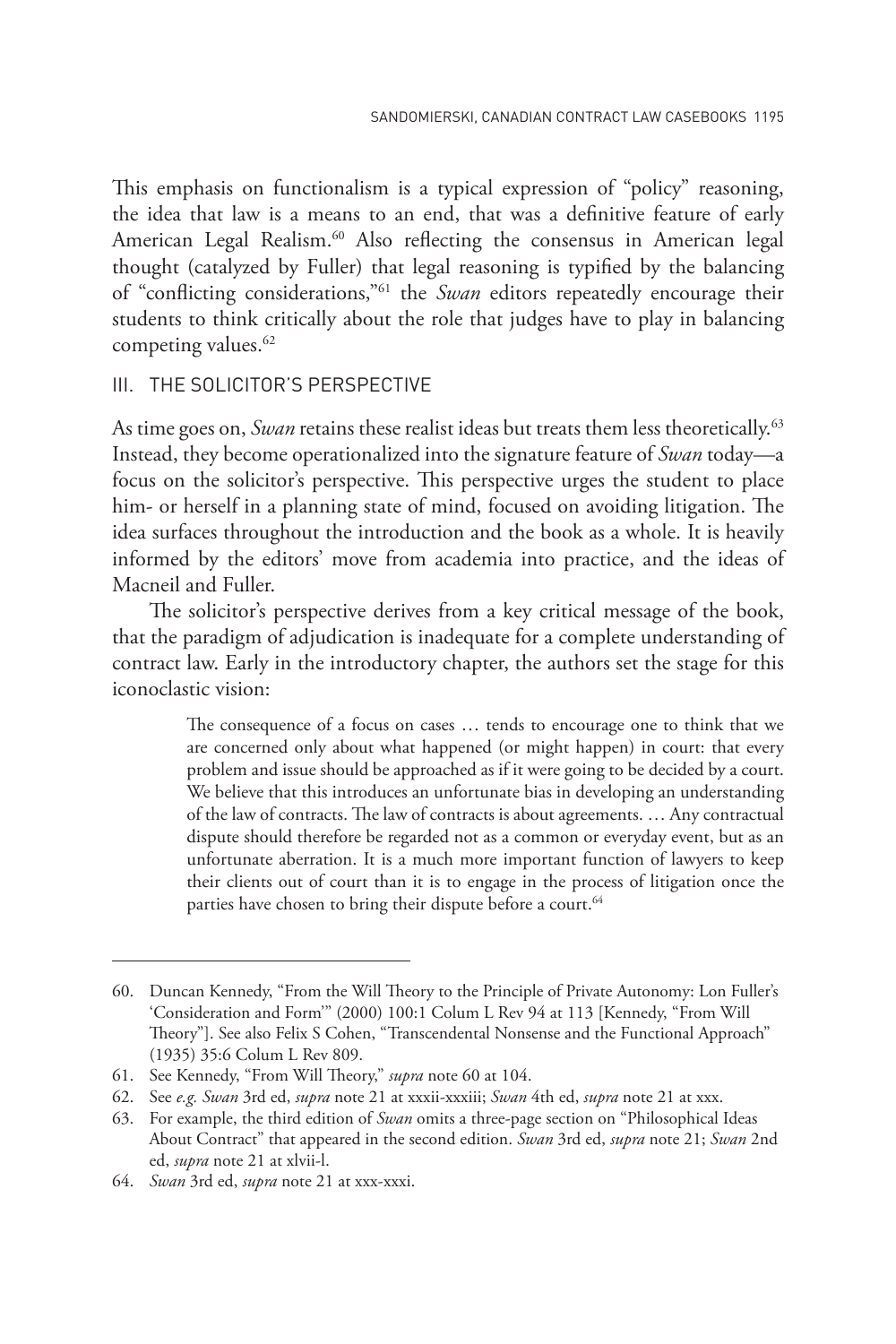This idea, and the related legal-process idea that the lawyer's role is to choose the most appropriate "form of social ordering" for the circumstances, was a favourite of Fuller's, who expressed it both theoretically<sup>65</sup> and in his own contract law casebook.<sup>66</sup>

Closely related to the rejection of the backwards-looking, pathological perspective of litigation and adjudication is the embrace of a forward-looking, "healthy" vision of contractual relations.<sup>67</sup> "Many solicitors," the editors write, "spend a good deal of their time helping their clients manage the contractual relations they are in so that the relations run smoothly and disputes are avoided or dealt with before they become serious."68 This represents an embrace of the theoretical ideas of Ian Macneil, who emphasizes contractual relations over discrete contracts,<sup>69</sup> and construes planning<sup>70</sup> and exchange as central organizing features of contract law.71

The translation of these theoretical ideas into the focus on solicitors' tasks is undoubtedly informed by the editors' professional trajectory. Reiter had left the University of Toronto for practice as of the third edition and Swan had done so by the fourth. In the preface to the fourth edition, they remark how they are "pleased to find that our ideas seem to work very well when applied to the practical problems of advising clients and helping to make contractual relations work."72 After this time, the solicitor's perspective receives new additional treatment in

<sup>65.</sup> Lon L Fuller, "The Forms and Limits of Adjudication" (1978) 92:2 Harv L Rev 353 at 357 [Fuller, "Forms and Limits"]. Kennedy refers to this article as Fuller's "contribution to legal process thinking." See David Kennedy, "Lon L. Fuller" in Fisher & Kennedy, eds, *supra* note 8 at 217. See also Lon L Fuller, "What the Law Schools Can Contribute to the Making of Lawyers" (1948) 1:2 J Legal Educ 189 [Fuller, "Law School"].

<sup>66.</sup> See Lon L Fuller & Melvin Aron Eisenberg, *Basic Contract Law*, 3rd ed (St. Paul, Minn: West, 1972) at 93-97.

<sup>67.</sup> See *e.g. Swan* 9th ed, *supra* note 21 at s 1.40.

<sup>68.</sup> *Swan* 7th ed, *supra* note 21 at xxxii.

<sup>69.</sup> Ian R Macneil, *The New Social Contract: An Inquiry into Modern Contractual Relations* (New Haven: Yale University Press, 1980) at 10 [Macneil, *New Social Contract*]. See *e.g. Swan* 2nd ed, *supra* note 21 at xlv-xlvi; *Swan* 7th ed, *supra* note 21 at xxxi-xxxii. Mention of the distinction was removed in intervening editions.

<sup>70.</sup> Ian R Macneil, *Contracts: Exchange Transactions and Relations – Cases and Materials*, 2nd ed (Mineola, NY: Foundation Press, 1978) at ss 1.3.16ff ("Planning Through Contract") [Macneil casebook].

<sup>71.</sup> Macneil, *New Social Contract*, *supra* note 69 at 4. See *e.g. Swan* 3rd ed, *supra* note 21 at xxvii.

<sup>72.</sup> *Swan* 4th ed, *supra* note 21 at xxviii. The editors also write that "almost none of the ideas that underlay the previous editions" have changed. *Ibid*.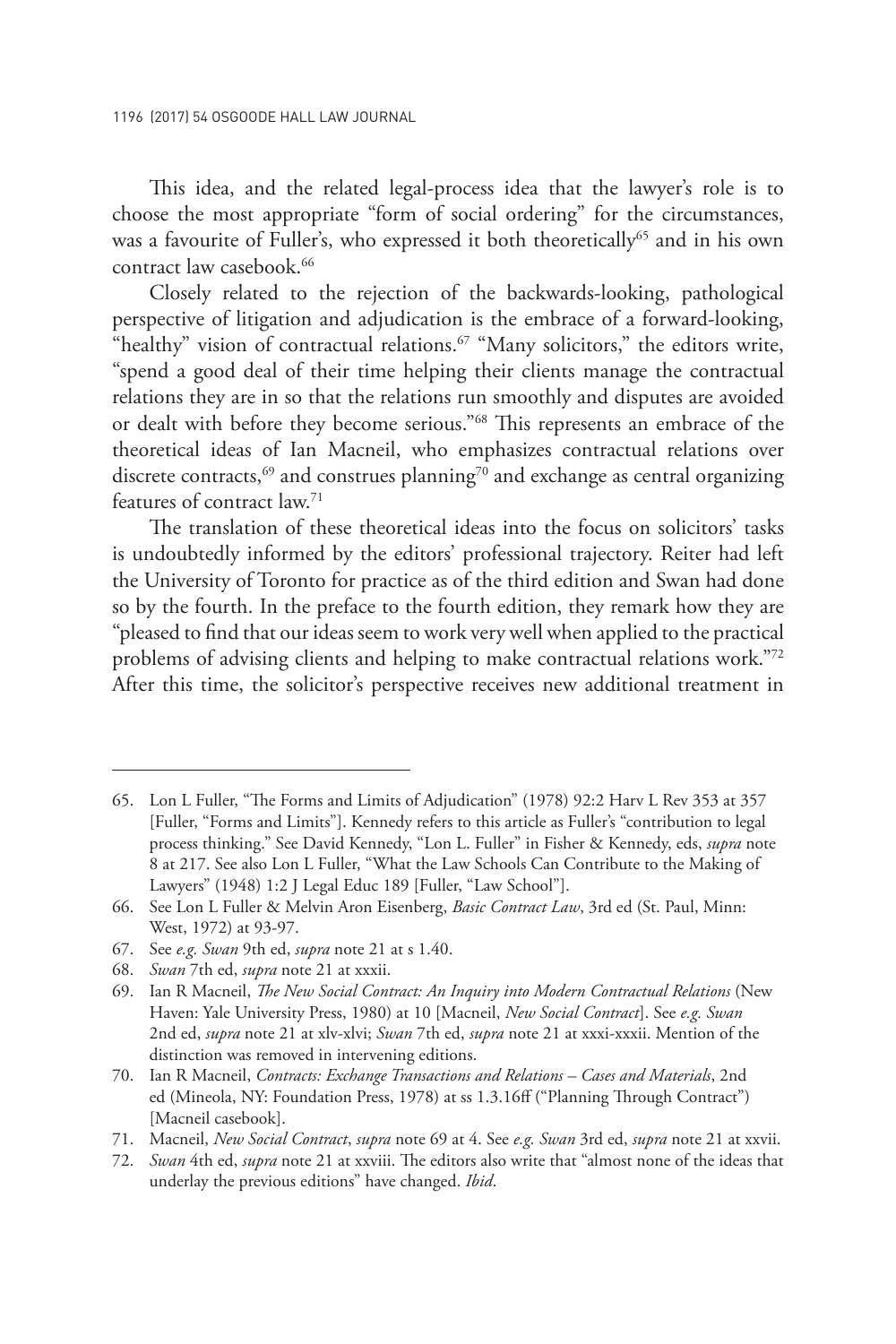most successive editions.73 As the years go by and the casebooks increasingly incorporate references to clients' actual practices and interests, the book begins to double as a work of socio-legal scholarship, marshaling actual experience to generate theory.74

### iv. FAIRNESS AND DECENCY

Not only does the solicitor's perspective implement the skepticism of adjudication and focus on planning and contractual relations, but it becomes a framework through which the editors can transmit some higher ideals about the justice system and legal profession. In speaking directly to students, they connect the idea of legal practice to a concern with fairness, decency, and human dignity:

> [T]he most important aspect of any study of the law of contracts (or of any area of the law, for that matter) is the ability to retain a sense that the law is part of human life and that it must always respect human dignity. We have to retain an almost childlike faith that things *must* be fair. … Without this faith in fairness, law can easily become little more than an implacable and impersonal set of rules divorced from human values and based on some abstract idea of the need for certainty and predictability. Do not become cynical: there is too much at stake to risk the dangers of an unconcern for fairness and decency. Do not fall into the trap of thinking that it is somehow 'unlawyerly' to be passionately concerned for justice, or of believing that 'to think like a lawyer' means that one has to forget that one person who, until law school, *did* care that results be fair and that people behave decently towards each other.75

By inflecting what is "lawyerly" with a sense of ethics, the editors complete a picture of a lawyer as possessing a wide variety of skills and perspectives. The theoretical ideas of functionalism, multiple forms of social ordering, contractual relations, and empiricism translate into a view of the solicitor as a forward-looking facilitator of contractual relations, adept at planning and problem-solving. These skills considerably exceed the standard focus on parsing judicial opinions that we see in the other casebooks. Moreover, the editors consistently execute this perspective and the related ideas in the remedies chapter.

<sup>73.</sup> See *Swan* 3rd ed, *supra* note 21 at xxxi, xxxiii; *Swan* 4th ed, *supra* note 21 at xxxiv; *Swan* 5th ed, *supra* note 21 at xxviii; *Swan* 6th ed, *supra* note 21 at xxix-xxx; *Swan* 7th ed, *supra* note 21 at xxxii; *Swan* 9th ed, *supra* note 21 at s 1.41 (adding in a reference to "advising clients").

<sup>74.</sup> *Cf* Macaulay, "Non-Contractual Relations," *supra* note 5.

<sup>75.</sup> *Swan* 3rd ed, *supra* note 21 at xxxiii.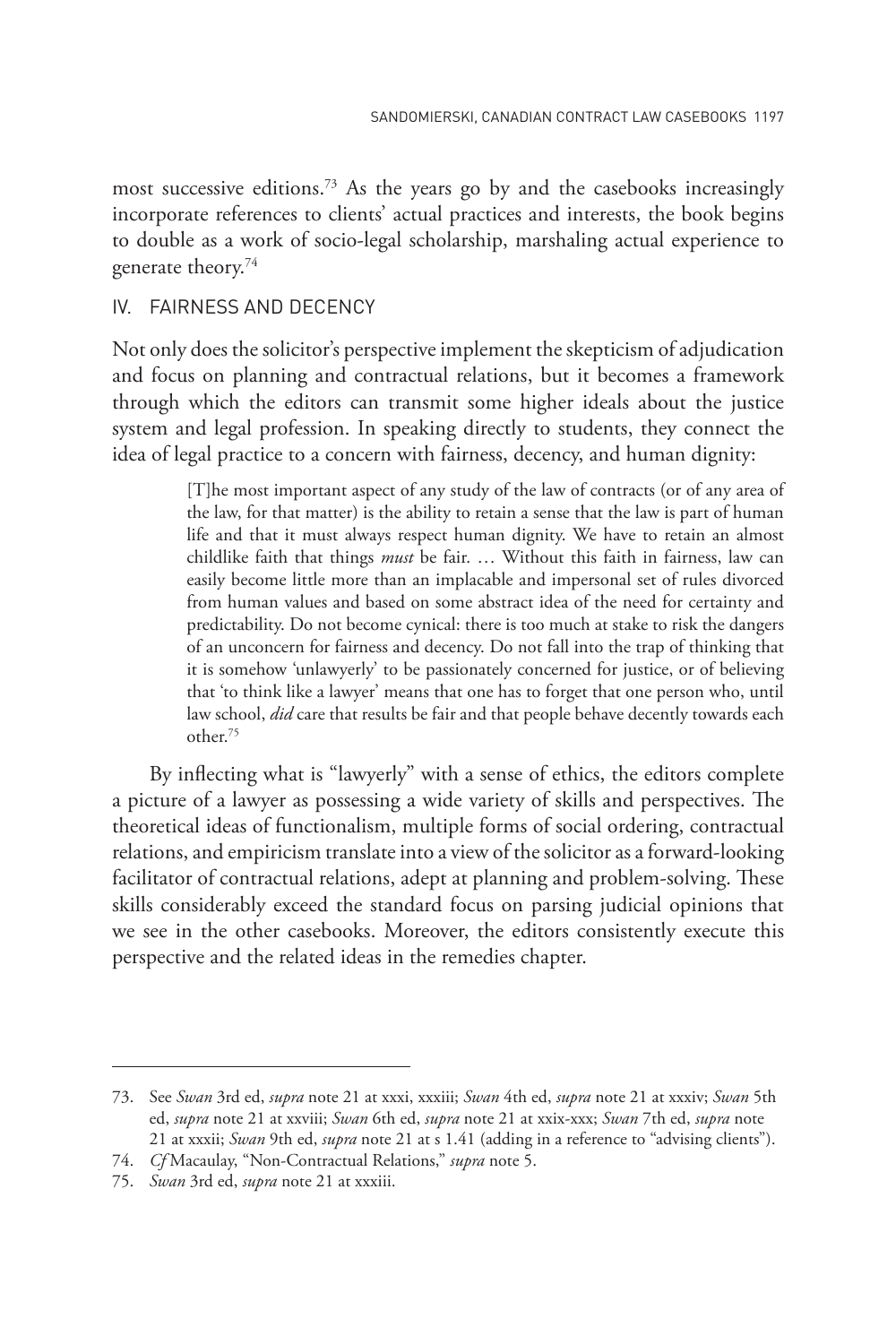### 2. THE *SWAN* REMEDIES CHAPTER: A CONSISTENT SET OF REALIST **MESSAGES**

Like Fuller, who famously "innovated" the placement of remedies at the beginning of the casebook,76 the *Swan* editors place the subject matter immediately following the introductory chapter. In explaining their choice, they reinforce the solicitor's role in prospective planning and avoiding litigation, and the importance of contractual relations, all against the background of an implicitly empirical claim about what lawyers actually do:

> Lawyers spend comparatively little time worrying about the process of contract creation. They spend much more of their time worrying either about the risks that the deal creates for their clients and the ways by which those risks may be avoided, controlled or allocated, or in negotiating the deal and keeping the arrangements working smoothly when the parties are in the deal or relation and need to co-operate.

> It makes more sense to start the study of contract law by considering what might happen when things go wrong, what the risks of non-performance might be, where they come from and what one can do about them. Once one understands the rights that a party may have if a contract is not performed and the consequences of nonperformance of a contract, one has a better grasp of the problems that making a deal might create.<sup>77</sup>

The chapter goes on to de-centre the role of adjudication. Before any discussion of the cases, the *Swan* editors place the idea of remedies in their broadest possible ambit, analogous to the legal-process technique of cataloguing multiple forms of social ordering. They show how "remedies" can include criminal sanctions, formal and informal exclusion from a business or trade, being "publicly labeled as one who did not keep promises," a court declaration that a contract has been breached, orders of specific performance, and, finally, court-awarded damages.<sup>78</sup>

They also emphasize the pragmatic and functional view, at times with highly "practical" justifications—lawyers need to understand remedies so that they can decide whether "the amount likely to be recovered makes it worth starting or defending an action"79—other times with more lofty references to history and legal theory. They implicitly bolster the preference for "remedies first" by alluding

<sup>76.</sup> Fuller, *Basic Contract Law*, *supra* note 13. On the book as an "innovation," see Gerber, *supra*  note 35 at 625; Farnsworth, *supra* note 10 at 1436.

<sup>77.</sup> *Swan* 9th ed, *supra* note 21 at ss 2.1-2.2.

<sup>78.</sup> *Ibid* at s 2.3.

<sup>79.</sup> *Ibid* at s 2.8.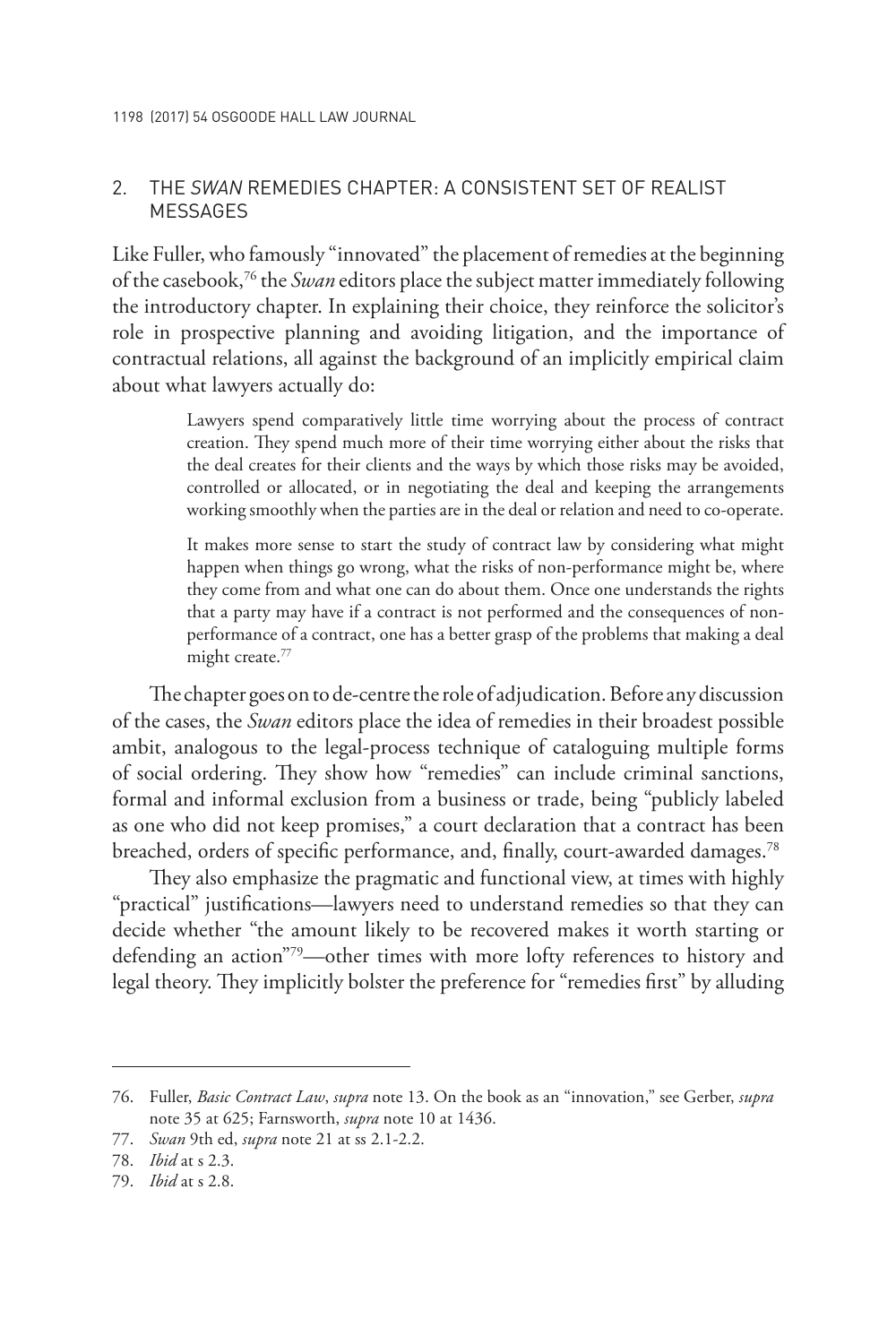to the Blackstonian formulation that there is "no right without a remedy."80 And they critique the theory that "law is a forum … for a confrontation between parties with 'rights-based' claims," instead proposing an alternative that emphasizes "mutual duties and good faith" and "the expectations that the relation has encouraged."<sup>81</sup> They show contempt for the "doctrinal purity of the law," preferring instead a focus on what "works."82

In addition to these more lengthy and explicit passages, the chapter is replete with other comments that reinforce the authors' commitment to their view of law, which includes an appreciation of context,<sup>83</sup> the importance of the reasonable expectations of the parties, $84$  functionalism, $85$  and the role of the solicitor.<sup>86</sup> The functionalist view is reinforced by the organization of the chapter, whose main subject headings tend toward practical considerations instead of doctrinal divisions.87

All of these examples generate a chapter in which the influences of Corbin, Fuller, and Macneil are felt equally strongly, if not more so, as compared with the Introduction. This consistency is unique among the three casebooks, as is the fact that these theoretical commitments are translated into a distinctive vision of the lawyer's role as forward-looking, problem-solving, and focused on contractual relations.

<sup>80.</sup> *Ibid* at s 2.266. *Cf* William Blackstone, *Commentaries on the Laws of England*, 15th ed (London: Cadell & Davies, 1809) vol 3 at 109 ("it is a settled and invariable principle in the laws of England, that every right when withheld must have a remedy, and every injury it's [sic] proper redress").

<sup>81.</sup> *Swan* 9th ed, *supra* note 21 at s 2.435.

<sup>82.</sup> *Ibid* at s 2.456.

<sup>83.</sup> See *e.g. Swan* 9th ed at s 2.338 ("Throughout these materials we will confront the failure of the law to take into account the context of the contract"); *ibid* at ss 2.27-2.32, 2.33, 2.85, 2.98, 2.122, 2.125(b), 2.3.7, 2.332-2.334, 2.339, 2.340, 2.402.

<sup>84.</sup> See *e.g. ibid* at s 2.125(a) ("If the focus of our inquiry is at least in part on what Cornwall Gravel reasonably expected from Purolator"); *ibid* at ss 2.331, 2.338, 2.435, 2.449(a). The theme also appears frequently in the case excerpts. See *e.g. ibid* at 115, 140, 159, 233.

<sup>85.</sup> See *e.g. ibid* at s 2.376 ("The question is, as always, what values and interests should the law support? What is the purpose of the legal rules about remedies?"); *ibid* at ss 2.63, 2.89, 2.208, 2.389, 2.402, 2.429.

<sup>86.</sup> See *e.g. ibid* at s 2.148 (the solicitor is "professionally concerned to 'foresee' or worry about the consequences of a breach of contract"); *ibid* at ss 2.18, 2.24, 2.44, 2.47, 2.82, 2.84, 2.108, 2.114, 2.126, 2.141, 2.283, 2.342, 2.385, 2.448(a), 2.490, 2.513(2), 2.513(3).

<sup>87.</sup> See *ibid* at paras 2.1 ("Introduction"), 2.2 ("The Compensation Principle"), 2.3 ("Some Problems in Awarding Damages"), 2.4 ("Equitable Remedies"), 2.5 ("Interest and the Date for Assessing Damages"), 2.6 ("Recovery of the Defendant's Gains or Restitutionary Remedies"), 2.7 ("Reasonableness in the Face of Contract Breach: Accounting for Gains Arising from a Breach").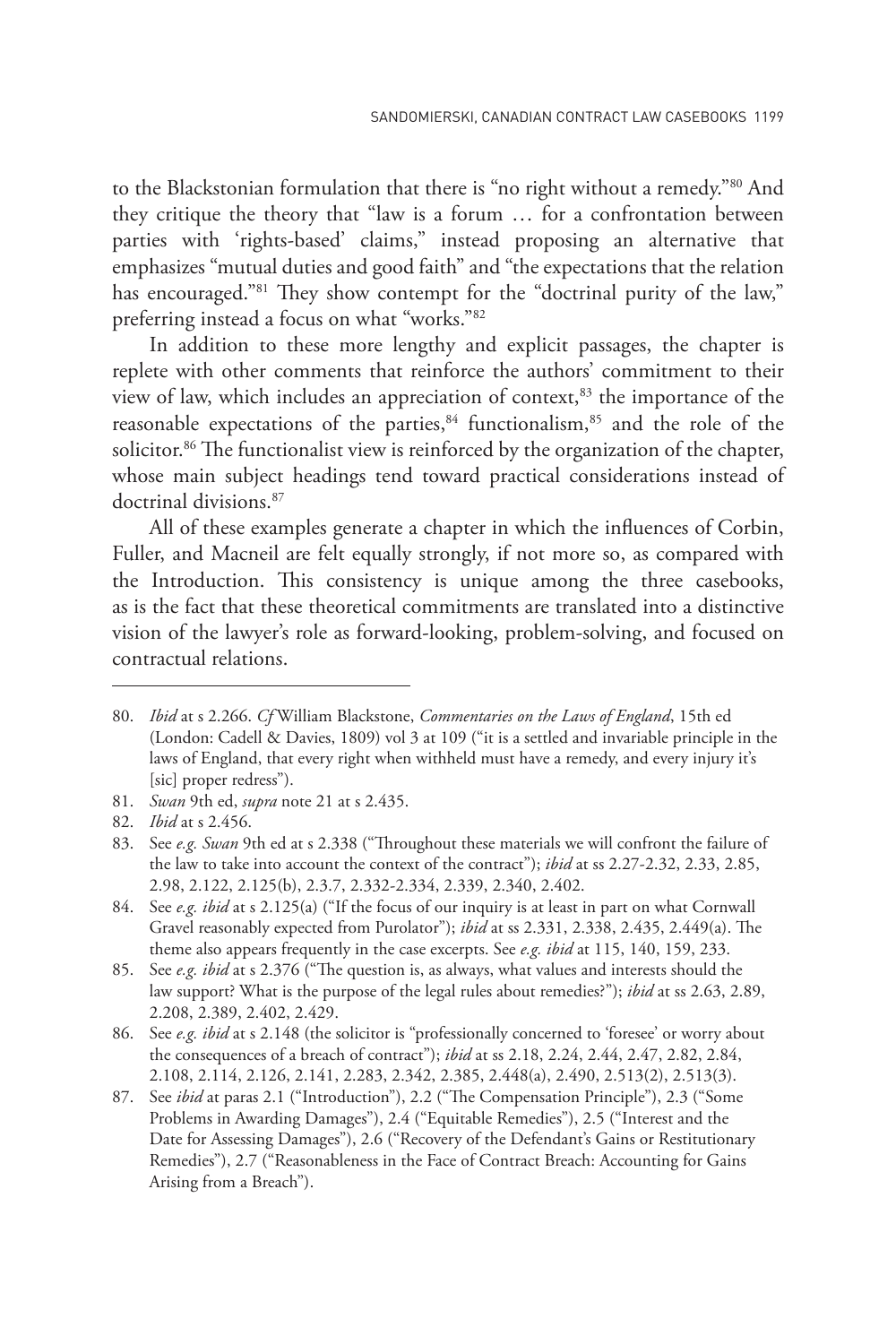The remainder of this Part shows how many of these realist and critical ideas imported from American authors figure prominently in the other casebooks. But as the second Part will show, the other books fail to translate these commitments into their vision of legal reasoning. It is the nature of that contradiction that generates the analysis that follows in Part III.

### B. *WADDAMS* AND *MILNER*

The *Waddams* textbook and its predecessor, *Milner*, both bear the influence of the critical traditions of American legal thought—although as between the two casebooks, the influences are distinct, as are the means by which they manifest. While *Milner* has been out of print for over three decades, it remains relevant both as evidence of an intermediate intellectual link between Fuller and Angela Swan, and for the distance that can be observed between Milner's views and those of Waddams. Milner emphasizes the legal-process views of Fuller, whereas Waddams departs from these, showing a closer affinity to early American Legal Realists.

### 1. *MILNER*

James Bryce Milner published the first edition of his casebook in 1963. After Milner's death in 1969, Waddams edited successive editions in 1971, 1977, and 1985. In an introduction initially written in 1963, updated in 1968, and preserved throughout all four editions of the book, Milner sets out a "highly personal" approach to the study of contract law.<sup>88</sup> This approach borrows heavily from the legal-process writings of Fuller. It undermines the centrality of adjudication; communicates skepticism about the Langdellian case method; and, like *Swan*, emphasizes the lawyer's role in being a practical solver of clients' problems.

The "great debt"89 that Milner claims he owes to Fuller is best indicated by Milner's repeated claims—strikingly reminiscent of *Swan*'s—that legal education unduly emphasizes case law.<sup>90</sup> That emphasis, for Milner, communicates a mistaken impression of what law is, what lawyers do, and what clients want. For Milner, cases do not serve as building blocks that "fit neatly into a little wall of law,

<sup>88.</sup> *Milner* 1st ed, *supra* note 20 at xix.

<sup>89.</sup> *Ibid* at xx.

<sup>90.</sup> Compare *ibid* at xi ("First year law students can too easily get the impression that life in the law is just one continuous lawsuit. Case study falsely emphasizes this impression. The cases are almost always cases in courts, and the constant reading of cases may tend to drive out of mind the other areas in which law is equally operative"); *Swan* 3rd ed, *supra* note 21 at xxx-xxxi ("The consequence of a focus on cases … tends to encourage one to think that we are concerned only about what happened (or might happen) in court").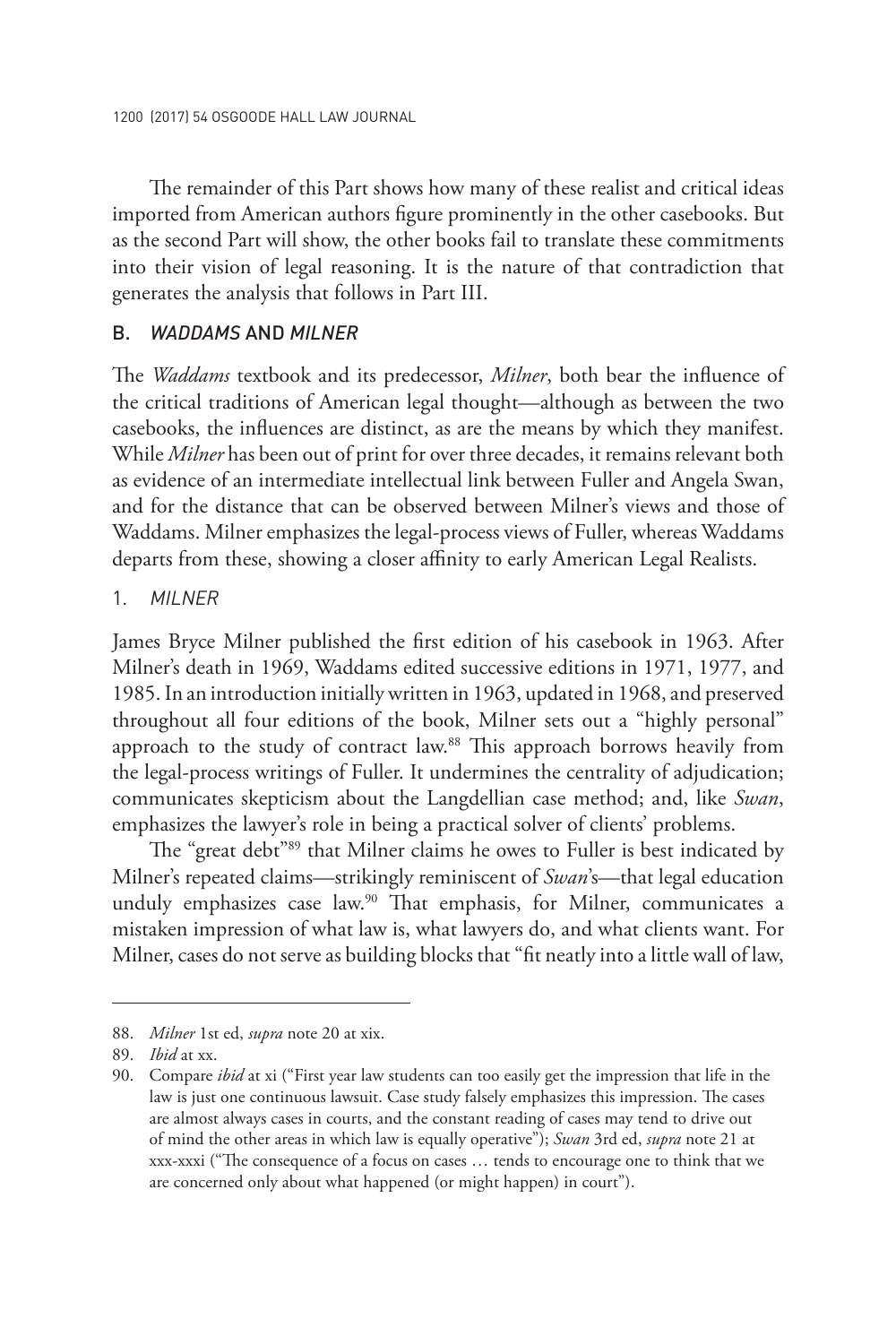snugly and certainly;<sup>"91</sup> instead, law is an exercise in serving human purposes, and justice the task of selecting which purposes to suppress and which to promote.<sup>92</sup>

This emphasis on human purposes leads to a practical and prospective vision of the lawyer's work, foreshadowing *Swan*'s solicitor's approach: Instead of asking what a case stands for (a question that is a "virus" in Milner's words), the "important question is: What is to be *done* with [it]?"93 Likewise, a client is unlikely to ask what the law "is" but rather what the client can "do, or not do in particular circumstances."94 The lawyer's task is, accordingly, to help the client "avoid trouble."95 The lawyer accomplishes this best by adopting a forward-looking state of mind more akin to the legislative process than the adjudicative:

> Their professional action will be based on their predictions, but it may take the form of, for example, drafting clauses in a contract, persuading an administrative official to vary a regulation, or a legislative committee to recommend an amendment to a statute, or organizing a new corporation. All of these activities are in a sense legislative, rather than adjudicative, and they justify, in my view, an even greater emphasis on the legislative area than our legal education presently offers.<sup>96</sup>

The idea that legal education ought to emphasize the legislative process at least in equal proportion to the adjudicative is directly attributable to Fuller. A year before Milner would go to Harvard for his graduate legal education (1949), and shortly after Fuller's time authoring an influential internal report at Harvard Law School on legal education to similar effect,<sup>97</sup> Fuller published the article, "What the Law Schools Can Contribute to the Making of Lawyers."98 In it, he advocated for a new conception of legal education focused on legal process: Law schools should give equal emphasis to the two paradigmatic legal processes—adjudication, which had become the default focus of law schools, and legislation (which includes not only "planning and drafting of statutes" but also "negotiation and drafting of contracts and other private documents").<sup>99</sup> Milner not only read this article while at Harvard, but organized a graduate student

<sup>91.</sup> Milner 1st ed, *supra* note 20 at vii.

<sup>92.</sup> *Ibid* at xvii.

<sup>93.</sup> *Ibid* at vii [emphasis added].

<sup>94.</sup> *Ibid* at xv.

<sup>95.</sup> *Ibid* at xvi.

<sup>96.</sup> *Ibid* at xvii.

<sup>97.</sup> See Robert S Summers, *Lon L. Fuller* (Stanford, Cal: Stanford University Press, 1984) at 15.

<sup>98.</sup> *Supra* note 65.

<sup>99.</sup> *Ibid* at 193.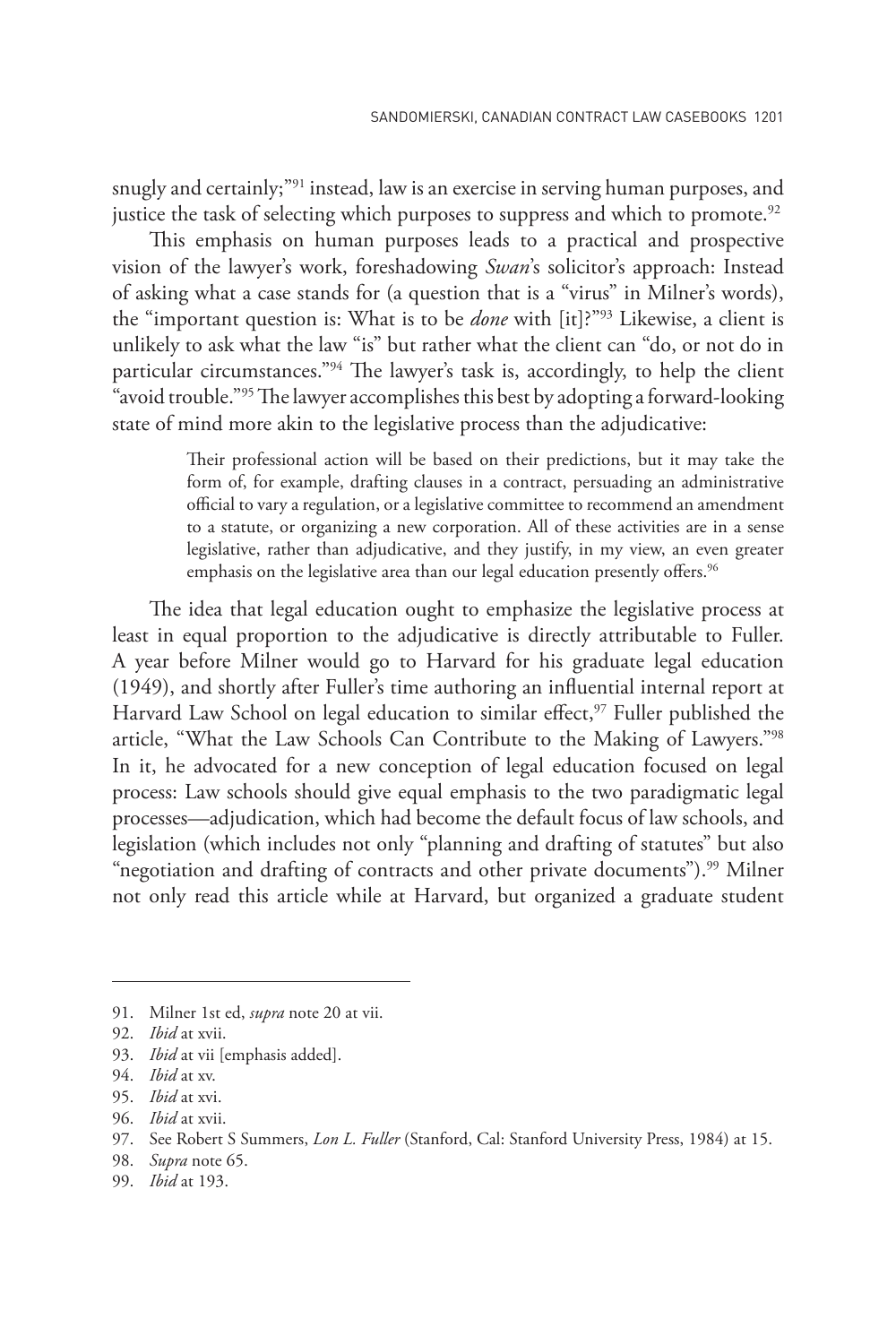reading series at which Fuller presented it.<sup>100</sup> Milner and Fuller would remain in correspondence for the subsequent two decades, and Milner would include this article in a list of recommended Fuller readings he shared with members of the Canadian judiciary.<sup>101</sup> Milner would have also encountered a series of related<sup>102</sup> legal-process ideas in the Legislation Seminar he took with Henry Hart, architect of the Legal Process school.103 Indeed, Milner's two highest grades were in Fuller's Jurisprudence seminar and in Hart's course.<sup>104</sup>

<sup>100.</sup> Memorandum from James Milner to "Fellow Graduate Students" (28 November 1949) York University Libraries, Clara Thomas Archives & Special Collections, James B Milner fonds (1992-014/005(161)) ("On Monday night Professor Fuller will lead off with observations on what law schools can contribute to the making of lawyers"); Letter from James Milner to Erin Griswold (Dean of Harvard Law School) (27 March 1950) York University Libraries, Clara Thomas Archives & Special Collections, James B Milner fonds (1992-014/005(161)) ("We owe a particular debt to Professor Fuller, who not only started the ball rolling at the first meeting, at which we discussed his article 'What the Law Schools Can Contribute to the Making of Lawyers,' but who also gave us continuous encouragement and advice throughout the year").

<sup>101.</sup> Letter from James Milner to Justice JL McLennan (19 Dec 1956) York University Libraries, Clara Thomas Archives & Special Collections, James B Milner fonds (1992-014/005(161)). Fifteen months later, Milner wrote, apparently unsolicited, to McLennan again, updating the bibliography. Letter from James Milner to Justice JL McLennan (27 March 1958) York University Libraries, Clara Thomas Archives & Special Collections, James B Milner fonds (1992-014/005(161)). Justice McLennan replied, noting that he shared the bibliography with Justice Rand of the Supreme Court of Canada. Letter from Justice JL McLennan to James Milner (31 March 1958) York University Libraries, Clara Thomas Archives & Special Collections, James B Milner fonds (1992-014/005(161)).

<sup>102.</sup> See William N Eskridge Jr & Philip P Frickey, "The Making of *The Legal Process*" (1994) 107:8 Harv L Rev 2031 at 2039-40.

<sup>103.</sup> See generally Henry M Hart Jr & Albert M Sacks, *The Legal Process: Basic Problems in the Making and Application of Law* (Westbury, NY: Foundation Press, 1994).

<sup>104.</sup> Milner received his highest grade, a 39.5 out of 50, in Fuller's Jurisprudence Seminar. His second highest grade (39 out of 50) was in Hart's Legislation seminar. See Harvard Law School, Examination Record of James Bryce Milner (June 1950) York University Libraries, Clara Thomas Archives & Special Collections, James B Milner fonds (1992-014/005(161)). Hart seems to have made an impression on Milner. As Milner wrote to Caesar Wright, "Hart's idea is that legislation is a fancy name for legal method. I thought I was back in jurisprudence for five weeks." Letter from James Milner to Caesar Wright (4 May 1950) York University Libraries, Clara Thomas Archives & Special Collections, James B Milner fonds (1992-014/005(161)). In an earlier letter, Milner told Wright that he viewed "Legislation as a jurisprudential and public law subject." Letter from James Milner to Caesar Wright (20 April 1950) York University Libraries, Clara Thomas Archives & Special Collections, James B Milner fonds (1992-014/005(161)).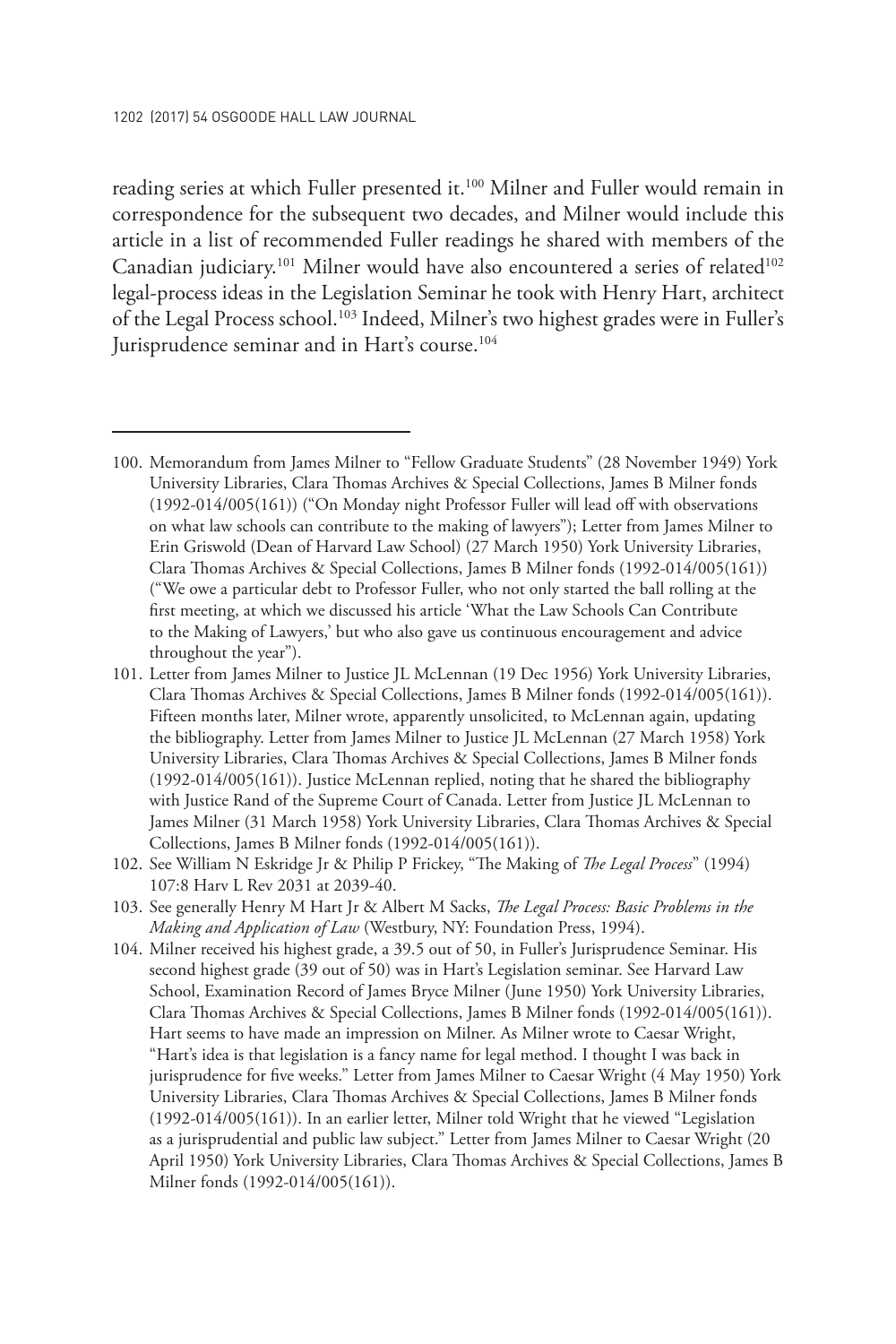The influence of this article, which applies Fullerian concerns with multiple "forms of social ordering"<sup>105</sup> and Hartian concerns of "institutional process" to legal education,<sup>106</sup> is felt in Milner's own distinction among legal processes and in his criticism of legal education as unequally weighted toward the adjudicative.<sup>107</sup> It can also be seen in the 1968 update to the casebook introduction (published posthumously in *Milner* 2nd ed), in which Milner reiterates the theme of institutional competence and his preference for the legislative.<sup>108</sup> Intellectually speaking, Milner effects a transition from Fuller's (and Hart's) legal-process ideas to Swan's focus on the solicitor: the presence of multiple forms of social ordering require an emphasis on the legislative mode, which embodies a forward-looking exercise in serving human purposes.<sup>109</sup> This prospective activity translates into the practical objective of helping clients avoid trouble, and a view of law as contingent<sup>110</sup> and instrumental to social ends (solving the "social problems of our time").<sup>111</sup>

#### 2. *WADDAMS*

One aspect of this intellectual lineage—Milner overlapped with Swan on faculty at the University of Toronto for four years<sup>112</sup>-was apparently frayed once Waddams assumed ownership over the editorial vision of *Milner*. Unlike Milner

<sup>105.</sup> Fuller, "Forms and Limits," *supra* note 65 at 357ff.

<sup>106.</sup> Eskridge & Frickey, *supra* note 102 at 2040.

<sup>107.</sup> *Milner* 1st ed, *supra* note 20 at xi.

<sup>108.</sup> *Milner* 2nd ed, *supra* note 20 at xxxi.

<sup>109.</sup> See *Swan* 1st ed, *supra* note 21 at vii ("Preface"). Swan acknowledges both Fuller's influence and that of Hart ("Another very important influence on my thinking was the 'Legal Process' materials of Hart [& Sacks] … They provided me with a vehicle for fitting my views on the substantive law, initially of Conflicts and then Contracts, into a functioning legal structure." Swan "never met Fuller. … [She] had hoped to meet him when he came to Ottawa once but family responsibilities prevented that and he died not long after." Email correspondence from Angela Swan to author (19 October 2016).

<sup>110.</sup> *Milner* 1st ed, *supra* note 20 at xvi, xvii (referring to the Cardozo quote that "law never *is*, but is always about to be" and calling it a "great idea").

<sup>111.</sup> *Milner* 2nd ed, *supra* note 20 at xxx. *Cf Swan* 9th ed, *supra* note 21 at s 1.7 ("Law is the science of getting from here to there").

<sup>112.</sup> After completing her BCL at Oxford, Angela Swan began as an Assistant Professor at the University of Toronto in 1965. Milner passed away in 1969. See Aird & Berlis LLP, "Bio, Angela Swan," online: <www.airdberlis.com/people/bio/angela-Swan>. Swan "can remember some conversations with [Milner] about Fuller," though they "never did talk much about Contracts." Email correspondence from Angela Swan to author (19 October 2016).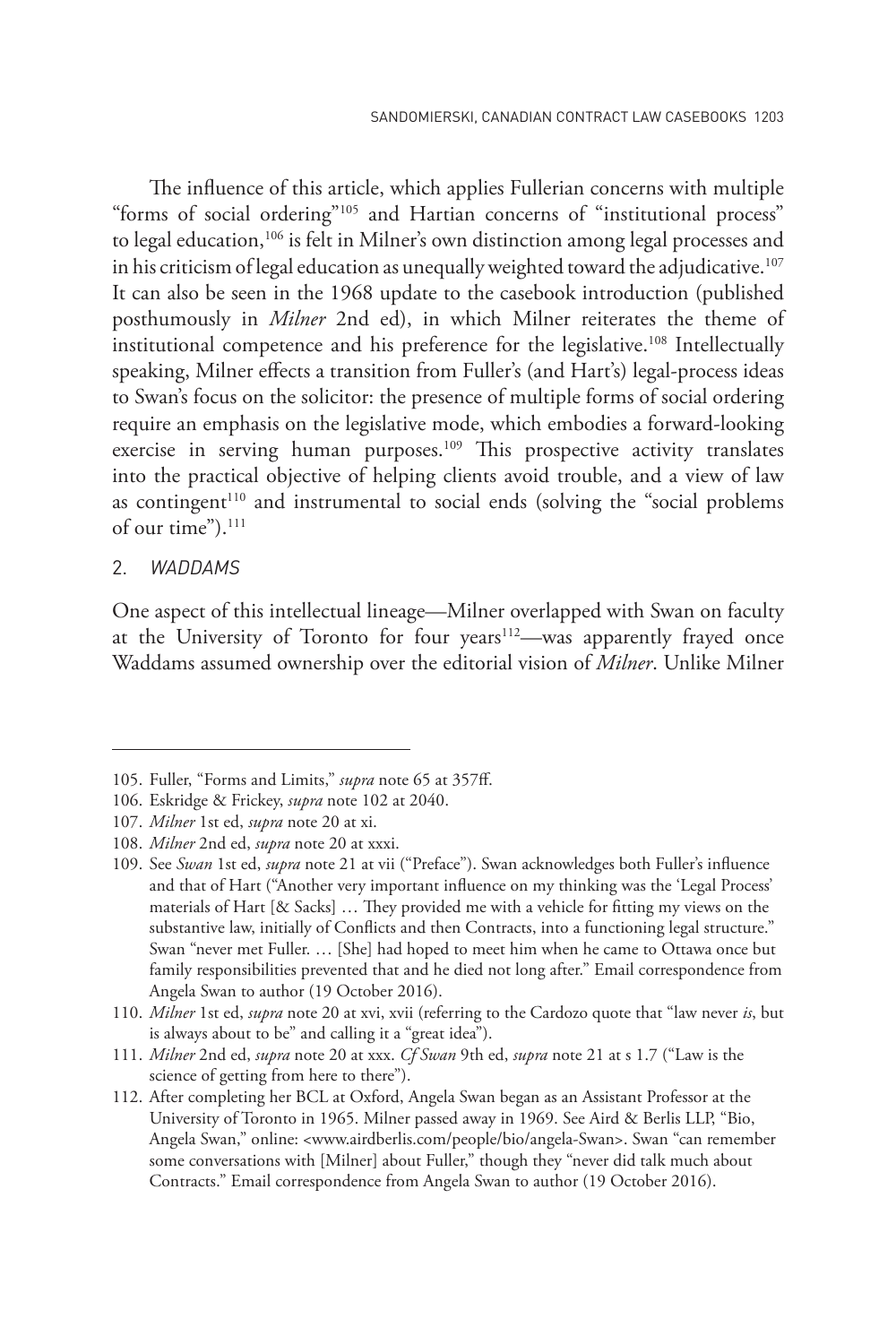1204 (2017) 54 OSGOODE HALL LAW JOURNAL

and Swan, Waddams expresses no skepticism about adjudication. In other ways, however, he demonstrates a shared affinity with his colleagues.<sup>113</sup>

### i. A PRESENT-DAY CORBIN: MESSAGES FROM WADDAMS'S TEXTBOOK

Waddams begins to add his personal touch to *Milner* beginning with the third edition.114 He reorganizes the materials around the idea of a bargain, places a greater emphasis on reliance, and adds a new thematic chapter on the protection of weaker parties.115 In all of this, the casebook incorporates, and begins to resemble, the approach of his recently published textbook, *The Law of Contracts*. 116 Heralded as the arrival of "substantial critical analysis" to the Canadian contract law scene,<sup>117</sup> a "success[ful]" attempt to "emulate Corbin,"<sup>118</sup> *The Law of Contracts* emphasizes the concern for the function of rules over their form,<sup>119</sup> for what judges do, and for policy analysis. These ideas surface both in substantive and prefatory remarks.

The textbook draws on an earlier article, "Unconscionabililty in Contracts."<sup>120</sup> In it, Waddams argues that

> [t]he law of contract, when examined for what the judges do, as well as for what they say, shows that relief from contractual obligations is in fact widely and frequently given on the ground of unfairness, and that general recognition of this ground of relief is an essential step in the development of the law.121

116. Waddams, *supra* note 41.

- 118. Soberman, *supra* note 117 at 315.
- 119. See Beale, *supra* note 117 at 140.
- 120. SM Waddams, "Unconscionability in Contracts" (1976) 39:4 Mod L Rev 1. See Soberman, *supra* note 117 at 317 (the textbook chapter is "drawn from" the article); Beale, *supra*  note 117 at 140.
- 121. See Waddams, "Unconscionability in Contracts," *supra* note 120 at 1.

<sup>113.</sup> Waddams, for example, participated in Reiter & Swan, *Studies in Contract Law*, *supra* note 47. See Hatherly, *supra* note 19 at 270 (Waddams and Swan "partake of a common philosophical perspective").

<sup>114.</sup> See *Milner* 3rd ed, *supra* note 20 at vii (identifying the "significant change[s]" in the book); *Milner* 2nd ed, *supra* note 20 at Preface, unnumbered page ("the general object of the revision has been to bring the book up to date").

<sup>115.</sup> *Milner* 3rd ed, *supra* note 20 at vii.

<sup>117.</sup> DA Soberman, Book Review of *The Law of Contracts* by SM Waddams, (1979) 17 UWO L Rev 314 at 315. See also Hugh Beale, Book Review of *The Law of Contracts* by SM Waddams, (1980) 15 J Soc't Pub Tchrs L ns 139 at 139, 140. But see PFP Higgins, Book Review of *The Law of Contracts* by SM Waddams, (1979) 42:2 Mod L Rev 239 at 239 ("The lay-out of the book appears to follow the orthodox lay-out of the established books on the subject").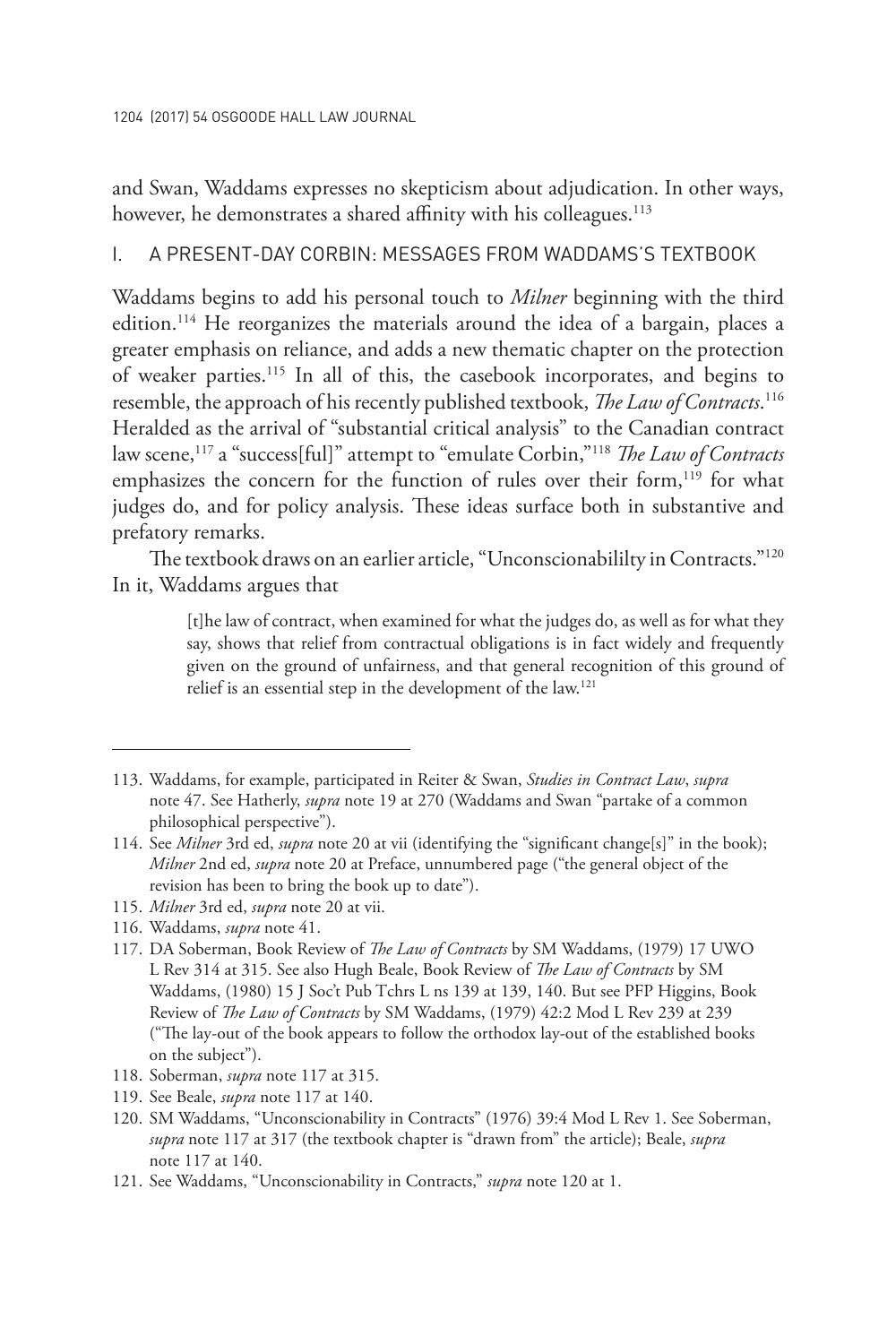This intellectual strategy—conducting a comparative study of what judges do to argue both a descriptive and prescriptive point about a principle—is remarkably similar to that employed by Fuller and Perdue in their seminal articles on the reliance interest.<sup>122</sup> Like the Fuller and Perdue articles, described as "perhaps the single most influential piece of Realist doctrinal work,"123 this strategy "disaggregat[es] and contextualize[s]" an issue and results in a "consequentialist policy orientation."124

Waddams develops such themes in the preface to his textbook. He writes that the very "aim" of the book is to look "beyond surface rules of contract law to the conflicting principles that lie beneath."125 This highlights the "conflicting values" at play in judicial decisions<sup>126</sup> and helps to analyze the "changes that have occurred [in contract law] ... with a view to suggesting what further changes seem desirable."127 With the emphasis on underlying values, "conflicting considerations," and policy reasoning, the preface to the textbook champions three key features of American Legal Realism.<sup>128</sup> These presumably not only operate subconsciously on casebook editorial choices but are also incorporated by virtue of the numerous references to the textbook added in subsequent editions*.* 129

### ii. REALISM AND FUNCTIONALISM IN THE REMEDIES CHAPTER OF *WADDAMS*

The realist and functional themes surface in the remedies chapter, but unlike *Swan*, which explicitly and emphatically presents them as a preferred perspective, their presentation is both implied and non-polemical.

124. *Ibid*.

126. *Ibid.*

<sup>122.</sup> See *e.g.* Fuller & Perdue, "Reliance Interest 2," *supra* note 5 at 373 ("We have attempted to bring together for comparative study a series of situations in which judicial intervention has been (or in our opinion, should be) limited to a protection of what we have called the reliance interest"), 418 ("the contractual reliance interest receives a much wider (though often covert) recognition in the decisions than it does in the textbooks").

<sup>123.</sup> Morton J Horwitz, *The Transformation of American Law, 1870-1960: The Crisis of Legal Orthodoxy* (New York: Oxford University Press, 1992) at 184.

<sup>125.</sup> SM Waddams, "Preface to the First Edition," reproduced in SM Waddams, *The Law of Contracts*, 6th student ed (Toronto: Canada Law Book, 2010) at vii.

<sup>127.</sup> *Ibid* at viii.

<sup>128.</sup> See Kennedy & Fisher, *supra* note 8; Kennedy, "From Will Theory," *supra* note 60.

<sup>129.</sup> *Milner* 4th ed, *supra* note 20 at vii. The practice of referring to his textbook continues through to the present edition. See *e.g. Waddams* 5th ed, *supra* note 22 at 32, 35, 79, 89, 106, 129, 135, 152, 154.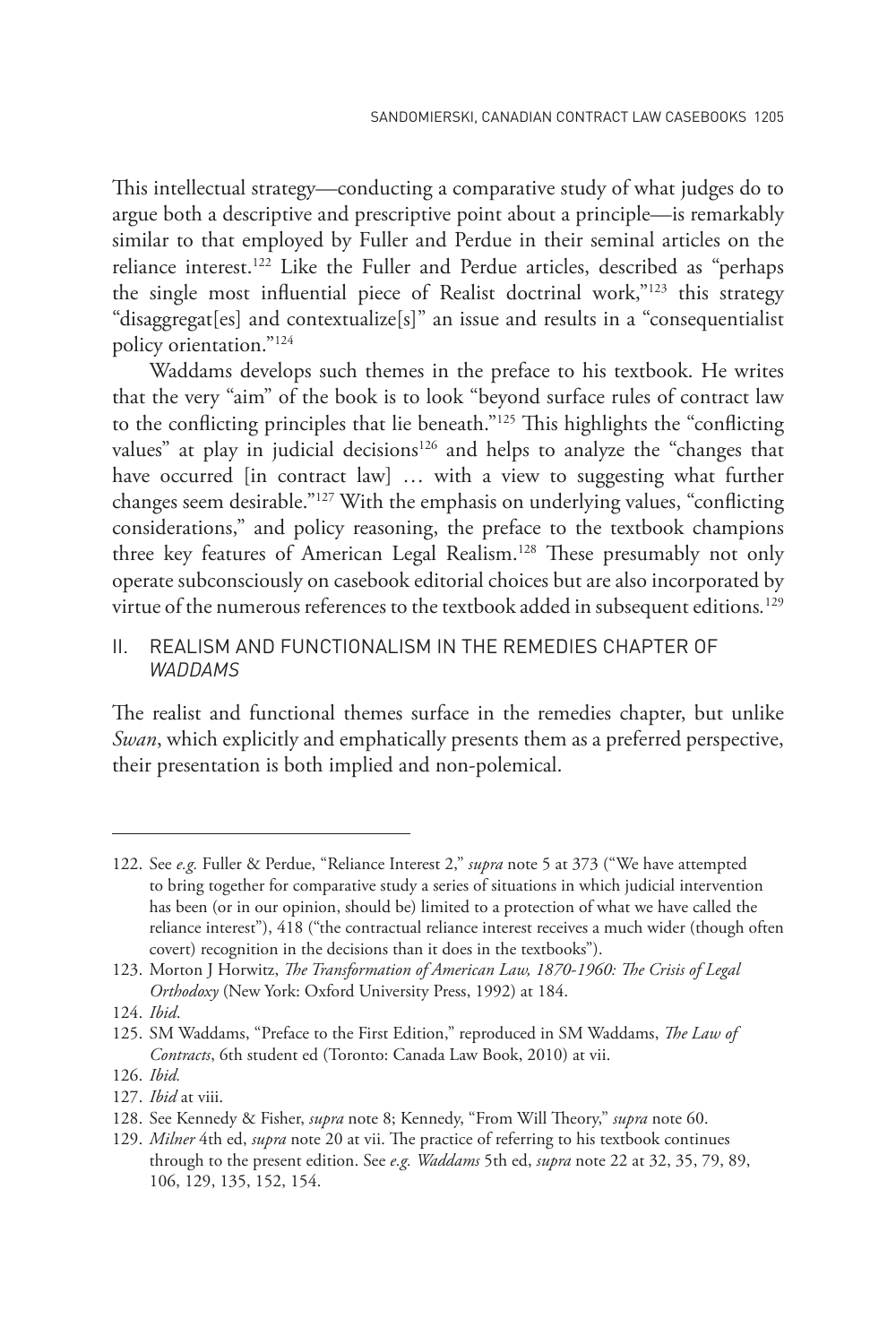As in *Swan*, the *Waddams* editors place the remedies chapter at the beginning of the book, although unlike *Swan* they do not articulate the rationale for this.130 There are, however, numerous explicit references to the functional theme. An except from Fuller and Perdue's reliance interest article<sup>131</sup> is the first excerpt of the chapter, and the few commentaries that exist highlight the functionalist subjects of unjust enrichment<sup>132</sup> and the constructive trust.<sup>133</sup> Occasionally, notes and questions ask either explicitly or by implication for students to reason about policy.134

Moreover, editorial choices highlight rules as contingent upon place, circumstance, or history, suggesting that underlying principles are more important than particular rule formulations. The first seven cases of the chapter, for example, come from England, Oregon, Ontario, New Hampshire, and Minnesota, with a note to a Kentucky case. Examples from other jurisdictions are often raised to demonstrate alternative formulations,<sup>135</sup> as are dissenting and concurring opinions.<sup>136</sup> The inclusion of the historical developments of rules<sup>137</sup> and the legal system<sup>138</sup> amplifies the importance of context, as do the instances where the excerpts of cases are longer than in *Swan*, 139 the paraphrasing of facts

135. See *e.g. ibid* at 53, 87 (different jurisdictions decide differently on whether the contract as a whole must be for peace of mind in order to award damages for mental distress), 122, 157.

<sup>130.</sup> Indeed, the authors specifically write that they have designed the casebook "to be suitable for dealing with the material in several different orders," whether starting with formation, remedies, or the theoretical perspectives. *Waddams* 5th ed, *supra* note 22 at iii.

<sup>131.</sup> *Supra* note 5.

<sup>132.</sup> *Waddams* 5th ed, *supra* note 22 at 158.

<sup>133.</sup> *Ibid* at 154.

<sup>134.</sup> See *e.g. ibid* at 53, 171 ("on the basis of what policy considerations can the recovery of profits made by Blake be justified?").

<sup>136.</sup> See *e.g. ibid* at 120, 152.

<sup>137.</sup> See *e.g. ibid* at 55-6. Sometimes the cyclical nature of history is invoked to show how old rules may lose and regain favour at different historical moments. See *e.g. ibid* at 158.

<sup>138.</sup> See *e.g. ibid* at 121 (history of the distinction between law and equity), 145 (origins of the tort of inducing breach of contract).

<sup>139.</sup> See *e.g. ibid* at 75ff (including Baroness Hale's decision in *Transfield Shipping Inc v Mercator Shipping Inc (The Achilleas)*, [2009] 1 AC 61 (HL)), 145-151 (reproducing a long excerpt in *Wroth v Tyler*, [1974] Ch 30, [1973] 1 All ER 897, including many facts not germane to the ratio). By contrast, *Swan* paraphrases *Wroth v Tyler* in five paragraphs. *Swan* 9th ed, *supra* note 21 at ss 2.410-2.414. See also *Waddams* 5th ed, *supra* note 22 at 161 (providing a longer excerpt of *Attorney General v Blake*, [2000] UKHL 45, [2000] 4 All ER 385 than in *Swan*, one that provides more facts and context than does *Swan*'s paraphrasing of the facts. *Swan* 9th ed, *supra* note 21 at 247.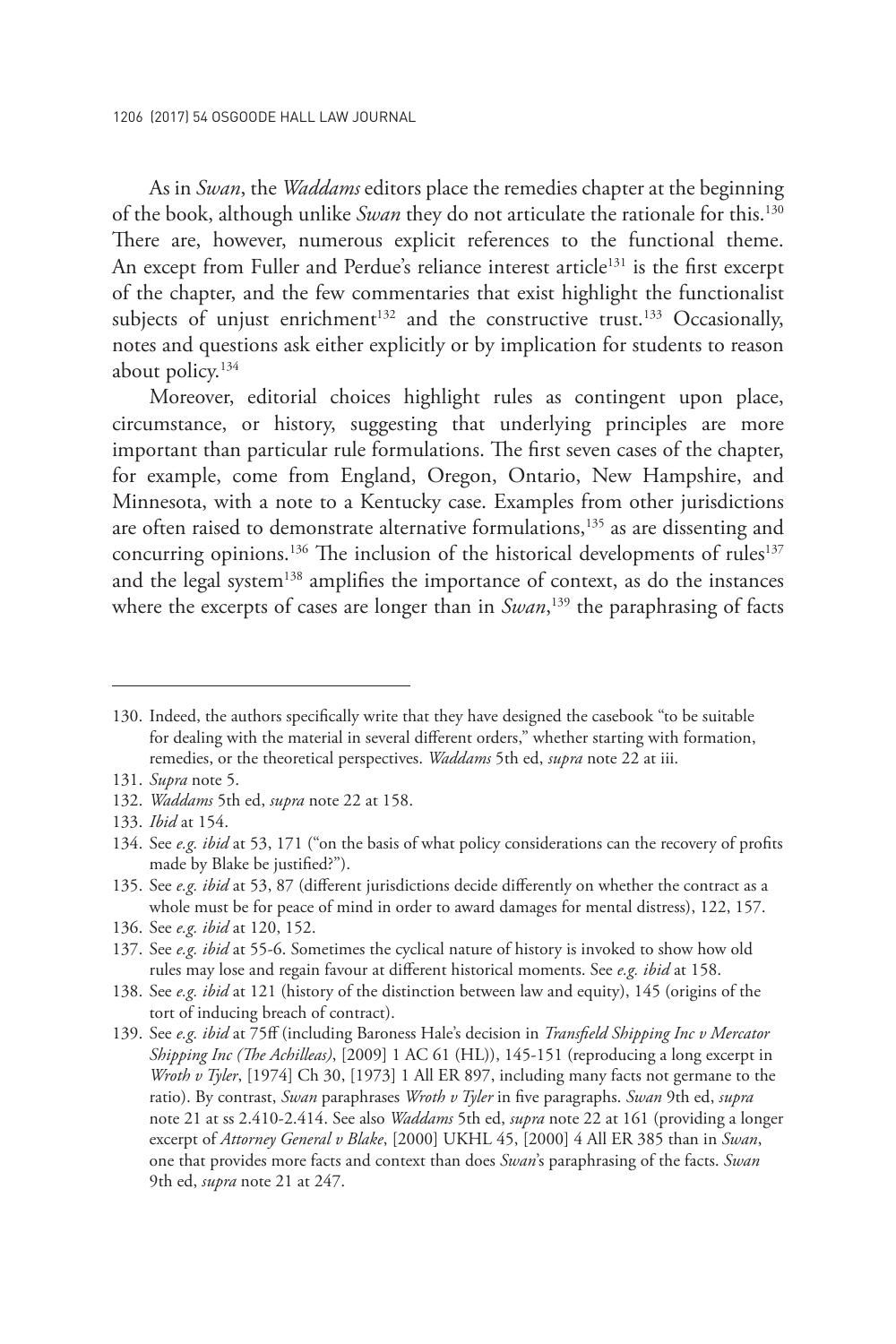is more detailed and colourful than is necessary, $140$  and a postscript is provided about what happened after the resolution of the case.<sup>141</sup>

### iii. SUMMARY: AMERICAN LEGAL THOUGHT IN *WADDAMS*

Among the various techniques of legal thinking from the "critical" canon of American legal thought, early realist concerns with underlying values, functional reasoning, and policy are probably the best represented in *Waddams*. While the lack of explicit commentary makes this harder to discern, the editorial choices and occasional references imply a commitment to functionalism. In addition, the influence of his more explicit textbook is evident throughout: both by virtue of explicit cross-references and by virtue of the fact that many contract law professors consider Waddams to be the casebook's controlling editor.<sup>142</sup> *Waddams* is still very much Waddams's, who still reproduces his realistic preface to the First Edition in the current edition of his textbook.<sup>143</sup>

### C. *BOYLE/BEN-ISHAI* AND *PERCY*

Compared to *Swan* and *Waddams*, *Boyle/Ben-Ishai and Percy* is more self-consciously collaborative and pan-Canadian. It took root following a conference of the Canadian Association of Law Teachers in the 1970s, "inspired by a widely held feeling that there was a need for a national casebook."144 David Percy, of the University of Alberta, and Christine Boyle (of Windsor, then Dalhousie, then the University of British Columbia) assumed joint editorship of the book, with contributing editors of the other chapters representing the

<sup>140.</sup> See *e.g. Waddams* 5th ed, *supra* note 22 at 112 (thoughtful paraphrasing of the facts in *White & Carter (Councils) v McGregor,* [1962] AC 413 (HL(Scot))), 141 (providing some colourful details about *Warner Brothers Pictures v Nelson*, [1937] 1 KB 209, [1936] 3 All ER 160 [*Warner Bros*] derived from Bette Davis's autobiography, *The Lonely Life*).

<sup>141.</sup> See *e.g. ibid* at 44, reporting a post-judgment settlement in *Groves v John Wunder Co* (1939), 286 NW 235, 205 Minn 163 (SC) [*Groves*].

<sup>142.</sup> See *e.g.* Interview of Instructor 017 (26 February 2013) at lines 532-33 ("I think of the [*Waddams* casebook] as mostly Stephen's"; Interview of Instructor 029 (28 February 2014) at lines 525-26 ("I have been using Stephen's casebook … ever since I started editing my chapter in it"); Interview of Instructor 044 (10 April 2014) at lines 85-86 ("I take Steve Waddams' volume … he has all his co-authors").

<sup>143.</sup> Waddams, "Preface to the First Edition," *supra* note 125.

<sup>144.</sup> *Ben-Ishai & Percy* 9th ed, *supra* note 23 at v. Variants of this formulation appear in all editions.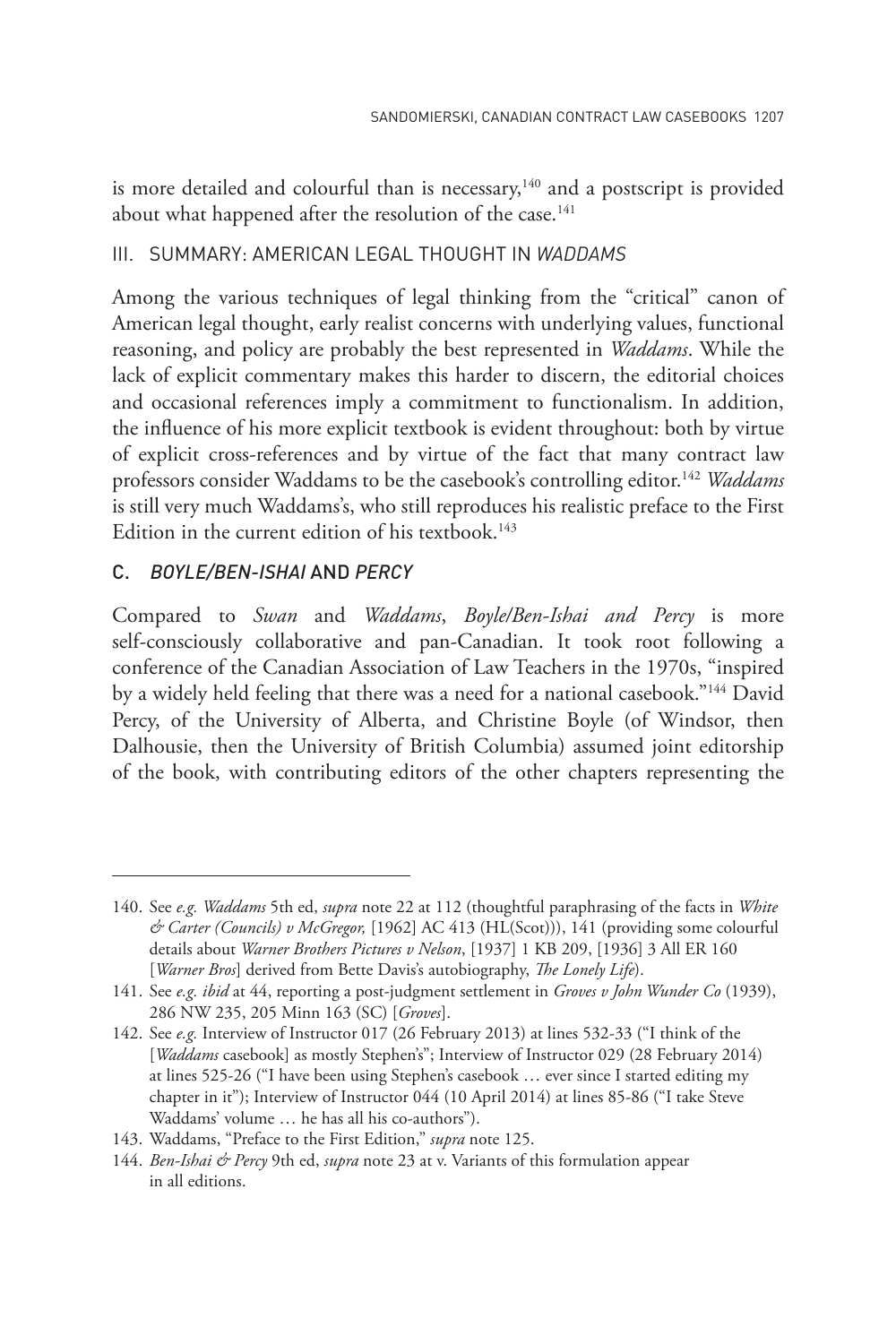majority of common law faculties throughout the country.<sup>145</sup> In the eighth edition, Stephanie Ben-Ishai of Osgoode Hall Law School replaced Boyle. She and David Percy took joint responsibility for the introductory chapter. Ben-Ishai also inherited the remedies chapter from David Mullan, who had inherited it from David Percy in the sixth edition.

The introductory chapter under Boyle's authorship celebrates a somewhat broader range of realist and critical voices than those canvassed in *Swan* and *Waddams*. That introduction, originally written by Boyle and revised by her up until the seventh edition,<sup>146</sup> incorporates the influences of the American Legal Realists and their descendants: law and economics, critical legal studies, and socio-legal theorists.<sup>147</sup> Also figuring prominently are perspectives from feminism and critical race theory and, reflecting a distinctively Canadian sensibility, references to First Nations people. When Ben-Ishai and Percy took over the chapter for the eighth and ninth editions, many of these perspectives were retained, although the presence of feminism and First Nations messages declined. In their place was a greater emphasis on substantive equality. In Ben-Ishai's remedies chapter, realist commitments also surface.

- 1. THE BOYLE INTRODUCTION
- i. AMERICAN LEGAL REALISM …

The chapter opens with comments and quotes that serve to undermine and render historically contingent the classical vision of law. Students are immediately told that law is "not made up of a static body of rules," and the first section quotes from Gilmore's argument in *The Death of Contract* that contract law is characterized by "alternating rhythms of classicism and romanticism."148 The chapter discusses underlying values: students should not study law "without discussion of the value judgment inherent in any judicial discussion of legislative

<sup>145.</sup> For example, the first edition lists fifteen different contributors from eight Canadian law schools and one Canadian Department of Law. *Boyle & Percy* 1st ed, *supra* note 23 at iii. The ninth edition lists 9 different chapter editors from six different Canadian law schools. *Ben-Ishai & Percy*, *supra* note 23. The University of Toronto, where both Swan's and Waddams's academic careers were headquartered, is not represented in any of the 9 editions.

<sup>146.</sup> The introduction was attributed to Christine Boyle in *Boyle & Percy* 6th ed, *supra* note 23 at v-vi. Prior to that there was no attribution.

<sup>147.</sup> For the lineage between legal realism and subsequent schools of thought, see Joseph William Singer, "Legal Realism Now," Review Essay of *Legal Realism at Yale: 1927-1960* by Laura Kalman, (1988) 76:2 Cal L Rev 465 at 465; Anthony T Kronman, *The Lost Lawyer: Failing Ideals of the Legal Profession* (Cambridge, Mass: Belknap Press, 1993), c 4.

<sup>148.</sup> *Boyle & Percy* 7th ed, *supra* note 23 at 2 (quoting Gilmore, *supra* note 39 at 102).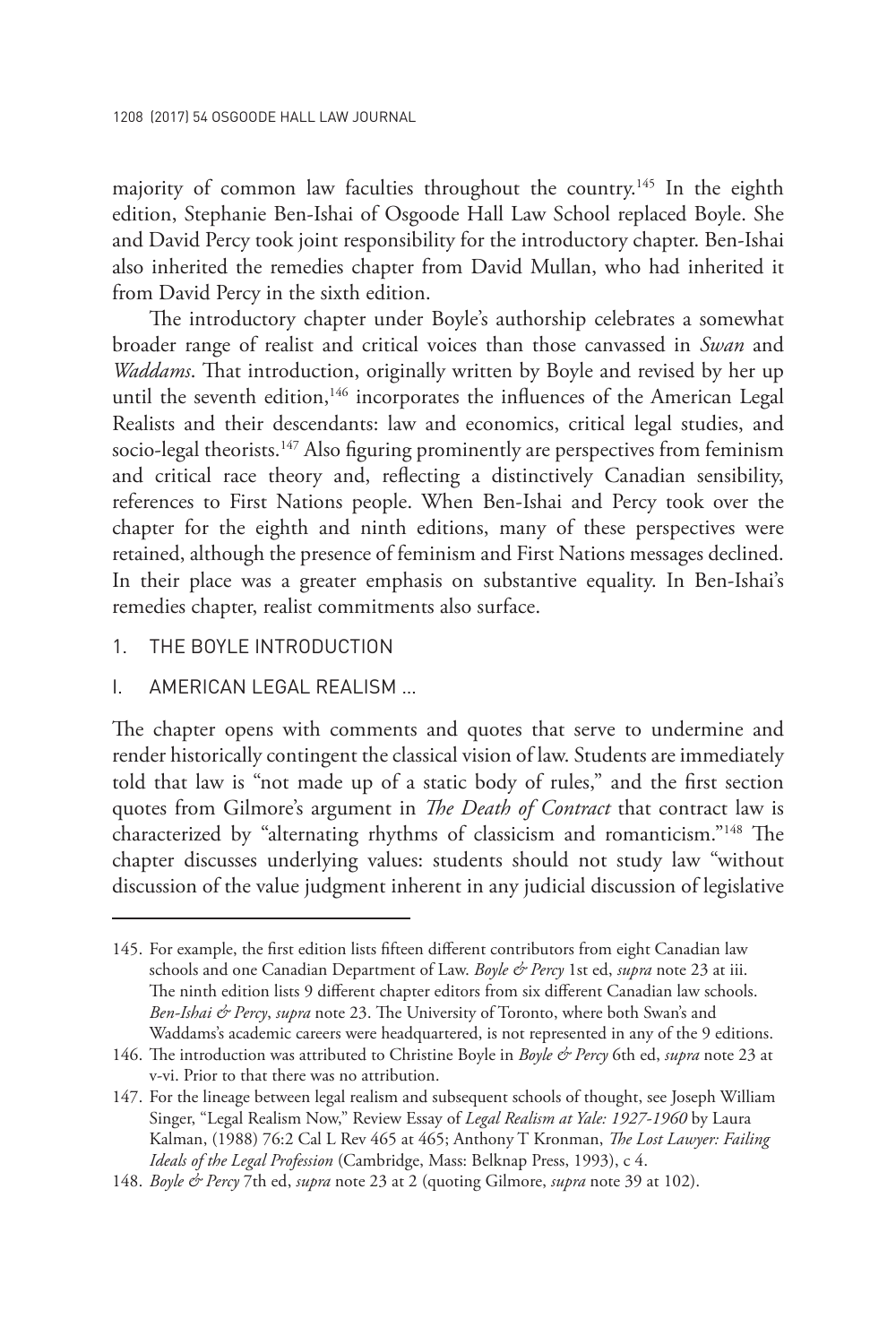rule,"149 and should look "behind" the words of judges."150 The realist rejection of the public/private divide<sup>151</sup> surfaces in the idea that "the free market is a form of government regulation in itself."152 The theme of functionalism appears in the sample treatment of remedies.<sup>153</sup>

### ii. … AND ITS "HEIRS"

Messages from the "heirs" of legal realism<sup>154</sup> also figure prominently. Jay Feinman is quoted twice, once to make the CLS point that law is a balance between altruism and individualism<sup>155</sup> (describing modern contract law's "attempts to balance the individualist ideals of classical contract with communal standards of responsibility to others"),156 and a second time to emphasize the ideological nature of contract law.<sup>157</sup> Boyle also refers to Richard Posner's "classic text" on law and economics and to Michael Trebilcock's efficiency-based critiques of restraint of trade.158

Critiques based on identity politics, including the categories of race, sexual orientation, and gender also arise. A section on "Freedom of Contract" marshals Ian Ayres' work on gender and race discrimination in car sales,<sup>159</sup> Boyle references a "gay-friendly approach,"160 and, most significantly, she develops an extended section on feminism between the fourth and seventh editions, culminating in a

<sup>149.</sup> *Boyle & Percy* 7th ed, *supra* note 23 at 1.

<sup>150.</sup> *Ibid* at 6.

<sup>151.</sup> See Singer, *supra* note 147 at 477-95.

<sup>152.</sup> *Boyle & Percy* 7th ed, *supra* note 23 at 3.

<sup>153.</sup> *Ibid* at 6-7.

<sup>154.</sup> Singer, *supra* note 147 at 504.

<sup>155.</sup> See Kennedy, "Form and Substance," *supra* note 9.

<sup>156.</sup> *Boyle & Percy* 7th ed, *supra* note 23 at 5, citing Jay Feinman, "The Significance of Contract Theory" (1990) 58:4 U Cin L Rev 1283 at 1287-88.

<sup>157.</sup> *Boyle & Percy* 7th ed, *supra* note 23 at 8, citing Peter Gabel & Jay Feinman, "Contract Law as Ideology" in David Kairys, ed, *The Politics of Law* (New York: Pantheon Books, 1982).

<sup>158.</sup> *Boyle & Percy* 7th ed, *supra* note 23 at 7.

<sup>159.</sup> Ian Ayres, "Fair Driving: Gender and Race Discrimination in Retail Car Negotiations" (1991) 104:4 Harv L Rev 817.

<sup>160.</sup> *Boyle & Percy* 7th ed, *supra* note 23 at 11, quoting Craig W Christensen, "Legal Ordering of Family Values: The Case of Gay and Lesbian Families" (1997) 18:4 Cardozo L Rev 1299. This text appeared in *Boyle & Percy* 6th ed, *supra* note 23 at 5, and continues to appear in *Boyle & Percy* 9th ed, *supra* note 23 at 12.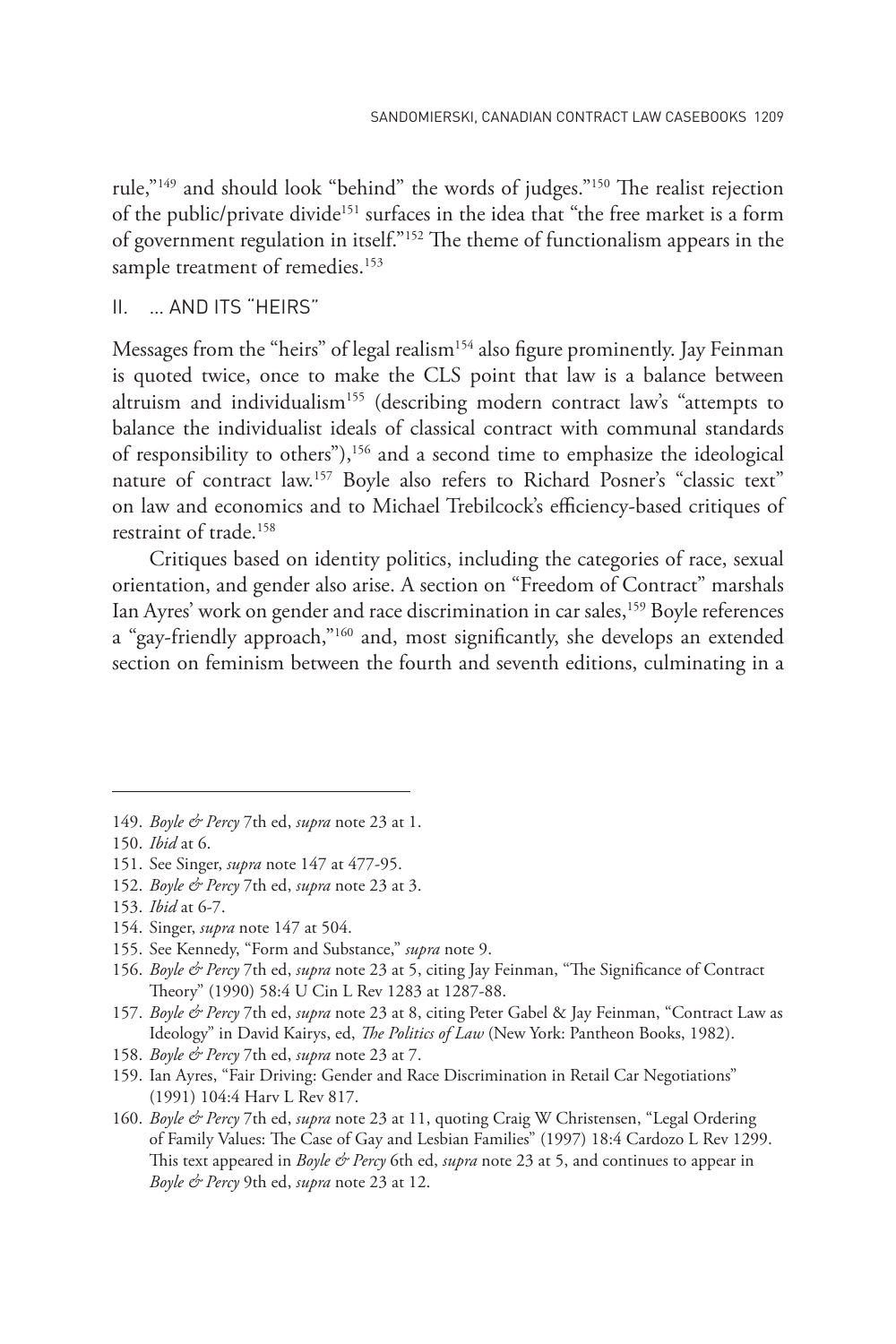two-page survey of feminist thought,<sup>161</sup> by far the most significant treatment of feminism of all the casebooks.<sup>162</sup> Also unique among the Canadian casebooks, Boyle dedicates a little over a page to "First Nations and Treaties," illustrating how treaties differ from conventional contracts and suggesting how a study of contract law can inform an understanding of the fiduciary obligation of the Crown and other issues of interpretation.<sup>163</sup>

Rounding out the survey of legal thought, Boyle also gives prominent place to theorists of relational contracts and insights from socio-legal scholarship. The very first sentence of the chapter is a quotation from Macneil, that the law of contracts is "an affirmation of the human will to affect the future" through the projection of exchange.<sup>164</sup> Later, an entire section on Relational Contracts not only introduces students to Macneil's concept,<sup>165</sup> but also connects the concept to

<sup>161.</sup> The first reference to feminism appeared in the 4th edition, where Boyle included just one short paragraph, noting that Dalton's work on deconstruction drew on feminist methodology, but that "[i]t is too early yet for general themes to have emerged in the literature." Dalton, *supra* note 5; *Boyle & Percy* 4th ed, *supra* note 23 at lxv. In the fifth edition, two paragraphs were added, largely highlighting feminist critiques of specific public policy problems (preconception contracts, cohabitation agreements, pay equity, domestic work, affirmative action). *Boyle & Percy* 5th ed, *supra* note 23 at lxxxii. The sixth edition adds a paragraph on feminist analyses that "have tended to be critical of contract law's emphasis on the notion of exchange," also highlighting that "[f]eminist analyses have been critiqued in their turn … for failing to include perspectives drawn from lesbian legal theory." *Boyle & Percy* 6th ed, *supra* note 23 at 6-7. The seventh edition adds three paragraphs, including long quotes, totaling almost a page. The main focus of these additions is on the exclusion of women from the "social contract," with a counterpoint by Justice Bertha Wilson. *Boyle & Percy* 7th ed, *supra* note 23 at 8-9.

<sup>162.</sup> Swan has a short paragraph in which she refers to two articles. See *Swan* 9th ed, *supra* note 21 at s 2.253, citing Mary Joe Frug, "Re-Reading Contracts: A Feminist Analysis of a Contracts Casebook" (1985) 34:4 Am U L Rev 1065 and Barbara Sullivan, "It's All In the Contract: Rethinking Feminist Critiques of Contract" (2001) 18:2 Law in Context 112. *Waddams* reproduces an excerpt from just one article in the "Perspectives" chapter. *Waddams* 5th ed, *supra* note 22 at 16, excerpting Gillian K Hadfield, "An Expressive Theory of Contract: From Feminist Dilemmas to a Reconceptualization of Rational Choice in Contract Law" (1998) 146:5 U Pa L Rev 1235.

<sup>163.</sup> *Boyle & Percy* 7th ed, *supra* note 23 at 11-12.

<sup>164.</sup> *Ibid* at 1. All editions, up to the present, commit the typographical error of writing "protecting exchange," instead of "projecting exchange," Macneil's actual formulation. *Boyle & Percy* 9th ed, *supra* note 23 at 1; Macneil, *New Social Contract*, *supra* note 69 at 4.

<sup>165.</sup> *Boyle & Percy* 7th ed, *supra* note 23 at 10, citing Macneil, *supra* note 69*.*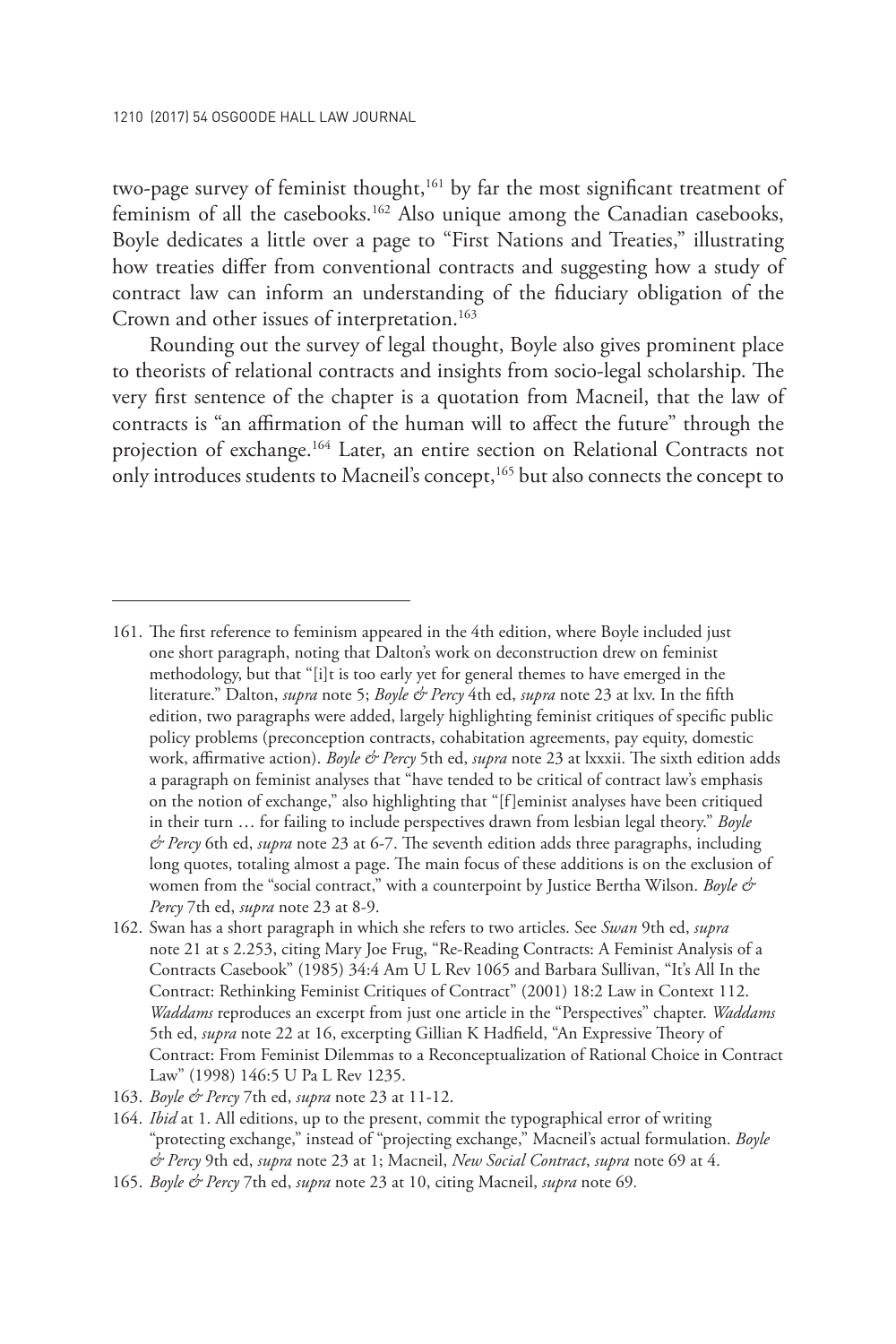later chapters<sup>166</sup> and considers several counterpoints.<sup>167</sup> Since the second edition, the editors cite Stewart Macaulay to demonstrate that law may not be a significant mechanism for dispute settlement.<sup>168</sup> And, also since the second edition, a "Final Word of Caution" concludes the chapter. This final word, reminiscent of both *Swan*169 and *Milner*, 170 calls into question case law's centrality and suggests a sociological alternative:

> The student should realize that the emphasis on case law, especially appellate case law, is not the only way to study "law" and represents a particular focus which not all would accept as useful. One alternative would be to discover empiricallyrecurring problems for contracting parties and examine the impact of the law on these problems, rather than allowing the choice of appropriate areas of study to be dictated by the lottery of litigation. Such an approach would concentrate on the total functioning of the law, that is, on the sociology of the law as a means of social control and as a mechanism for dispute settlement.<sup>171</sup>

This final suggestion completes the picture of an approach that fundamentally challenges the tenets of classical legal thought: that law operates neutrally on all parties, that legal reasoning is distinct from political and policy argument, and that judicial formulations of rules based on the model of the discrete contract best govern the phenomenon of exchange.

### 2. BEN-ISHAI AND PERCY'S INFLUENCE

Ben-Ishai and Percy refine and reinforce the realist and critical messages advanced by Boyle. They do, however, communicate a slight shift in emphasis. In the place of Boyle's extended emphasis on feminism and First Nations (Ben-Ishai and Percy abridge or remove the respective sections), Ben-Ishai and Percy communicate a concern for substantive equality in both their discussion and examples. The eighth and ninth editions do, however, contain new text with decidedly realist

<sup>166.</sup> *Boyle & Percy* 7th ed, *supra* note 23 at 10 (referring to "Battle of the Forms").

<sup>167.</sup> *Ibid* at 10, citing Melvin A Eisenberg, "Why There is No Law of Relational Contracts" (2000) 94:3 Nw UL Rev 805. See also *Boyle & Percy* 5th ed, *supra* note 23 at lxxxi, citing Patricia J Williams, "Alchemical Notes: Reconstructing Ideals from Deconstructed Rights" (1987) 22:2 Harv CR-CL L Rev 401.

<sup>168.</sup> *Boyle & Percy* 7th ed, *supra* note 23 at 6, citing Stewart Macaulay, "Elegant Models, Empirical Pictures and the Complexities of Contract" (1977) 11:3 Law & Soc'y Rev 507 at 510. See also *Boyle & Percy* 2nd ed, *supra* note 23 at lvi.

<sup>169.</sup> 9th ed, *supra* note 21 at ss 1.38-1.40.

<sup>170.</sup> 1st ed, *supra* note 20 at xi.

<sup>171.</sup> *Boyle & Percy* 7th ed, *supra* note 23 at 13.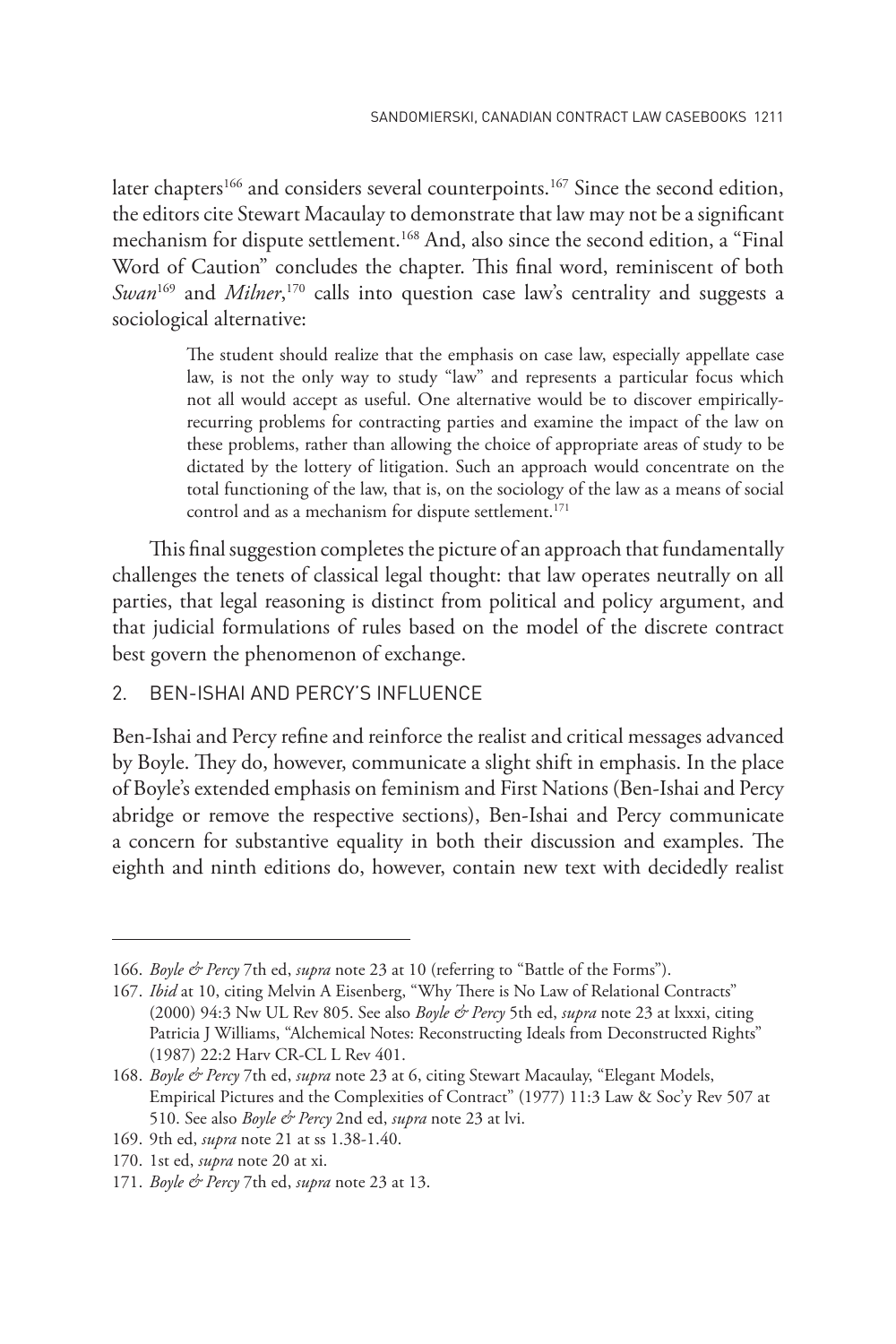influences; the impression is therefore not a distancing from, but a reorientation of, the critical project—toward a concern with distributive justice.<sup>172</sup>

For example, Ben-Ishai and Percy expand on the "freedom of contract" theme by adding a section on the common law response to freedom of contract. Here, they make the claim that judicial interventions have ensured that freedom of contract "was never perfectly realized"173—both "within the traditional categories of contract law" (citing Lord Denning as a *cas typique*) and in the creation of "general principles that transcend" the law of contract, such as the fiduciary principle<sup>174</sup> and the doctrine of good faith.<sup>175</sup> By emphasizing these judicial attacks on the pure laissez-faire model, they implicitly further the realist message that law is not distinct from politics, and that contract doctrine in particular "inescapably engages courts in making moral and public policy decisions about the legitimate distribution and use of power in the market place."176 Moreover, in language resembling Waddams' introduction to his textbook, they argue that the explicit recognition of these values by judges is important:

> The covert use of traditional contract rules provides a measure of protection to the weaker parties, but in a manner that is often unpredictable and unsatisfactory and that can actually hide the real reasons for the decision. A failure by judges to openly discuss the real reasons for their decisions may mislead the appeal courts and commentators. … Moreover, there is a danger that the rule pressed into service to provide a fair result will itself be distorted. Subsequent applications of the distorted rule ... may lead to arbitrary or unfair results.<sup>177</sup>

The concern with "weaker parties" may also reflect Ben-Ishai's scholarly concern with substantive equality in the financial sector.<sup>178</sup> This concern is also seen in the way in which she and Percy supplement the example of racial

172. About half of the language in this section is taken from Chapter 11 of the seventh edition, written by David Percy ("Limits on the Pursuit of Self Interest: An Editor's Comment"). *Boyle & Percy* 7th ed, *supra* note 23. One innovation of the eighth edition is to remove Chapter 11 and to foreground its ideas in the introductory chapter. On the role that Chapter 11 played in the seventh edition, see *Boyle & Percy* 7th ed, *supra* note 23 at vi.

<sup>173.</sup> *Ben-Ishai & Percy* 9th ed, *supra* note 23 at 7.

<sup>174.</sup> *Ibid* at 8, citing *Hodgkinson v Simms*, [1994] 3 SCR 377, 117 DLR (4th) 161.

<sup>175.</sup> *Ibid.* The edition came out before the Supreme Court of Canada's decision in *Bhasin v Hrynew*, 2014 SCC 71, [2014] 3 SCR 494 so does not include discussion of that case (which recognized an "organizing principle" of good faith in the common law) [*Bhasin*]. Compare *Swan* 9th ed, *supra* note 21 at ss 2.256-2.259 (reproducing *Bhasin* in the remedies chapter).

<sup>176.</sup> Singer, *supra* note 147 at 486.

<sup>177.</sup> *Ben-Ishai & Percy* 9th ed, *supra* note 23 at 7.

<sup>178.</sup> See *e.g.* Stephanie Ben-Ishai & Saul Schwartz, "The Role of Government as a Creditor of the Disadvantaged" (2010) 35:2 Queen's LJ 539.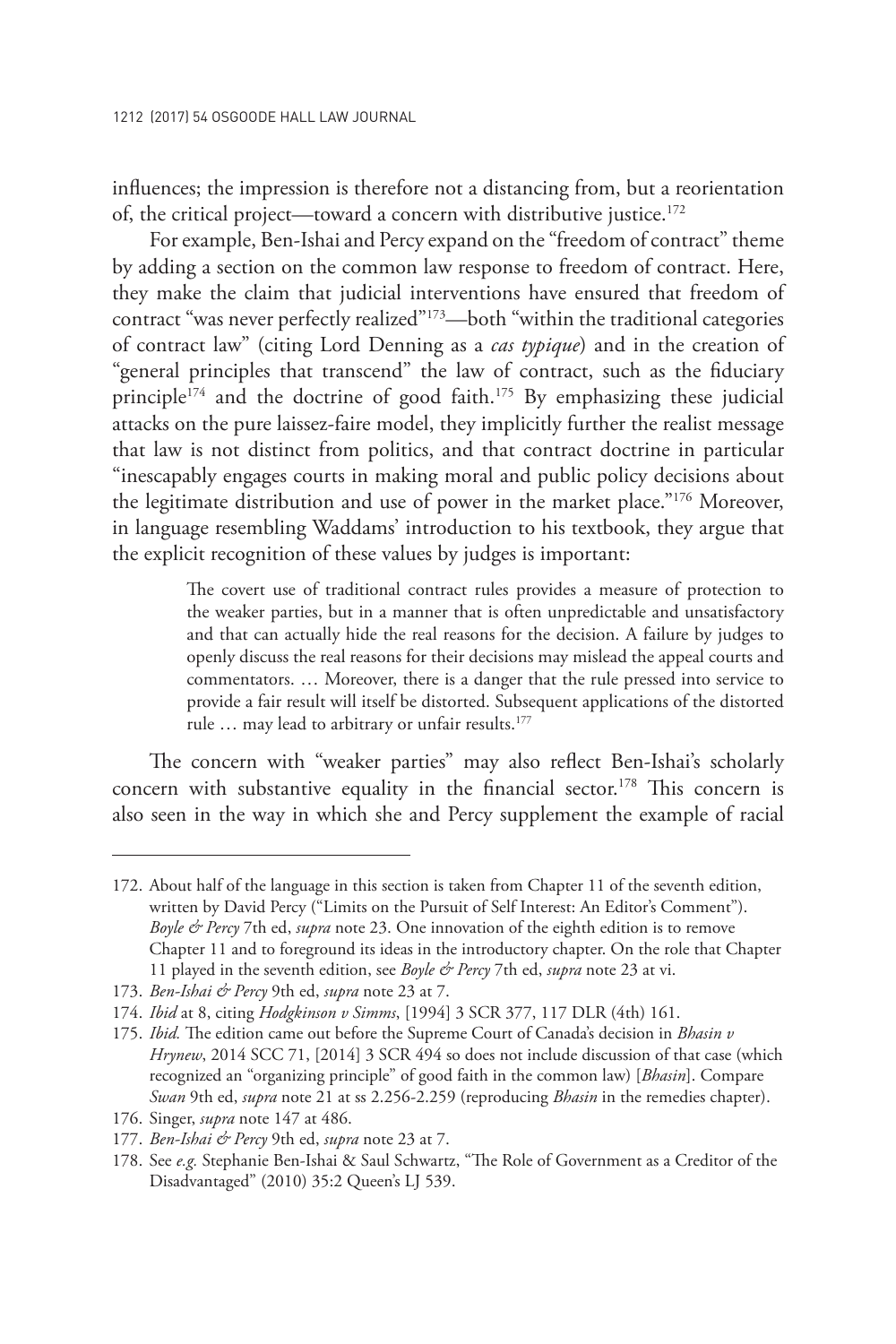discrimination in car sales with a study on racial discrimination in mortgage lending<sup>179</sup> and incorporate an article on "bullshit" credit card agreements into the discussion on regulatory intervention.<sup>180</sup>

### 3. BEN-ISHAI'S REMEDIES CHAPTER

The remedies chapter, which Ben-Ishai also edits, is equally laced with references to legal realism and other critical perspectives. In some respects, these messages are even more prominent than in the other books. For example, where *Swan* significantly criticizes the law and economics theory of efficient breach,<sup>181</sup> and where *Waddams* treats it rather neutrally, mentioning it but without commentary or emphasis,182 in *Ben-Ishai and Percy*, the related idea that "contract breach should be morally neutral" frames the chapter, positioned at the outset as the "dominant position."183 Law and economics themes are treated uncritically throughout the chapter, for example by offering Posner's critique of *Groves v John Wunder Co* without any critical response,<sup>184</sup> presenting as fact without evidence the idea that economic efficiency accounts for the preference for damages over specific performance,<sup>185</sup> or "assuming that most contractual parties will generally act in an economically rational way," without defining "economically rational" or providing empirical support.<sup>186</sup>

That the editor imagines realist themes to be central to the remedies chapter is also signaled by the fact that the very first learning objective listed at the beginning of the chapter is that students will "[a]rticulate and assess the general policy considerations influencing judicial decisions."187 Questions and

<sup>179.</sup> *Ben-Ishai & Percy* 9th ed, *supra* note 23 at 5, citing RD Marico, "The Higher Cost of Being African-American or Latino: Subprime Home Mortgage Lending in New York City 2004-2005" (2007) NYLS Legal Studies Research Paper No 07/08-12.

<sup>180.</sup> *Ben-Ishai & Percy* 9th ed, *supra* note 23 at 4.

<sup>181.</sup> See *Swan* 9th ed at ss 2.399 (deliberate efficient breach conduct is rare because parties want to preserve their reputation), 2.428 (efficient breach can have no impact on long term relational contracts). See also, *ibid* at ss 2.88, 2.396, 2.406.

<sup>182.</sup> *Waddams* 5th ed, *supra* note 22 at 106, 172.

<sup>183.</sup> *Ben-Ishai & Percy* 9th ed, *supra* note 23 at 792. The first two excerpts in the chapter are from Oliver Wendell Holmes, with his "bad man" quote, and Richard A Posner. See *ibid* at 793, reproducing Holmes, "The Path of the Law" (1897) 10:8 Harv L Rev 457; Richard A Posner, *Economic Analysis of Law*, 6th ed (New York: Aspen, 2003).

<sup>184.</sup> *Ben-Ishai & Percy* 9th ed, *supra* note 23 at 833; *Groves*, *supra* note 141.

<sup>185.</sup> *Ibid* at 937.

<sup>186.</sup> See *e.g. ibid* at 938. Reference is made to Ian Macneil's argument critical of efficient breach, but only by way of citation, not discussion. *Ibid* at 794.

<sup>187.</sup> *Ibid* at 791.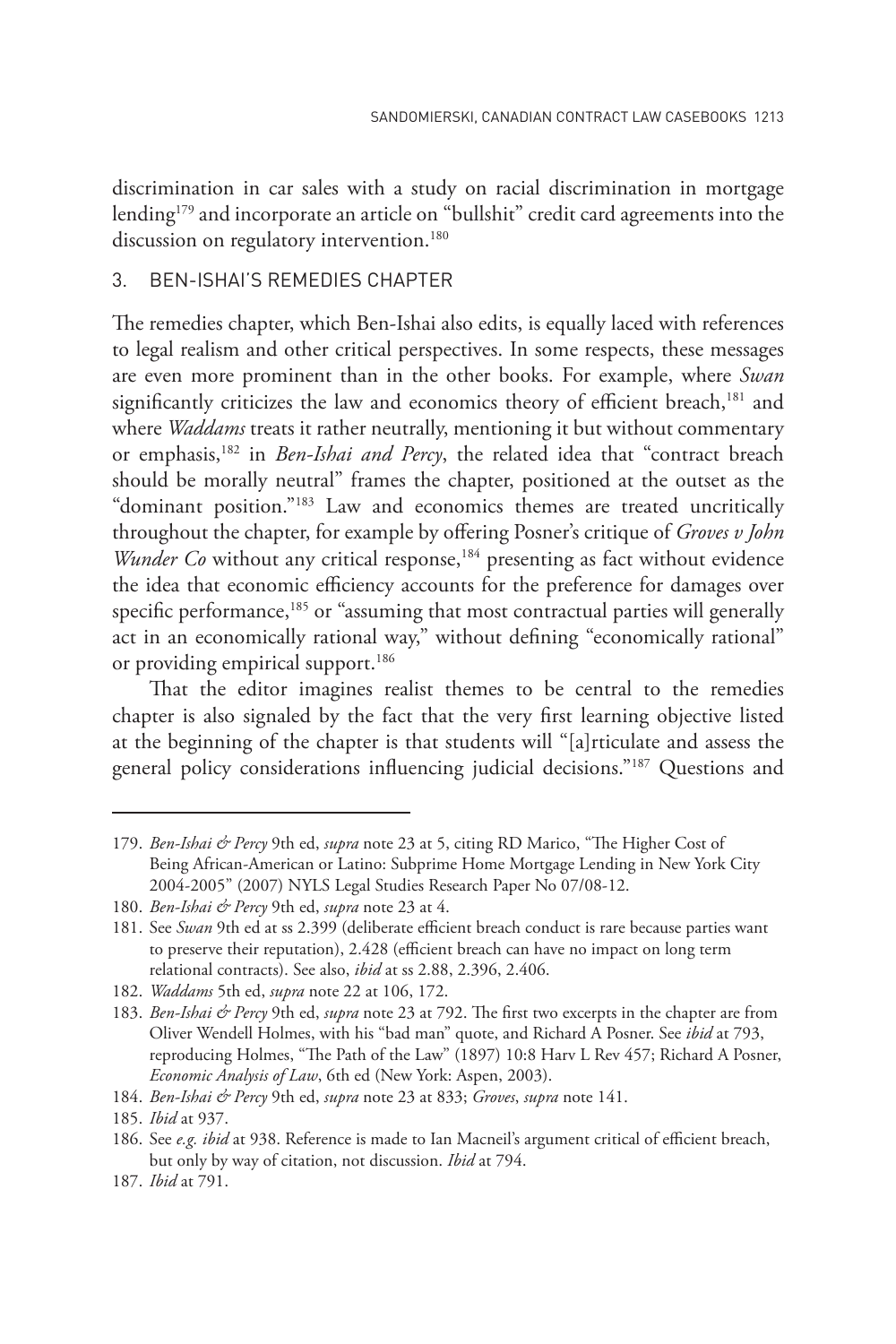commentary emphasize how policy considerations are "obscured by verbal formulae"<sup>188</sup> and ask students to conduct policy reasoning.<sup>189</sup> The related idea that contract law embraces the balancing of competing values also surfaces.<sup>190</sup> Moments where the editor emphasizes the importance of bench composition,<sup>191</sup> or suggests that judges use flexible formulations or engage in contestable interpretations to arrive at ends they deem appropriate<sup>192</sup> would seem to reflect a realist concern with judicial background and psychology.193 As with *Swan*, the student is invited to consider the practical motivations of clients<sup>194</sup> and to imagine the practice of law as transcending the barrister's mode to include that of the solicitor.<sup>195</sup> All of this is interspersed with references to popular culture<sup>196</sup> and accessible everyday examples<sup>197</sup> that serve to ground the material in students' direct and familiar experience.

Combined, these references give the impression that the editor of the chapter is skeptical of the idea that contract law doctrine is a closed and coherent system of abstract rules determinable by ratiocination. These references convey the impression that contract law is better understood through a realistic appreciation of underlying factors, be they judicial preference, client demands, the balancing of values, ideology, or policy considerations. This slate of messages reproduces elements from the "skeptical" tradition of American legal thought.<sup>198</sup>

195. See *e.g. ibid* at 921 ("How could the drafting of the clause in this case be improved?"), 928, 934.

- 197. See *e.g. Ben-Ishai & Percy* 9th ed, *supra* note 23 at 837.
- 198. Kennedy & Fisher, *supra* note 8 at 6.

<sup>188.</sup> *Ibid* at 880.

<sup>189.</sup> See *e.g. ibid* at 833 ("Should the deliberate nature of the defendant's breach have had any influence on the approach of the majority?"), 889, 934.

<sup>190.</sup> See *e.g. ibid* at 791 ("the study of contractual remedies offers an introduction to values in contract law such as efficiency and morality"), 934.

<sup>191.</sup> See *ibid* at 890 (calling "noteworthy" the change in the composition in the Manitoba Court of Appeal between two cases).

<sup>192.</sup> See *ibid* at 890 ("the obvious flexibility of the principles of *Hadley v Baxendale* [(1854), 9 Exch 341, 156 ER 145] allows courts to impose liability when it seems appropriate"), 930.

<sup>193.</sup> *Cf* Jerome Frank, *Law and the Modern Mind* (New Brunswick, NJ: Transaction, 1930).

<sup>194.</sup> See *e.g. Ben-Ishai & Percy* 9th ed, *supra* note 24 at 805 (client motivations make reliance damages a salient jurisprudential issue), 950 (speculating about Bette Davis's motivations in *Warner Bros*, *supra* note 140).

<sup>196.</sup> See *ibid* at 837, referring to the film *The Paper Chase*, *supra* note 4 to introduce *Hawkins v McGee*, 84 NH 114, 146 A 641 (1929).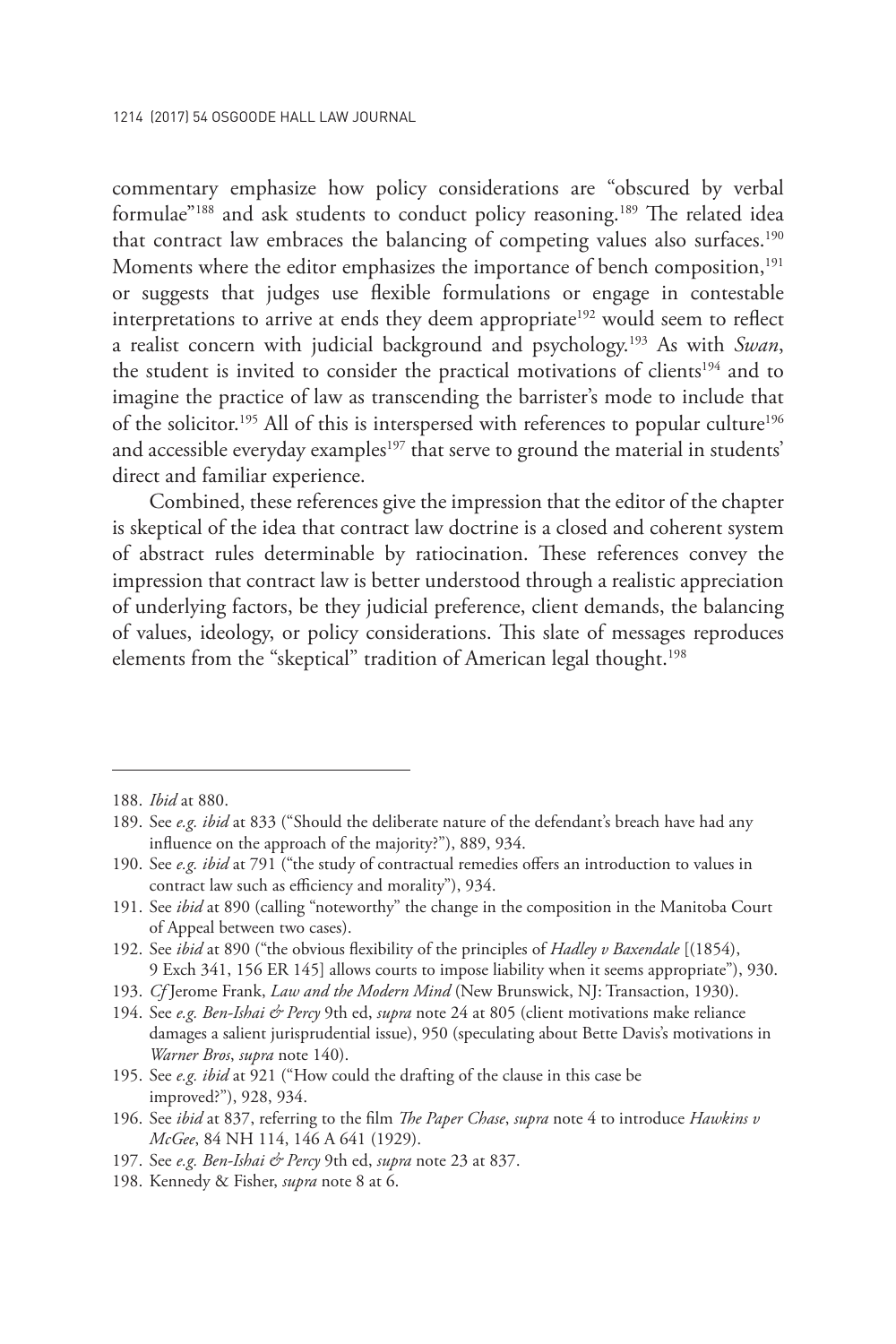### D. SUMMARY OF PART I: "ALL REALIST NOW"

In reflecting these concerns, *Boyle/Ben-Ishai and Percy* resembles the other three casebooks in rejecting classical legal thought and embracing legal realism and related scholarly traditions. The American influence is omnipresent, by virtue of the direct citation of many leading American authors, but also via the general realist sensibility. This sensibility may at times be explained by the editors' direct experience—Milner, Percy, and Ben-Ishai all spent time studying in the United States. More likely, however, it probably reflects deeper commitments about the nature of law and what it means to be a lawyer. The careful and deliberate editorial decisions reflect an underlying commitment to the idea that beneath the words of judges are a diverse range of factors, all of which contribute to the lawyer's eclectic toolkit. On the basis of what these editors say, and how they structure their casebooks, it would not seem inapposite to apply the US aphorism and declare that Canadian contract law casebooks are all "realist now."199

### II. THE TRADITIONAL FLIP SIDE: RULES, COURTS, AND LEGAL REASONING

At the very same time, the two most commonly used casebooks in Canada, *Boyle/ Ben-Ishai and Percy* and *Waddams*, demonstrate an apparently contradictory tendency. Despite the scholarly commitments to realist and critical ideas that clearly inform the editing of these casebooks, a "traditional" undercurrent, which emphasizes the centrality of rules and the importance of adjudication, produces a series of opposing messages that vie for primacy. These messages recall the formalist, classical ideas about law that the editors purportedly reject. They include the idea that law is the domain of a distinctive and internal rationality, that policy thinking and interdisciplinary perspectives are marginal to legal reasoning, and that the job of the lawyer is to apply rules to facts, paradigmatically before a court. Section II.A sets out how the casebooks and related writings by the editors convey these ideas and II.B outlines how readers of the casebooks and other related writings have received them.

<sup>199.</sup> See Laura Kalman, *Legal Realism at Yale 1927-1960* (Chapel Hill: University of North Carolina Press, 1986) at 229; Singer, *supra* note 147 at 465.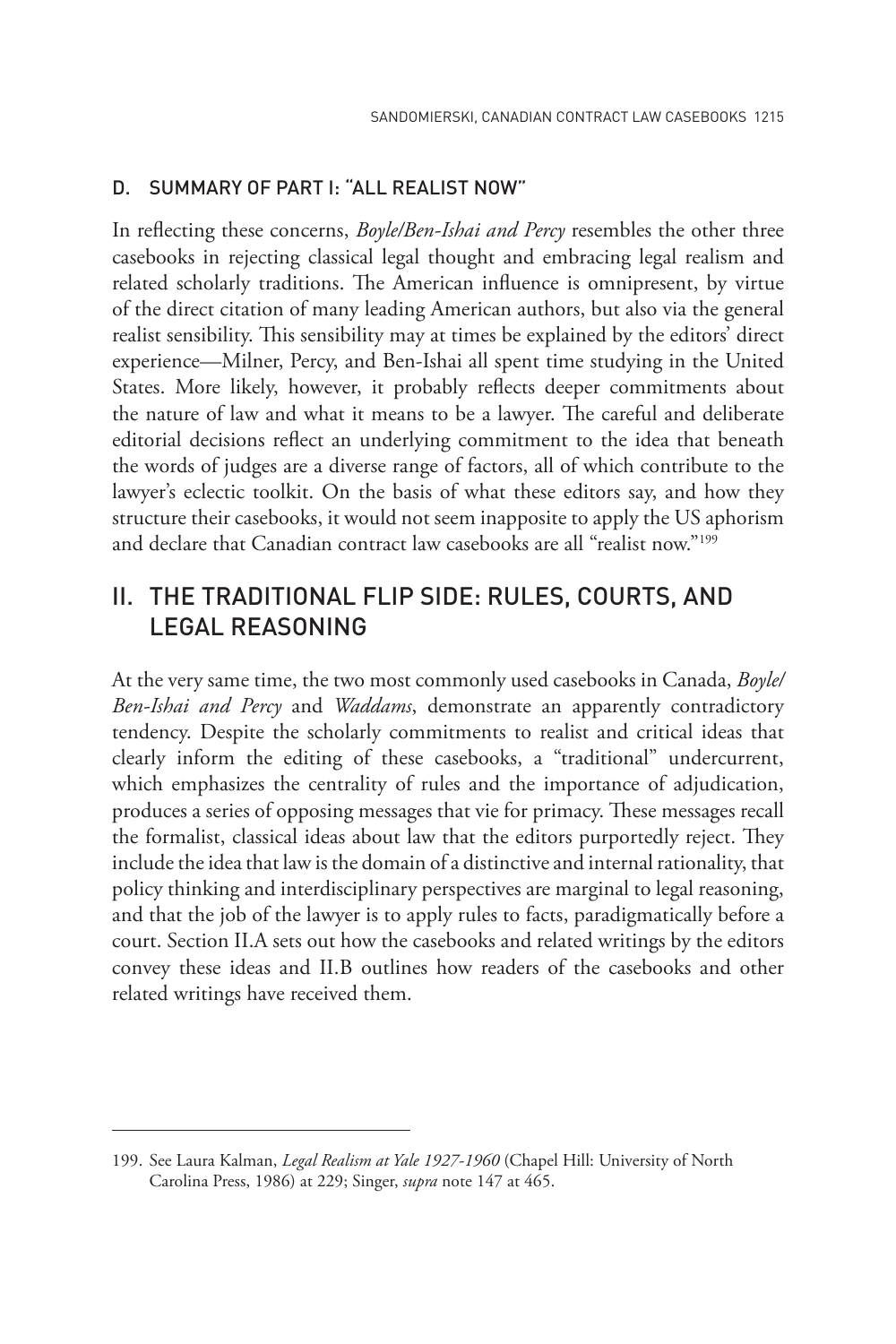### A. MESSAGES CONVEYED BY THE CASEBOOKS

### 1. ANALOGICAL REASONING

The types of questions the editors of *Waddams* and *Ben-Ishai and Percy* ask in their remedies chapters reinforce the conventional image of legal reasoning as analogical, "reasoning by example," in which the determination of "relevant" similarity is the most important intellectual task.<sup>200</sup> In both books, the editors mine the facts of cases to tease out similarities and differences to encourage students to ask whether there are "rational grounds" for distinguishing cases.<sup>201</sup> Similarly, students are asked to make comparisons between the facts of cases and hypothetical or counterfactual scenarios—whether in general terms or as part of the requirement to "advise" hypothetical clients.<sup>202</sup>

### 2. THE IMPORTANCE OF RULES

This continual return to reasoning by example not only cultivates the type of thinking that many argue is distinctive to the legal discipline, $203$  it also reinforces the centrality of rules to law and legal reasoning. As Lloyd Weinreb notes, the dialectical technique of asking whether a particular rule applies to varying hypothetical facts constitutes the pursuit of an "increasingly precise enunciation" of the rule, working toward a "correct statement of the law."204 And indeed, rules play an extremely important role in the remedies chapters. In *Waddams*, many

<sup>200.</sup> See Edward H Levi, *An Introduction to Legal Reasoning* (Chicago: University of Chicago Press, 1949) at 1-6; Frederick Schauer, *Thinking Like a Lawyer: A New Introduction to Legal Reasoning* (Cambridge, Mass: Harvard University Press, 2009) at 94.

<sup>201.</sup> See *e.g. Ben-Ishai & Percy* 9th ed, *supra* note 23 at 836, 856, 862, 890 (contrast *Scyrup v Economy Tractor Parts Ltd* (1963), 43 WWR (Man CA) with *Munroe Equipment Sales Ltd v Canada Forest Products* (1961), 29 DLR (2d) 730 (Man CA)—are there rational grounds for distinguishing the case?), 928, 930; *Waddams* 5th ed, *supra* note 22 at 35, 45, 60 ("Is the distinction valid? Should a distinction be made between a carrier, a seller, and a manufacturer?"), 123, 171.

<sup>202.</sup> See *e.g. Waddams* 5th ed, *supra* note 22 at 32, 36, 44, 53, 79, 111, 120 ("Advise client. Would it make any difference if client's repudiation was based on expert advice … ?"); *Ben-Ishai & Percy* 9th ed, *supra* note 23 at 813, 817, 828, 836, 880 ("Would the answer be different depending on whether the plaintiff was claiming damages based on expectation or reliance interest?"), 902, 943.

<sup>203.</sup> See *e.g.* Lloyd L Weinreb, *Legal Reason: The Use of Analogy in Legal Argument* (New York: Cambridge University Press, 2005), c 1; Schauer, *supra* note 200, c 5; Levi, *supra* note 200. But see Larry Alexander & Emily Sherwin, *Demystifying Legal Reasoning* (New York: Cambridge University Press, 2008) at 3 ("legal reasoning is ordinary reasoning applied to legal problems").

<sup>204.</sup> Weinreb, *supra* note 203 at 144.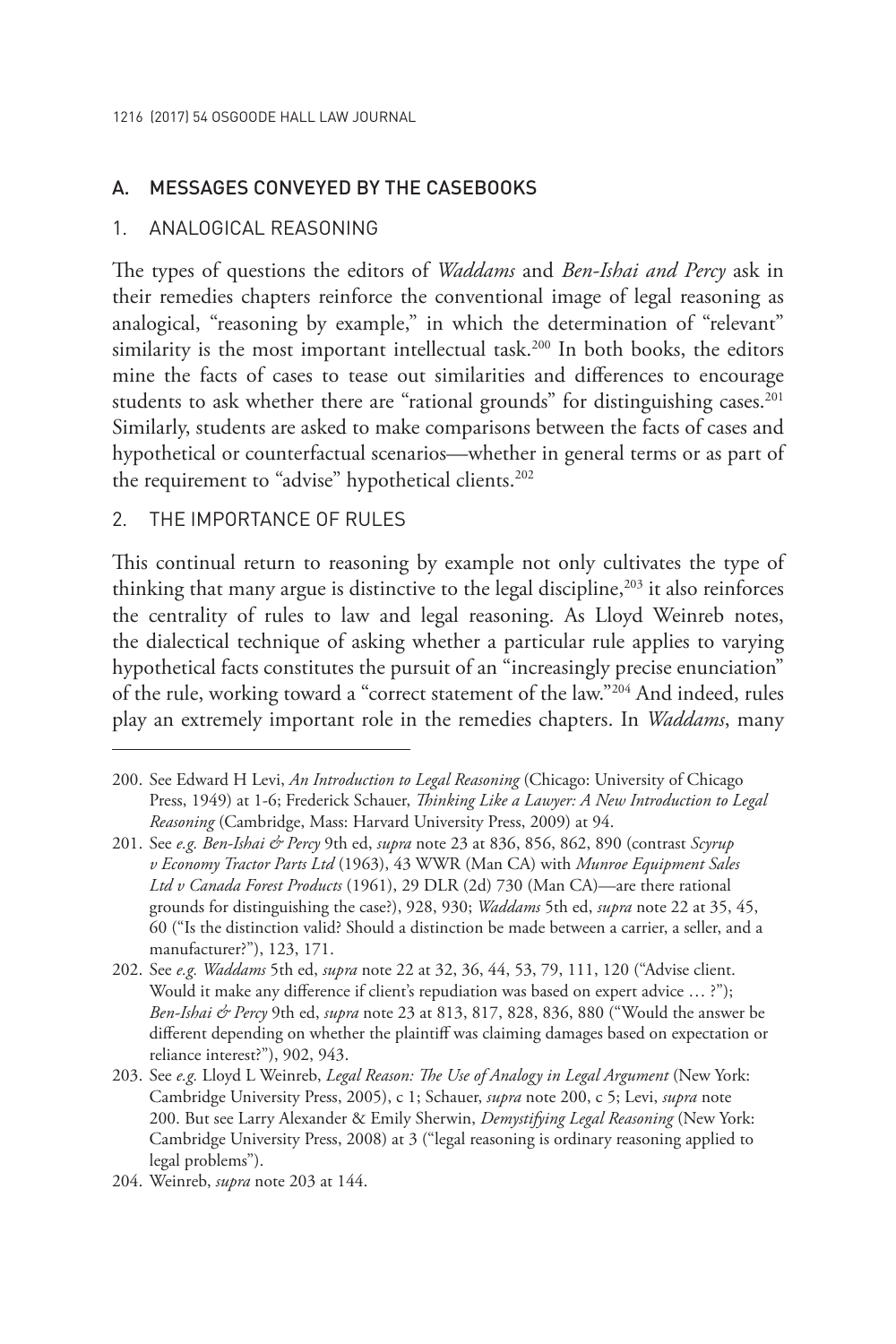of the questions following cases invite students to focus on rules, whether to clarify, evaluate, or elaborate upon them.205 In *Ben-Ishai and Percy*, the editors ask students to distil rules or tests to demonstrate comprehension,<sup>206</sup> and model this skill by frequently distilling the readings into discernable take-aways, often in the form of rules. The editors summarize cases,<sup>207</sup> scholarly articles,<sup>208</sup> and even the entire law of contractual remedies<sup>209</sup> in this way, and some passages in the commentary simply set out rules or principles in the same manner as a conventional treatise might.210 Moreover, six of the eight learning objectives use action words that presume a fixed rule or other knowledge base: four hope that students will "describe and apply" legal rules, one that students will be able to "calculate" damages, and another that students will be able to "explain" what types of losses are compensable.<sup>211</sup>

### 3. THE MARGINALIZATION OF POLICY

The serious way in which rules are treated in the casebooks contrasts with the realist predilection to discount their importance, a tendency colourfully illustrated by Karl Llewellyn's hyperbolic claim (subsequently mollified) that rules are nothing but "pretty playthings."212 And yet, not only do the casebooks emphasize the rules, they implicitly treat them as more important than underlying policy rationales. In numerous instances in both casebooks, the cases reproduced raise interesting policy issues ripe for discussion, but the editors fail to take them up,

<sup>205.</sup> See *e.g. Waddams* 5th ed, *supra* note 22 at 35, 45, 60, 123 (*Carter v Long & Bisby* (1896), 26 SCR 430, [1896] SCJ No 48—an excerpt that just provides the rule), 171.

<sup>206.</sup> See *e.g. Ben-Ishai & Percy* 9th ed, *supra* note 23 at 883 ("What are the two limbs of the remoteness test in *Hadley v Baxendale*, [*supra* note 140]?") 887, 933.

<sup>207.</sup> See *e.g. ibid* at 826 (*Chaplin v Hicks*, [1911] 2 KB 786, [1911-13] All ER 224 "illustrates that courts are not prevented from awarding expectancy damages just because there is an element of guesswork in assessment"), 893-94.

<sup>208.</sup> See *e.g. ibid* at 795 (outline of the three types of damages as a prelude to Fuller & Perdue), 803.

<sup>209.</sup> See *ibid* at 792.

<sup>210.</sup> See *e.g. ibid.* at 894, 902 (the general rule is that the loss will be assessed at the earliest date the plaintiff can be expected to mitigate).

<sup>211.</sup> *Ibid* at 791.

<sup>212.</sup> KN Llewellyn, *The Bramble Bush: Some Lectures on Law and its Study* (New York: Oceana, 1930) at 5, quoted in Schauer, *supra* note 200 at 131; KN Llewellyn, *The Bramble Bush: On Our Law and its Study*, 2nd ed (New York: Oceana, 1951).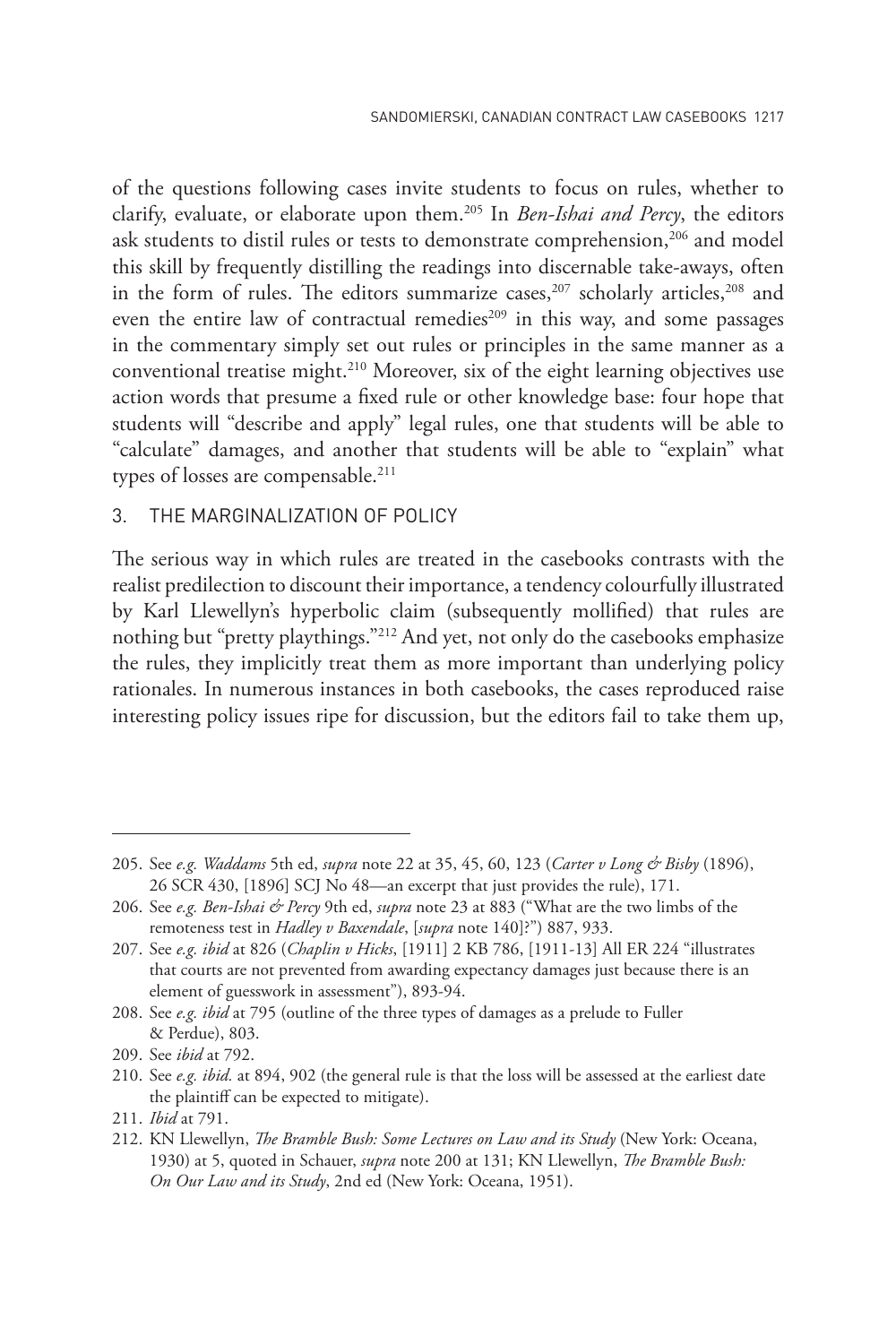preferring more conventional discussion about legal reasoning.<sup>213</sup> The questions that do invite policy-related thinking are often, in the case of *Ben-Ishai and Percy*, vague and open-ended formulations—"should" X be the case, do you "agree," which choice do you "prefer," "how" should  $X$  be justified<sup>214</sup>-or, in the case of *Waddams*, framed in the most general terms possible ("on the basis of what policy considerations …").215 Little guidance is given to the reader as to what considerations, empirical information, standards, or reasoning techniques might be useful in making policy arguments. In this casual reference to policy, we see a tendency similar to the one identified among US contract law teachers to treat policy discussions as unrigorous and anecdotal in contrast to the tight, technical treatment of conventional legal reasoning.<sup>216</sup>

### 4. THE CENTRALITY OF ADJUDICATION

The emphasis on conventional legal reasoning is closely connected to the idea that judicial decisions are the best source of information to inculcate such skills. Beyond the trite and obvious point that all four casebooks remain "case" books, reproducing mainly judicial decisions, is the fact that the editors themselves speak in such a way as to suggest that studying adjudication is the most effective means of conveying legal rationality. The best and most explicit example of this among the editors is the following comment by Waddams in the Preface to his textbook, *The Law of Contracts*:

> So long as we value rationality in decision making we shall continue to require that like cases should be decided alike and that there should be a rational distinction between cases that are decided differently. I do not believe that these ends can be otherwise realized than by an impartial tribunal giving reasons subject to appeal.217

<sup>213.</sup> See *e.g. Waddams* 5th ed, *supra* note 22 at 112 (fact pattern about whether a married woman who was sold tranquilizers instead of birth control should have "mitigated" the loss flowing from an unwelcome child by getting an abortion or giving the child up for adoption: only "Advise client," no discussion of broader issues), 112, 126 (no discussion of why a court may be reticent to supervise an ongoing order), 151; *Ben-Ishai & Percy* 9th ed, *supra* note 23 at 917 (introduction to liquidated damages fails to include the central policy consideration that militates against enforcing penalties), 929 (policy rationale for refusing to enforce penalty clauses as explained in *Elsley v JG Collins Ins Agencies*, [1978] SCR 916, 83 DLR (3d) 1 not taken up by editors), 925, 937.

<sup>214.</sup> See *e.g. Ben-Ishai & Percy* 9th ed, *supra* note 23 at 889, 920, 817, 825, 856, 880, 901.

<sup>215.</sup> *Waddams* 5th ed, *supra* note 22 at 171.

<sup>216.</sup> See Mertz, *supra* note 2 at 76-77.

<sup>217.</sup> Waddams, "Preface to the First Edition," *supra* note 125 at vii-viii.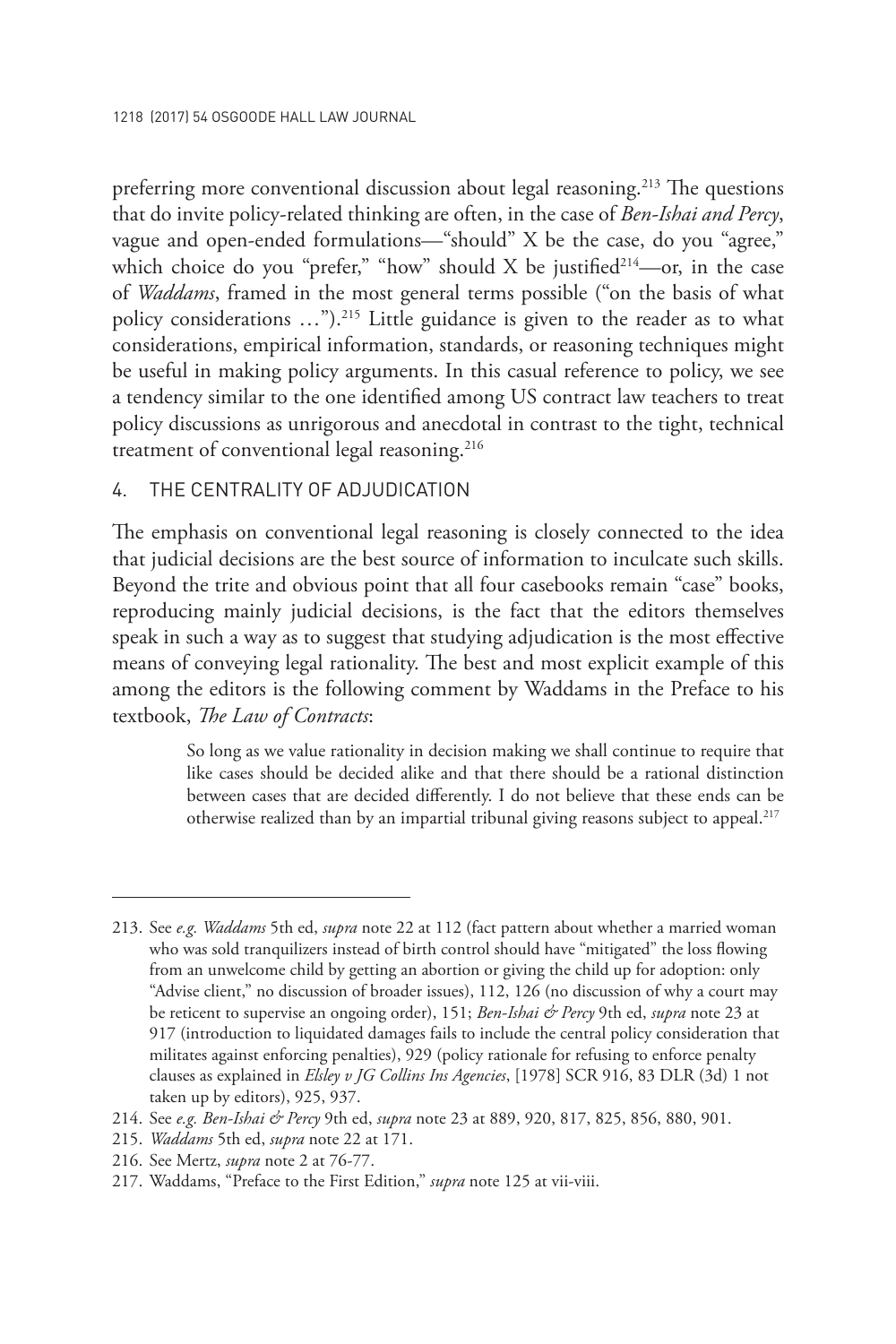While this final line could be read as simply making the point that adjudication, as "a device which gives formal and institutional expression to the influence of reasoned argument in human affairs, … assumes a burden of rationality not borne by any other form of social ordering,"<sup>218</sup> it appears to go much further than this. Not only does it state that rationality cannot be realized "otherwise" than through adjudication, but Waddams makes a blanket assertion that some undefined collectivity ("we") values rationality for reasons unstated. The implied claim is to a professional or disciplinary consensus about the importance of analogical reasoning, presumably on the basis of the rule-of-law idea that law should treat everyone equally (and thus that there should be "rational" distinctions justifying differential treatment).<sup>219</sup> These convictions manifest themselves in the presentation of cases as speaking for themselves throughout *Waddams*, with minimal commentary, and in the many references to analogical reasoning detailed above.

### 5. THE "TRADITIONAL," UNPROBLEMATIZED "CORE" OF LEGAL STUDY

In *Boyle/Ben-Ishai and Percy* an analogous phenomenon is at play. We encounter it explicitly for the first time at the very beginning of the Introduction, when the editors state that the focus of the book will be on the "basic skills associated with the analysis and use of case law," and "the application of rules and principles to hypothetical fact situations."220 But it is also evident in the two references to the "traditional" approach adopted by the book. This surfaces first in the Preface, where the editors write (as they have since the first edition) that the "materials and their organization are somewhat traditional, for they are designed to constitute the basis of a core course in contracts."221 Similar to *Waddams*, the concept of "core" is not explained, but rather assumed: There is an implied claim that the traditional materials (cases) are central (core), and that other approaches would be peripheral. This impression is reinforced by the caveat placed at the end of the Introduction. At the very end of the "word of caution" in which the editors float the approach of discovering "empirically-recurring problems for contracting parties" and concentrating on the "sociology of the law," the editors peremptorily dismiss the idea: "Although this approach is not adopted here, our

<sup>218.</sup> Fuller, "The Forms and Limits of Adjudication," *supra* note 65 at 366.

<sup>219.</sup> For a paradigmatic articulation of the rule of law, emphasizing the importance of common law judges, see AV Dicey, *Introduction to the Study of the Law of the Constitution*, 4th ed (London: Macmillan, 1893) at 173-93, 334-41.

<sup>220.</sup> 9th ed, *supra* note 23 at 1.

<sup>221.</sup> *Ibid* at vi; *Boyle & Percy* 1st ed, *supra* note 23 at v.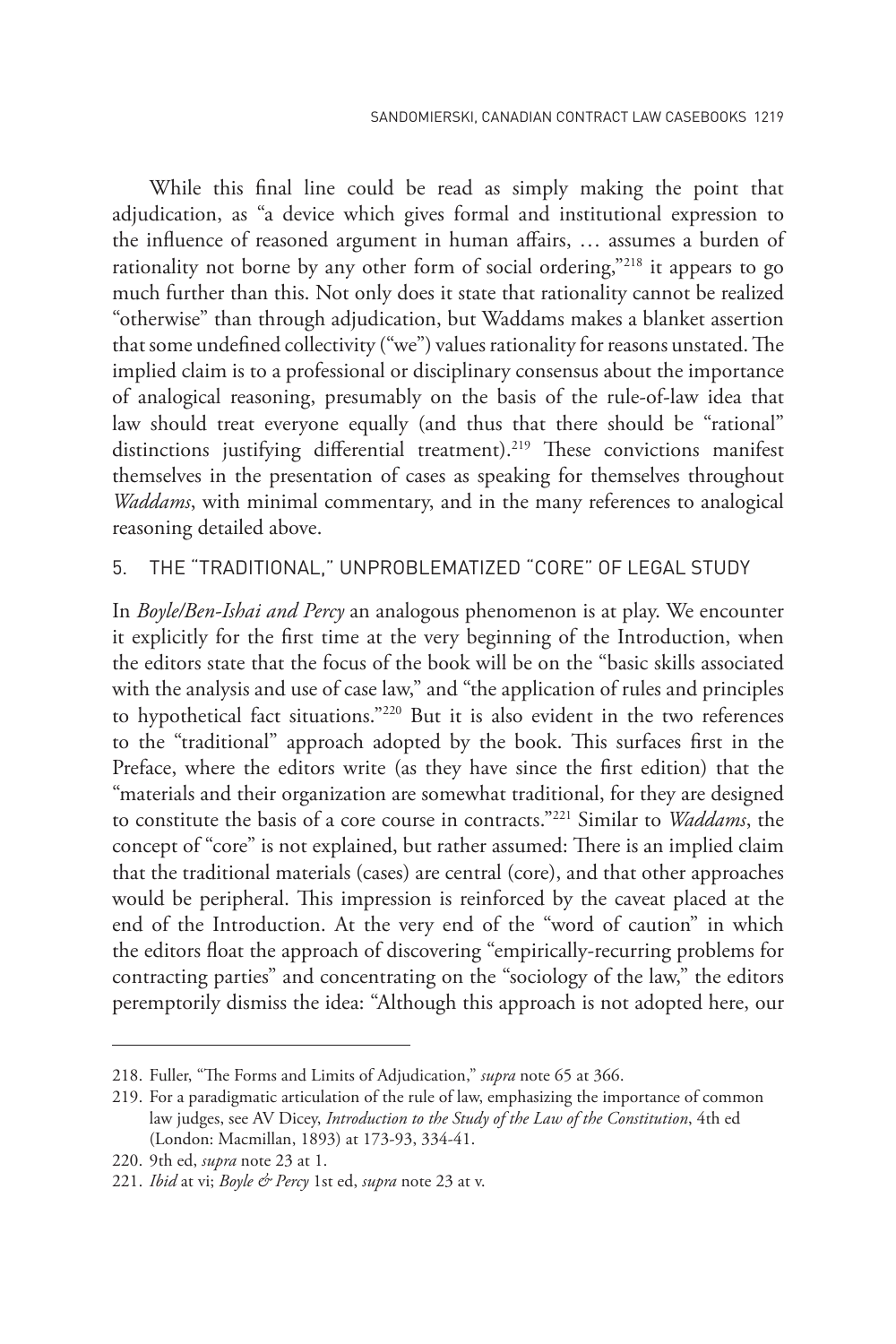contributors preferring to concentrate on the inculcation of skills associated with more traditional materials, it is important to remember that this has significant limitations, dictated by the objective chosen."222 This move, which one reviewer has called an exercise in "confession and avoidance,"<sup>223</sup> reinforces the sense that traditional skills and materials—analogical reasoning as modeled by judicial reasons for decision—constitutes the unproblematized core of legal study. That this comes at the end of the highly developed critical review is all the more striking.

### B. MESSAGES RECEIVED BY READERS

These messages observed in the language of the casebooks—the centrality of rules and courts, an emphasis on conventional legal reasoning and "tradition" at the expense of policy and other legal processes—also figure prominently in the accounts of the messages "received" by readers of the casebooks. *Boyle and Percy*, in particular, has been the subject of three critical reviews, highlighting many of the themes above. And while *Waddams* has curiously been less reviewed, a review of Waddams' introductory book, *Introduction to the Study of Law*, suggests how his writing may communicate to beginning law students a vision of law in direct tension with his scholarly commitments.

### 1. MESSAGES RECEIVED FROM *BOYLE AND PERCY*

Reviewers of *Boyle and Percy* highlight its kinship with classical legal thought. For these reviewers, the emphasis on "tradition" translates into a concern with logic, deduction, the marginalization of policy, and decontextualization reminiscent of Langdellian legal science. David Vaver, in a review of the first edition, says that the book "correctly"224 self-identifies as traditional, and that the book's "real difficulty" is with its philosophy:

> The impression I got is that contract law is a relatively static subject which looks for its solutions to an internally generated logic. … The format of case followed by notes and questions repeated *ad nauseam* is good as far as it goes, but gives the erroneous impression that contract law is a purely deductive art with the occasional statutory incursion to mar its inexorable internal logic.<sup>225</sup>

Similarly, John Manwaring, who writes that the second edition reminds him of his grandmother's "traditional black shoes," argues that it fails to live up to its

<sup>222.</sup> *Boyle & Percy* 7th ed, *supra* note 23 at 13.

<sup>223.</sup> Devlin, *supra* note 19 at 149.

<sup>224.</sup> *Supra* note 19 at 567.

<sup>225.</sup> *Ibid* at 571-72.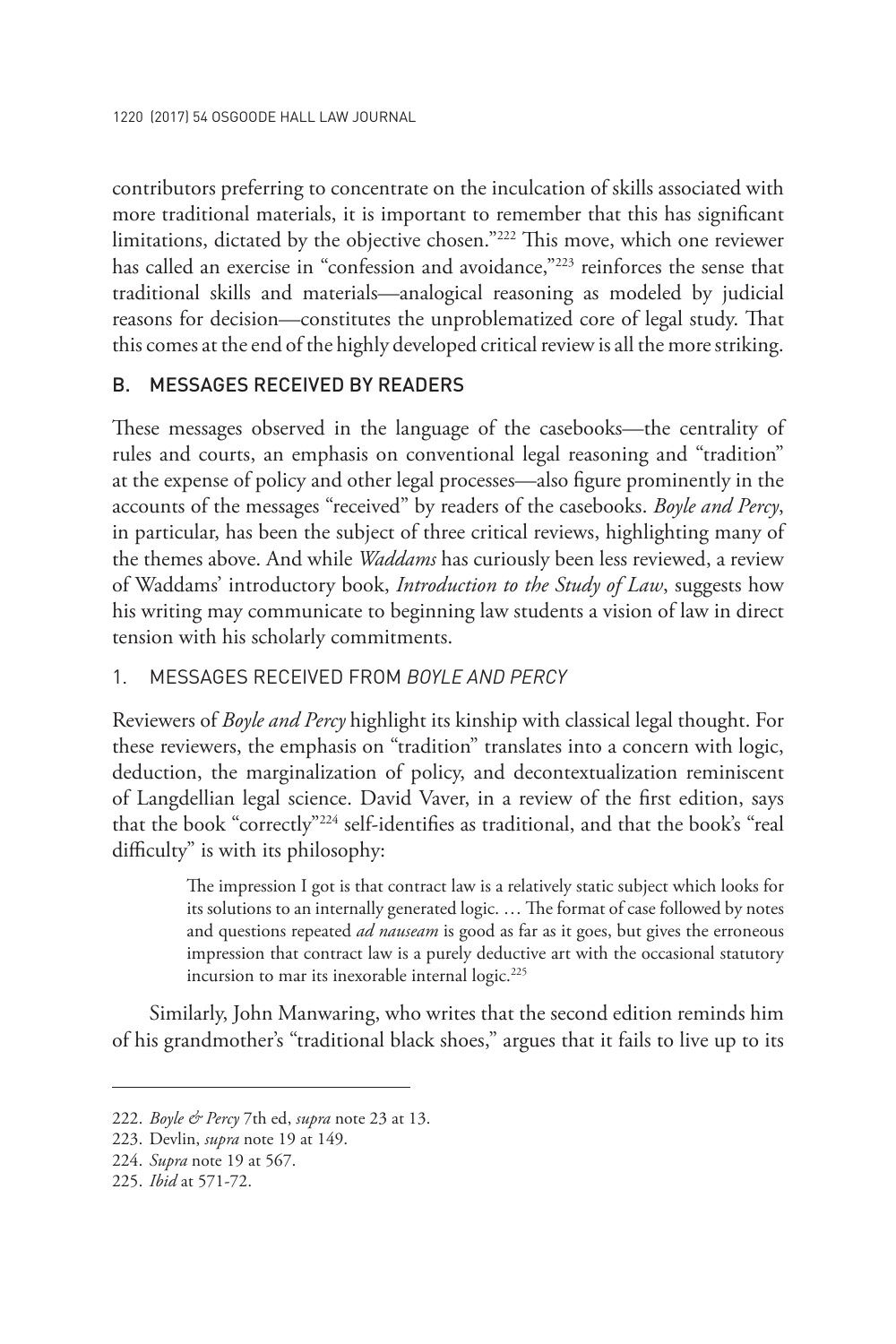potential of debunking formalism. While Manwaring approves of the "traditional design" of placing formation first in the book, in part because it permits students to first understand and then gradually problematize the "formal logic of the law of contracts,"226 Manwaring writes that the book fails to avoid the danger of presenting the law of contracts as "a system of scientific rules to be deduced from certain basic principles or premises,"227 and asserts:

> The weakness of the book is precisely that the issues are raised in the introduction and not adequately integrated into the discussion of doctrine. … After the introduction, these issues are either never mentioned again, or mentioned in a perfunctory note. The student will quickly get the message: the study of law involves the study of cases. The rest is just gloss. It is not really law but merely policy. … Thus, the decision to structure the book according to the categories of the formal logic of contract law gives the impression that formalism is still tenable after all these years. … [W]hat would have been an important step forward in Canadian casebook design if done with the requisite sophistication becomes a step backwards into history.<sup>228</sup>

Richard Devlin, reviewing the fifth edition, similarly highlights the marginalization of critical ideas that results from a traditional understanding of what a "core" course of contracts should look like. He details how the book fails to adequately incorporate the critical messages of the introduction into the other chapters, which tend "to focus on the micro details of [their] particular subject area."229 In particular, he bemoans the "decontextualizing (and depoliticizing) tendency" of certain chapters: "Certainty of Terms" and "Representations and Terms" fail to identify the interpretive framework of "ideological dispositions" despite a cursory reference, and the chapter on frustration ignores critical scholarship that elucidates where "economic powerless(ness) and the ideologies of contract law come into sharp relief."230 And while issues of race and gender fare better, representing "significant progress in the process of modernizing and contextualizing contract law," these issues are ultimately "ghettoized" by being characterized, for example, "as 'women's issues' and therefore marginal."231

The failure of the editors to encourage the contributors to explicitly incorporate these critical ideas represents a "curious surrender of editorial influence" that deprives the book of a "greater intellectual depth and stronger

<sup>226.</sup> Manwaring, *supra* note 19 at 784-85.

<sup>227.</sup> *Ibid* at 785.

<sup>228.</sup> *Ibid.*

<sup>229.</sup> Devlin, *supra* note 19 at 146.

<sup>230.</sup> *Ibid* at 146-47.

<sup>231.</sup> *Ibid* at 147.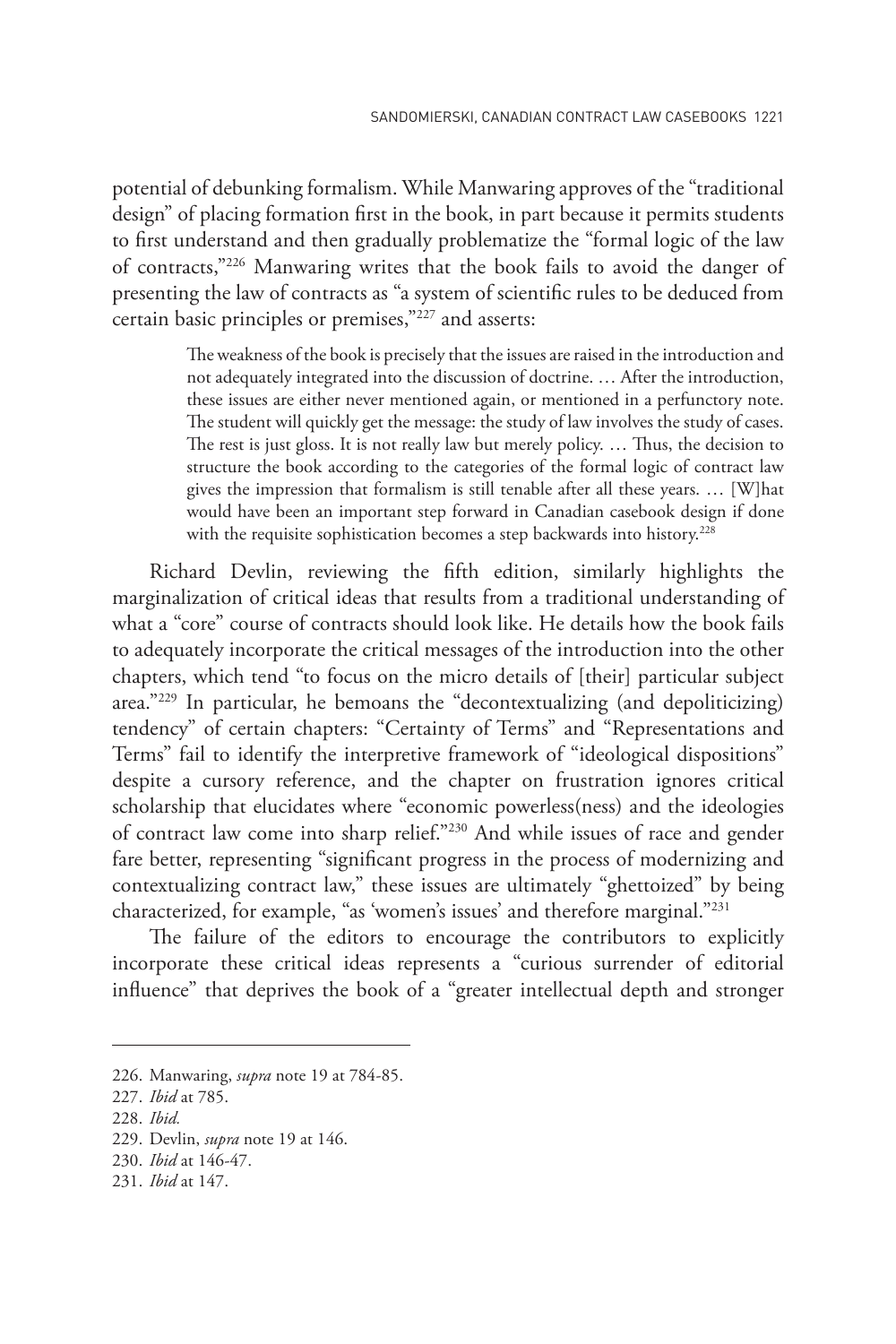thematic coherence."232 It also, however, contributes to the messages of marginalization. By leaving it to instructors to supplement the "core" casebook with their own materials, it can lead some students to "resist on the basis that it is not real law and they are only being forced to study these issues because of the subjective preferences of the individual teacher."233 Devlin argues that the "basics" and "core" should be considered "contestable and contingent upon certain material and ideological presumptions."234 To a certain degree, Devlin exemplifies this possibility when, after having been invited to edit the chapter on frustration in the sixth edition, he includes in it the concept of social force majeure.<sup>235</sup> However, even after having taken on the chapter, he still impliedly retains his critique of the overall book as having an "overwhelming emphasis … on relatively traditional doctrinal discussion and analysis."236

### 2. MESSAGES RECEIVED FROM WADDAMS

Criticism has also been leveled at Waddams for portraying a view of law that constructs an uncritical "core" of law and legal reasoning, impliedly discounting or marginalizing the exogenous perspectives of policy, politics, and context. To a certain extent, we see this in reviews of Waddams' editions of *Milner*, as when Christopher Carr lamented that the second edition "neglects" a critical and functional approach to contract law,<sup>237</sup> or when Ian Kyer described the third edition as fitting "comfortably into the traditional mold."<sup>238</sup> But, curiously, there appears to be no review of *Waddams* in the scholarly literature. Accordingly, this section focuses on a review of his primer, *An Introduction to the Study of Law*, a venue where Waddams attempts to explicitly convey features of law to incoming students. It, too, was first published in the late 1970s.<sup>239</sup>

<sup>232.</sup> *Ibid* at 148.

<sup>233.</sup> *Ibid* at 149.

<sup>234.</sup> *Ibid.*

<sup>235.</sup> *Boyle & Percy* 6th ed, *supra* note 23 at 688-92.

<sup>236.</sup> Richard Devlin, Anthony Duggan & Louise Langevin, "Doing Theory in First Year Contracts: The Iceberg Method" (2007) Can Legal Educ Ann Rev 1 at 1, n 18 (citing *Boyle & Percy* as one example for this proposition).

<sup>237.</sup> Carr, *supra* note 19 at 458-59; *ibid* at 461 ("It is lacking in editorial comment, analysis, and criticism, it raises few questions about the subject-matter, and it is particularly deficient in its failure to refer to leading articles and comments on the various topics and cases").

<sup>238.</sup> Kyer, *supra* note 19 at 153.

<sup>239.</sup> (Toronto: Carswell, 1979).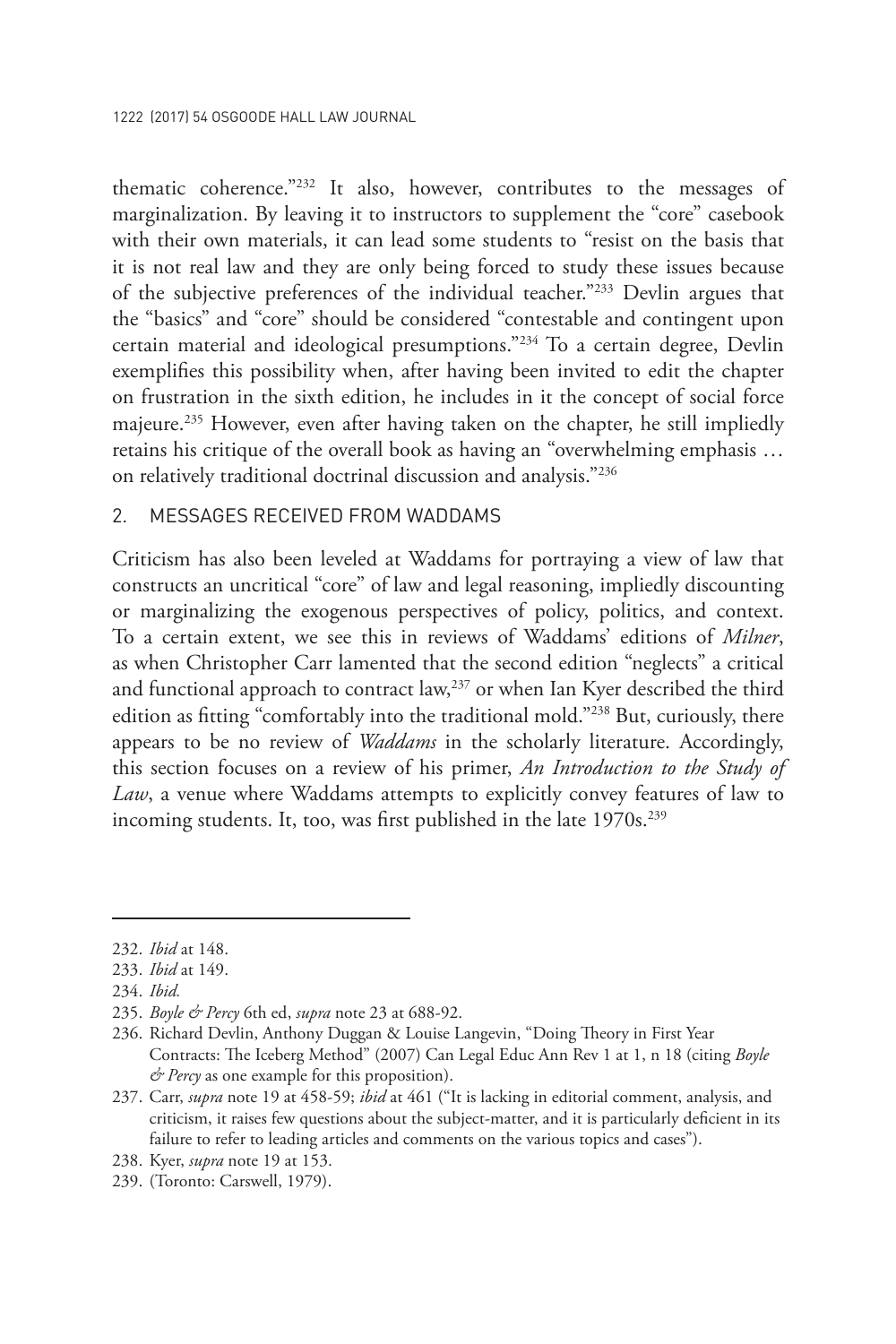### i. *INTRODUCTION TO THE STUDY OF LAW*: RODERICK MACDONALD'S CRITIQUE

Most reviews of *Introduction to the Study of Law*, the first such Canadian primer, were positive, if brief.<sup>240</sup> By contrast, Roderick Macdonald's review in the *University of Toronto Law Journal* is lengthy and critical. The review has two parts: first, he focuses on the text to discern the attitudes about law, legal education, and the role of the lawyer that are "implicit" in the materials.<sup>241</sup> Second, he reports on the "explicit and implicit views picked up by students" on the basis of his own "canvass [of] the reactions of those who have read it as a preparation for law school."<sup>242</sup> Macdonald's review is important for two reasons: it generates an impression, however caricatured, of the underlying attitudes about law communicated by Waddams' writing. Also, by highlighting the fact that the received messages are apparently in contrast with Waddams' own legal thought, it highlights the complex nature of the tensions within pedagogical texts in Canada, a theme explored in greater depth in Part III.

On the basis of his textual analysis, Macdonald argues that the "fundamental orientation" of the book<sup>243</sup> conveys the idea that

> law and justice are separate concerns, that justice is relative and often not capable of rational discovery, and that equity, fairness, and justice militate against a law which is stable, certain, and predictable …

> Waddams appears to suggest that it is not only desirable, but also possible, for judges simply to apply the law, … justifying their judgments by an appeal to a pre-existing law which can be objectively determined.<sup>244</sup>

In portraying Waddams as committed to the separation between law, which is objective and discoverable through reason, and justice, which is relative, Macdonald is unsubtly associating Waddams with classical claims to legal

<sup>240.</sup> See Alan Pratt, Book Review of *Introduction to the Study of Law* by SM Waddams, (1979) 37:2 UT Fac L Rev 270 (praising the book's "economy and wit"); Ken Norman, Book Review of *Introduction to the Study of Law* by SM Waddams, (1980) 45:1 Sask L Rev 171 at 172-73 (highlighting the book's "style and manner," "currency and pertinence," and its having "adequately circumnavigated the world of what law is, who lawyers are, how they think, and why law teachers behave as they do"); Roger Bilodeau, Book Review of *Introduction to the Study of Law*, 3rd ed, by SM Waddams, (1988) 67:2 Can Bar Rev 394 (a "concise and complete picture of how Canada's legal system operates").

<sup>241.</sup> RA Macdonald, Book Review of *Introduction to the Study of Law*, 3rd ed, by SM Waddams, (1981) 31 UTLJ 436 at 437 [Macdonald, Review].

<sup>242.</sup> *Ibid* at 444.

<sup>243.</sup> *Ibid* at 438-9.

<sup>244.</sup> *Ibid* at 439, 440.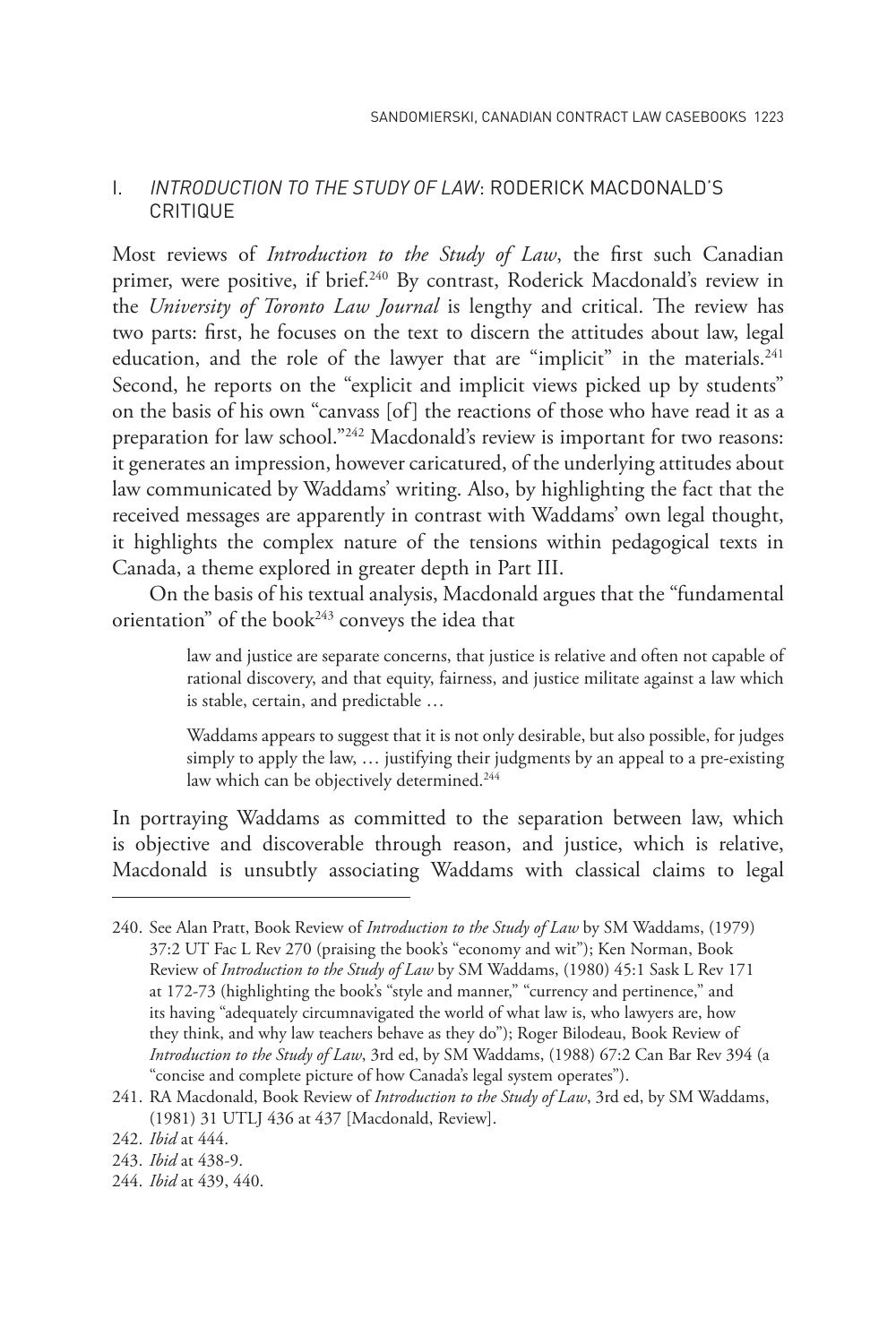science.<sup>245</sup> He also highlights this idea when he describes Waddams's "traditional view of law, legal problems, and the lawyer's role."246

Macdonald goes much further when he describes a series of propositions and corollaries derived from students' reactions to the primer. These include the primacy of adjudication, the objective nature of law, and law's distinctive disciplinary reasoning. Macdonald enumerates them as follows:

- 1. All law happens in courts: a/ the adversarial, adjudicative processes of the common law are the best, if not the only way for a legal system to operate; b/ all other societal decision-making agencies, including legislatures, perform a minor role in the Canadian legal system; c/ hence, the lawyer's principal preoccupation is with reading and analyzing cases and in preparing for court.
- 2. …
- 3. Law is a distinct discipline with its own internal logic: a/ concerns such as justice, morality, economic efficiency, and social practice are only marginally related to the business of determining the law; b/ law can be compartmentalized, and legal practice is largely a matter of finding the correct rule to apply ...
- 4. … 247

On the one hand, this interpretation simply states in unadorned fashion many of the observations made above about the casebook's (and textbook's) predilection for conventional legal reasoning and the importance of courts. On the other hand, the Macdonald interpretation would seem to run expressly counter to Waddams' realist ideas that underlying values need to examined, that "the foundations of even the most firmly established rules are being undermined,"248 and that it is what judges do, in addition to what they say, that matters.<sup>249</sup> The marginalization of "justice, morality, economic efficiency, and social practice" that Macdonald observes would equally seem to contradict the instrumental and purposive philosophy of law ascribed to Waddams by Reiter and Swan,<sup>250</sup>

<sup>245.</sup> And indeed, the separation goes back even further, to the idea that "for law we have a measure. … Equity is according to the conscience of [the] Chancellor." Schauer, *supra* note 200 at 123, citing John Selden, *Table Talk of John Selden*, Frederick Pollock ed (London: Quartich, 1927).

<sup>246.</sup> Macdonald, Review, *supra* note 241 at 441. See also, *ibid* at 443.

<sup>247.</sup> *Ibid* at 445.

<sup>248.</sup> Waddams, "Preface to the First Edition," *supra* note 125 at viii.

<sup>249.</sup> Waddams, "Unconscionability in Contracts," *supra* note 120 at 1.

<sup>250.</sup> Reiter & Swan, "Reasonable Expectations," *supra* note 47 at 2 ("We all believe that the law, and this includes the rules governing contracts, is and should be instrumental. That is, the law attempts to support particular principles and to promote particular policies, and this purposive aspect of the law is both desirable and inevitable"). See also, *supra* note 113.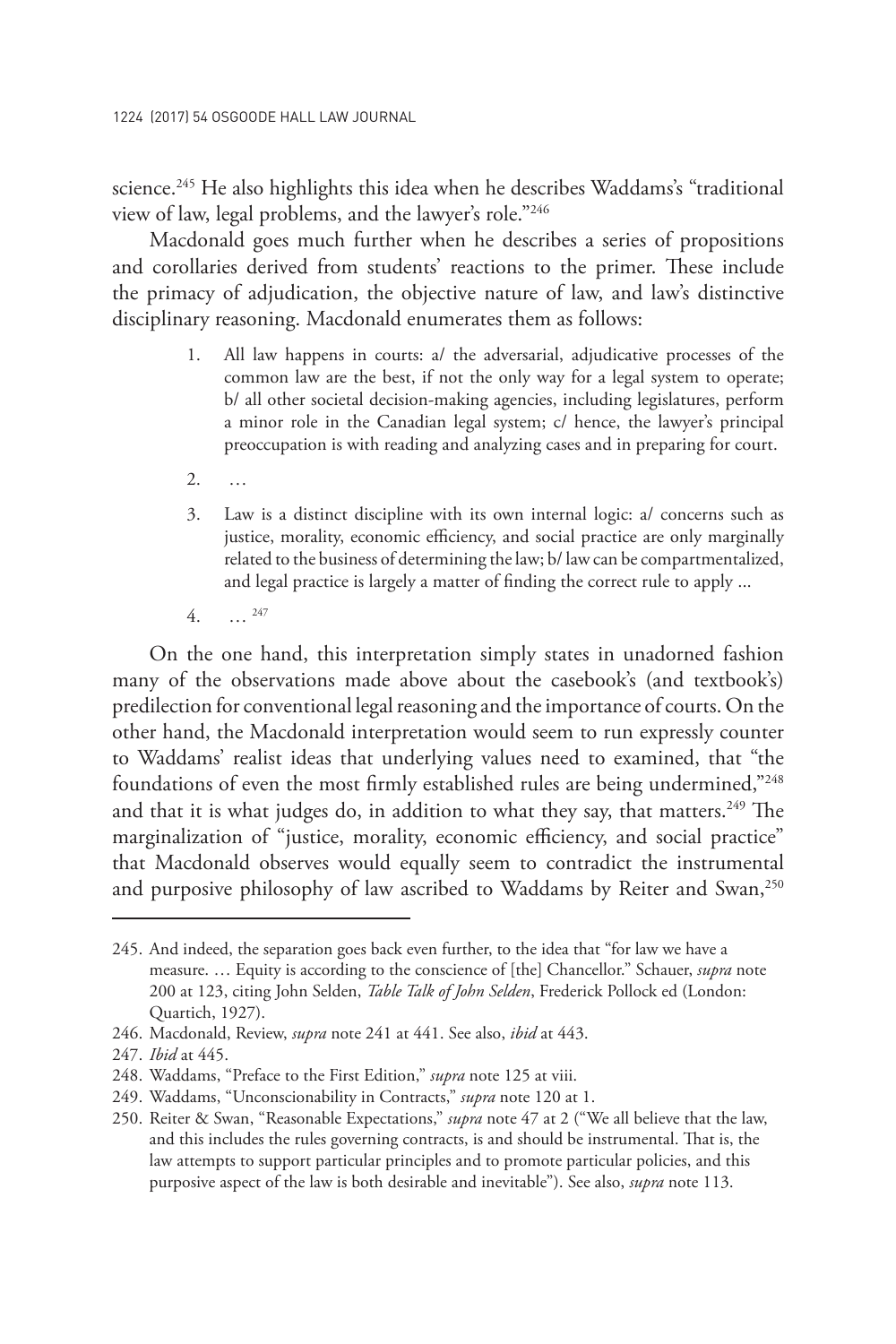Waddams' functional approach in his textbook, and his later nuanced claims about the interdependence of policy and principle in contract law.<sup>251</sup>

Macdonald seems to intuit this apparent divergence when he writes:

It is nowhere suggested that the author himself would subscribe to any of these views implicit in his manual. He may, in fact, reject them all. Nevertheless, they are all perspectives that intending law students who read the book gained from it. They are all perspectives which, one suspects, any reader of *Introduction to the Study of Law* would develop.252

The idea that there may be a gap, if not outright contradiction, between the commitments held by an author and the messages received by the reader, brings into sharp relief the main problem posed by this Part. How are we to characterize the apparently contradictory set of messages in *Boyle/Ben-Ishai and Percy* and *Waddams*? What might account for these tensions? And what do they say about Canadian legal education and Canadian legal thought? Part III offers some preliminary thoughts in response to these questions.

### III. CHARACTERIZING THE CONTRADICTION

The cohabitation of realist and critical messages, on the one hand, and traditional or classical ideas, on the other, can give rise to a number of characterizations. First, one might think that external pressures have compelled editors to act in ways inconsistent with their genuinely held beliefs. Second, one could conceive of this co-presence of ideas as reflecting genuine ambivalence: editors believe two contradictory things at the same time. Third, the commitment to realist or critical ideas, expressed via traditional means, may be reconciled by reference to a distinctive feature of Canadian legal thought. This Part argues that while all three possibilities merit future investigation, the final possibility may be the richest.

<sup>251.</sup> See *e.g.* SM Waddams, *Principle and Policy in Contract Law: Competing or Complementary Concepts?* (Cambridge, UK: Cambridge University Press, 2011) at 227-28. See also SM Waddams, *Dimensions of Private Law: Categories and Concepts in Anglo-American Legal Reasoning* (Cambridge, UK: Cambridge University Press, 2003).

<sup>252.</sup> Macdonald, Review, *supra* note 241 at 450.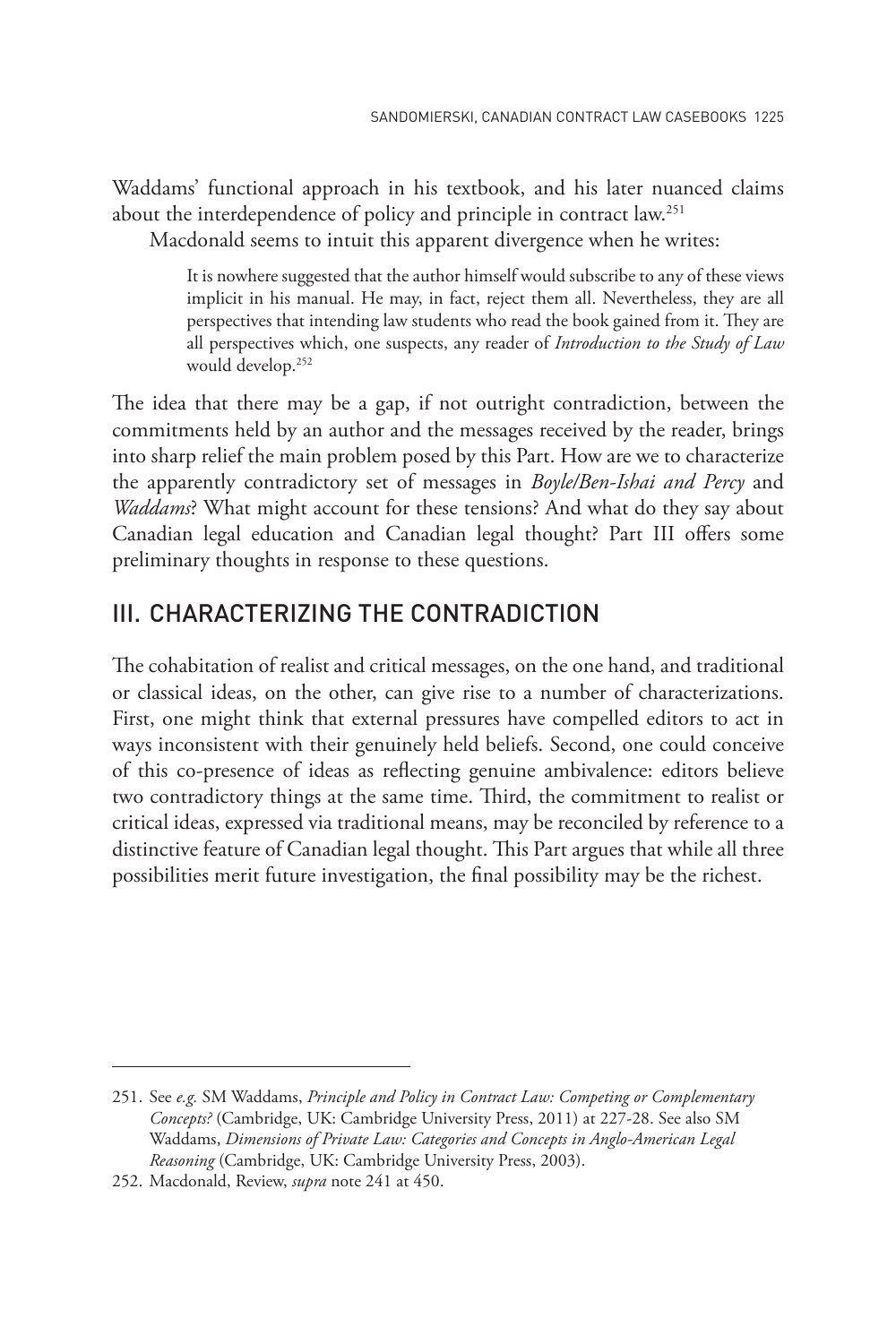#### A. EXTERNAL PRESSURES

One way of understanding the tension is that the expressed commitments to realism demonstrate a genuine belief, whereas the commitments embodied by what the editors do reflect the influence of external pressures. This conception would be supported by the notion that healthy minds seek to reduce dissonance,<sup>253</sup> and that had the editors been able to do so, they would have consistently executed their beliefs.

### 1. THE FAMILIAR TROPE: THEORY VS PRACTICE, ACADEMY VS **PROFESSION**

The first candidate of an external pressure relates to the timeless and "fierce" debate between the academy and the profession.<sup>254</sup> On this view, the critical and realist ideas reflect the theoretical and academic commitments of the authors, but pressures from the profession have compelled a more traditional execution.

There are two reasons why this familiar trope does not map particularly well onto the realities of the casebooks. First, *Swan*, the book that communicates realist messages most consistently, is the book in which the editor's identity as practitioner is most highly developed and internalized. This fact suggests the converse inference: responsiveness to the demands of the profession may be more conducive than a purely "academic" approach to doing what one says about legal realism.

 Second, rather than highlighting the dichotomous vision of theory and practice, the casebooks tend to reinforce their mutually reinforcing qualities.<sup>255</sup> All casebooks combine scholarly analysis and articles with notes and questions in

<sup>253.</sup> See Leon Festinger, *A Theory of Cognitive Dissonance* (Stanford, Cal: Stanford University Press, 1957).

<sup>254.</sup> See generally C Ian Kyer & Jerome E Bickenbach, *The Fiercest Debate: Cecil A Wright, the Benchers, and Legal Education in Ontario* (Toronto: The Osgoode Society, 1987); HW Arthurs, "The Tree of Knowledge / The Axe of Power: Gerald Le Dain and the Transformation of Canadian Legal Education" (2012) Osgoode Hall Law School Comparative Research in Law & Political Economy Research Paper No 25/2012 at 5, online: <digitalcommons.osgoode.yorku.ca/cgi/viewcontent.cgi?article=1022&context=clpe>; Task Force on the Canadian Common Law Degree, *Final Report, October 2009* (Federation of Law Societies of Canada, 2009); American Bar Association Task Force on the Future of Legal Education, *Report and Recommendations* (2014: American Bar Association), online: <www. americanbar.org/content/dam/aba/administrative/professional\_responsibility/report\_and\_ recommendations\_of\_aba\_task\_force.authcheckdam.pdf>.

<sup>255.</sup> *Cf* Kronman, *supra* note 147. For a discussion of other "integrative" views, see David Sandomierski, "Training Lawyers, Cultivating Citizens, and Re-Enchanting the Legal Professional" (2014) 51:4 Alta L Rev 739 at 744-54.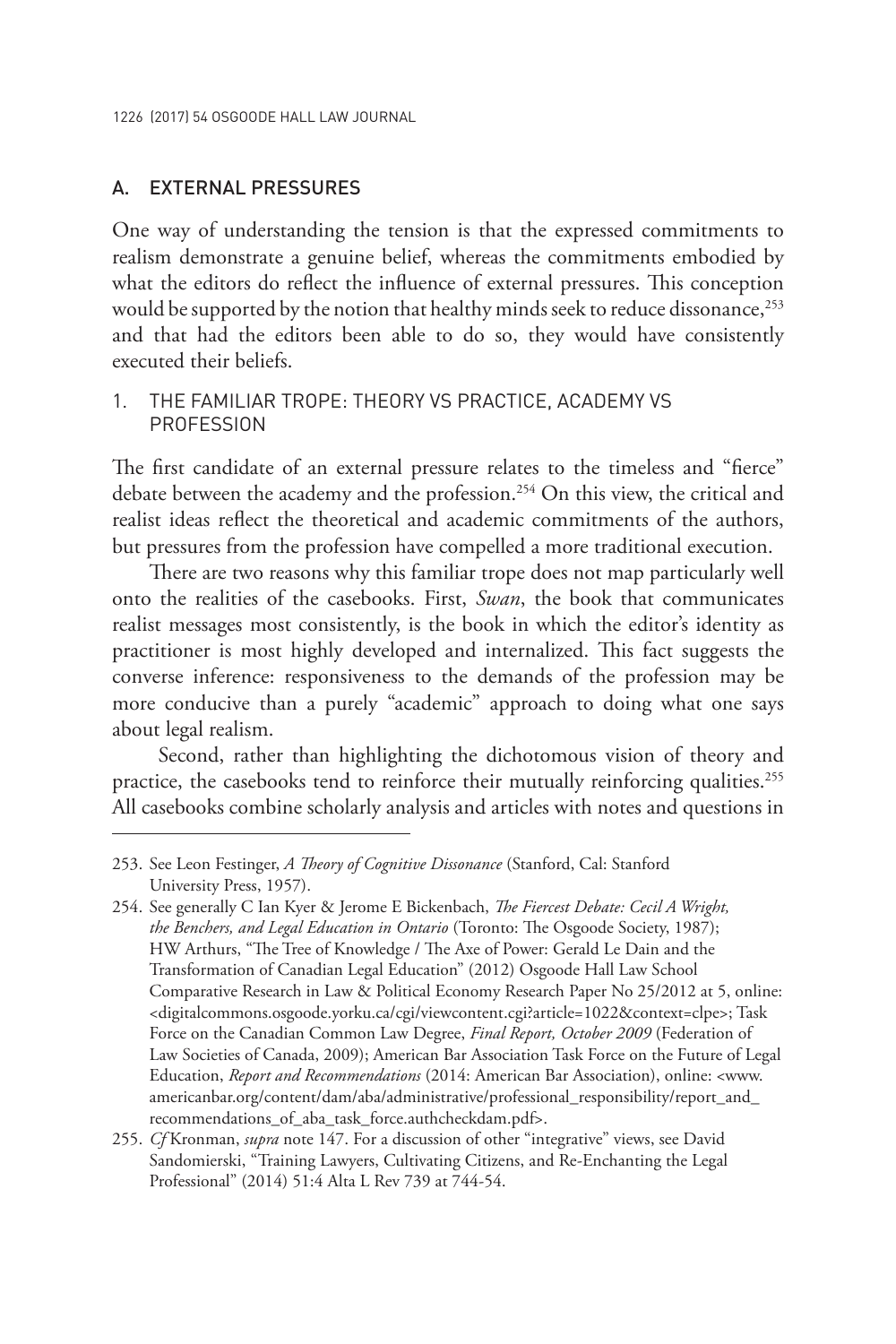which students are asked to "apply" principles to problems. In the two books that refer explicitly to practice, *Swan* and *Milner*, the ideas are treated as conciliatory. Swan's focus on usefulness derives from the realist theory of law as instrumental; conversely, her empirical concern with clients' actual needs translates into a theoretically developed notion of the "reasonable expectations of the parties." In this, Swan may be more thoroughly influenced by Macneil's casebook than the passing reference in the Preface to the first edition of *Swan* might suggest: Macneil specifically rejects the separation of "policy, justice, and practice" in his book.<sup>256</sup>

Likewise, Milner's Fullerian commitment to law (and life)<sup>257</sup> as a process informs equally his academic quest to understand law and his invocation to students to consider how they may be useful to their clients. Milner, teaching at the University of Toronto in the decades following the "fiercest debate" between the Law Society of Upper Canada and the Faculty of Law, could have easily reproduced this tension; instead, his incorporation of practical and academic virtues in his introduction<sup>258</sup> implies that that the oppositional story may not so much represent truth as it is a "history written by the winners."<sup>259</sup>

#### 2. THE CAPABILITY (AND UNAVAILABILITY) PROBLEMS

The other possible external factor is the lack of availability of sources other than case law. Just as judges are only capable of solving certain types of problems, there may be a "capability problem" of case law,<sup>260</sup> and the traditional focus on legal reasoning may simply result from the natural limits of the judicial case as primary pedagogical source. While this analysis is one that I accept and expand upon in the Conclusion, I do not believe that the unavailability of sources accounts for editors' choices. This is so for two reasons.

<sup>256.</sup> Macneil casebook, *supra* note 70 at xix. Macneil writes:

I do not believe that policy, justice and practice can … be separated. The deep currents both of social justice and of social injustice flowing through our exchange-oriented socioeconomic system manifest themselves in every "practical" contract question. At the same time, no one unfamiliar with the "practical" world of contracts can fully understand the exchange currents of social and economic policy flowing so strongly through our society and its legal system.

<sup>257.</sup> *Cf* Fuller, "Law School," *supra* note 65 at 204 (focusing on process is "metaphysically sound": "Life is itself a process, and by making process the center of our attention we are getting closer to the most enduring part of reality").

<sup>258.</sup> *Milner* 1st ed, *supra* note 20 at xiii-xiv (exalting university study in his discussion of the tendency to ask whether a case is "rightly decided").

<sup>259.</sup> RCB Risk, "My Continuing Legal Education" (2005) 55:3 UTLJ 313 at 313.

<sup>260.</sup> *Cf* Richard Danzig, *The Capability Problem in Contract Law* (Mineola, NY: Foundation Press, 1978).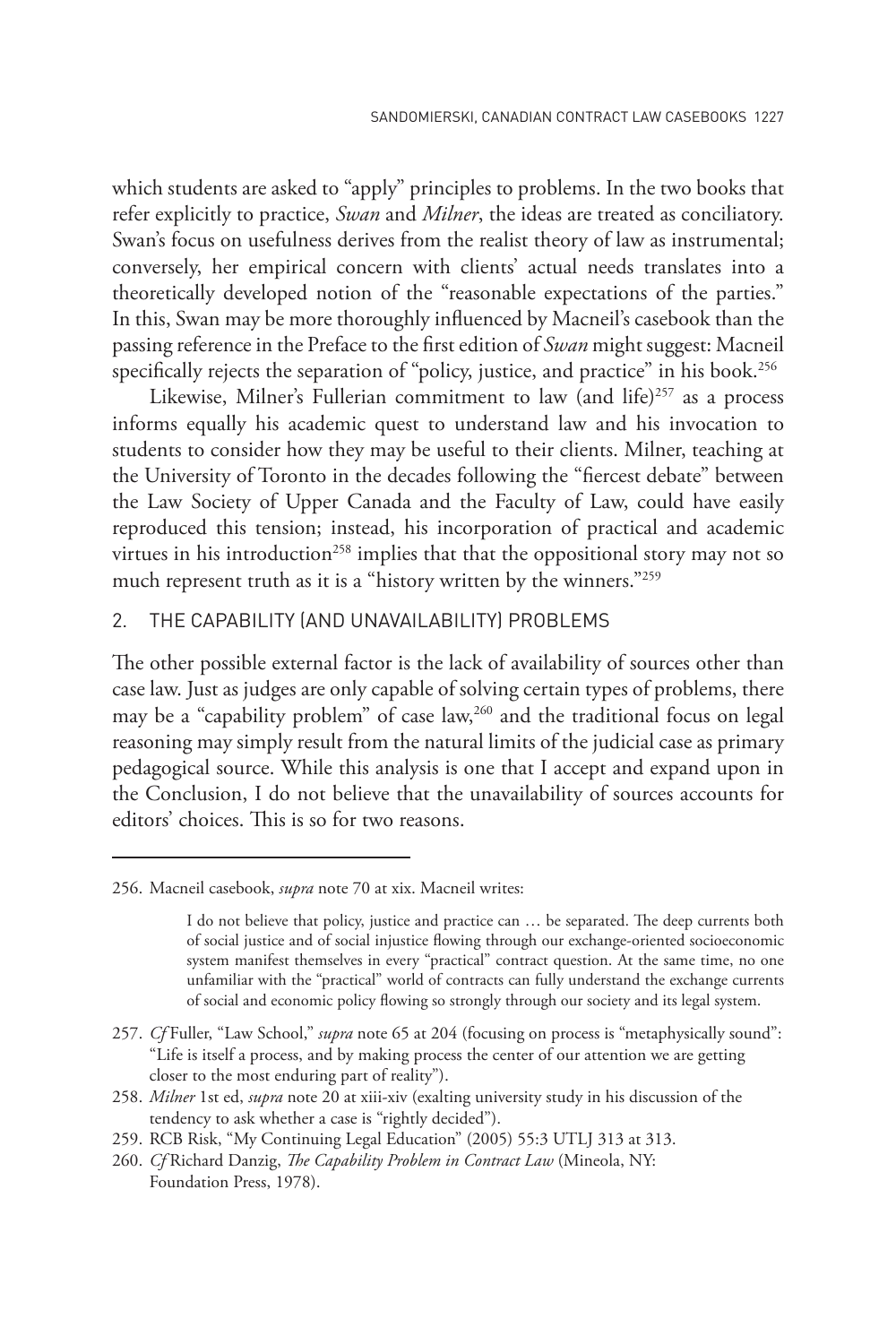First, the casebook authors could have emphasized a broader set of legal reasoning skills than they do, even on the basis of cases. "Case in context studies" can highlight historical and other contextualizing factors;<sup>261</sup> party behaviour and motivations can be inferred from appellate judgments; and "case files" can foreground problem-solving skills.262 Only *Swan* does this as a central feature of the book, by invoking the solicitor's perspective; the other authors occasionally do it, demonstrating their awareness of the possibility, but it is a marginal practice.<sup>263</sup>

Second, the editors themselves do not state, argue, or even bring to consciousness the possibility that they are constrained. Boyle could have easily, and much more persuasively, justified the preference for a more traditional approach by arguing that she simply did not have access to "empirically-recurring problems of contracting parties."264 Instructors sympathetic to the sociological approach do make such arguments.265 Swan presumably has access to such information by virtue of her law practice, and would be well placed to opine about the problem of its general availability, but does not do so when she comments about the inadequacy of case law. There is no conscious acknowledgement of these external forces despite the sophisticated self-awareness of the limitation of cases. Accordingly, the "external pressures" explanation is less compelling.

### B. AMBIVALENCE

An alternative psychological paradigm to cognitive dissonance is the idea that it is not necessarily pathological, but rather potentially therapeutic, to feel or believe two contradictory things at the same time.<sup>266</sup> This construct of ambivalence may better explain the tension in the books. On this interpretation, it is not simply that casebook editors "believe" in realism and "execute" convention, but rather that both ideas flow from distinct sets of genuinely held commitments.

<sup>261.</sup> See *e.g. ibid*. Danzig's work is referred to, although merely in passing, in *Ben-Ishai & Percy*  9th ed, *supra* note 23 at 883.

<sup>262.</sup> See *e.g.* Douglas Leslie, "CaseFile Method," online: <casefilemethod.com>.

<sup>263.</sup> See *e.g. supra* notes 194 & 195 (solicitor skills in *Ben-Ishai & Percy*).

<sup>264.</sup> *Boyle & Percy* 7th ed, *supra* note 23 at 13.

<sup>265.</sup> See *e.g.* Interview of Instructor 042 (12 March 2013) at lines 105-12 ("the problem is that [cases are] really what we have in the public domain, but it's misleading since by definition the case law describes *pathological relationships* … Our socio-legal friends tell us [that litigation occurs] something like one or two percent of commercial time, so what kind of lens or telescope or vantage point is this, really? The difficulty is that you can't go on *field trips* inside of law firms to watch the constitution of contracts, the formation of contracts in action").

<sup>266.</sup> See LaPlanche & Pontalis, *supra* note 26 at 26ff, citing Sigmund Freud, *Instincts and Their Vicissitudes*.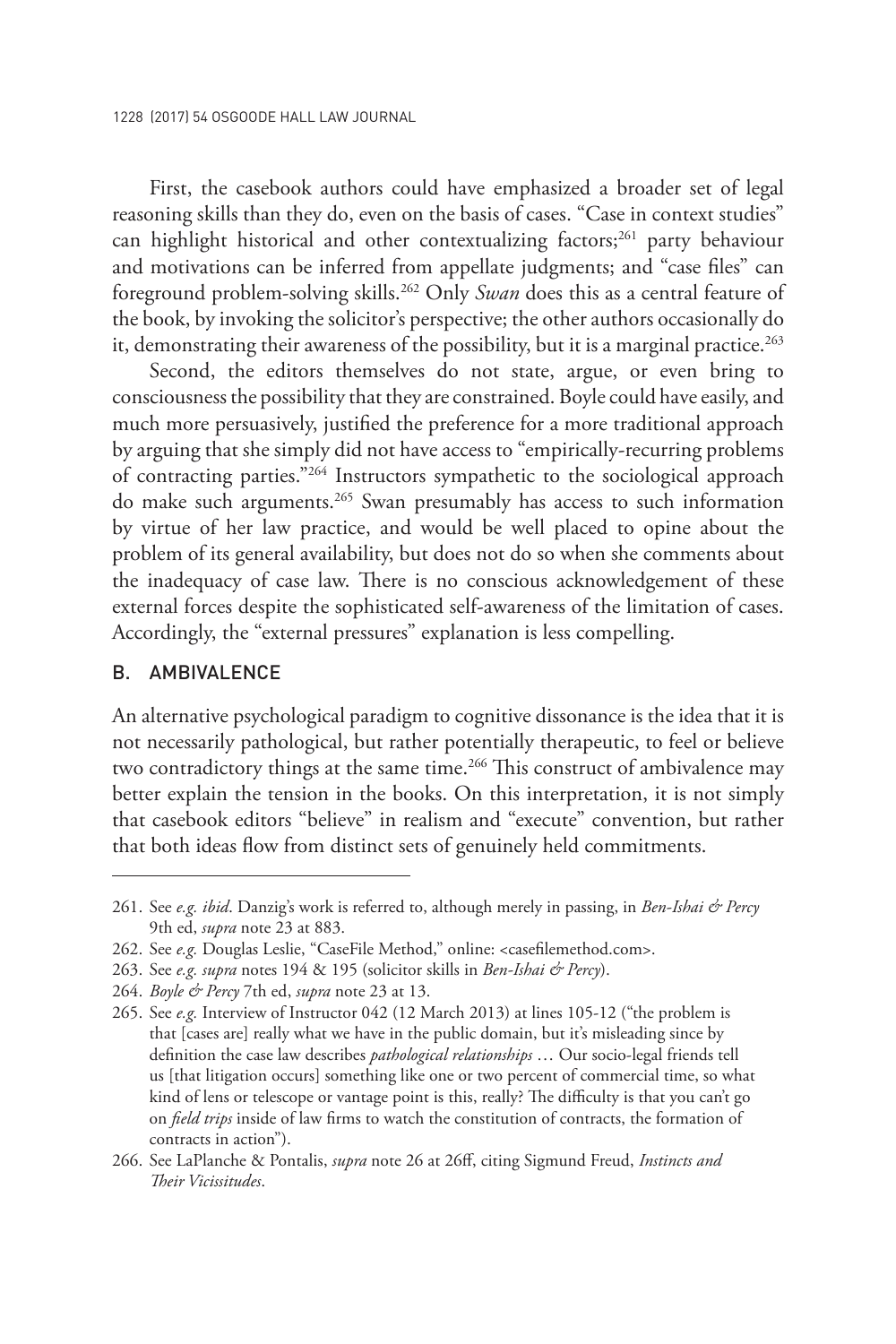The best example of apparent ambivalence lies in the *Milner* Introduction. After so eloquently developing the idea that adjudication needs to be de-centred from legal education, Milner goes on to state that his "apology for so many cases is not quite abject, because first year law students are expected to learn thoroughly the judicial process, how and why it works and what its limitations are."267 Why are law students "expected" to learn the judicial process? Does Milner feel this expectation is justified? He does not say. This lack of explanation implies that he is committed, perhaps subconsciously, to adjudication after all. One can infer a similar ambivalence in the *Boyle/Ben-Ishai and Percy* Introduction. The matter-of-fact way in which the editors announce that they prefer traditional methods and materials suggests a strong underlying commitment to them. One can easily read the casebooks and not gain the impression that the various argument-types surveyed are the product of a "wholesale assault on the jurisprudence of forms, concepts, and rules."268 Instead, the overwhelming emphasis is the sustained commitment to forms, concepts, and rules and the simultaneous enchantment with the arguments that have debunked them.

If the co-presence of countervailing ideas is best explained by simultaneous commitment to contradictory beliefs, then the presence of ambivalence in Canadian legal thought deserves further inquiry. For example, the casebooks might suggest that in contrast with American legal thought, which is characterized by "methodological rivalry and generational rebellion expressed with polemic force,"269 the Canadian experience reveals a sensibility more inclined to toleration. Avenues for inquiry may include a return to early realist preoccupations with psychology270 and seek to deploy twenty-first century insights from cognitive science or even neuroscience to explore the nature of the law professor's mind. Alternatively, explorations into Canadian legal culture could explore the extent to which the co-presence of multiple legal traditions<sup>271</sup> may incline to a more ambi- or multi-valent conception of legal ideas.

<sup>267.</sup> *Milner* 1st ed, *supra* note 20 at xi. *Cf Milner* 2nd ed, *supra* note 20 at xxxi (expanding on themes of institutional competence and private normative arrangements to "protect the reader against an over-exposure to judicial opinions").

<sup>268.</sup> Kennedy & Fisher, *supra* note 8 at 10.

<sup>269.</sup> *Ibid* at 3.

<sup>270.</sup> Frank, *supra* note 193.

<sup>271.</sup> For an example of the Supreme Court of Canada's common practice of citing to diverse common law jurisdictions and to the Quebec civil law, even in a common law case, see *Bhasin*, *supra* note 175. On Canada's identity as a "Métis nation," see John Ralston Saul, *A Fair Country: Telling Truths About Canada* (Toronto: Penguin, 2008). For an example of Canada's constitutional embrace of common and civil legal traditions, see *Constitution Act, 1867*, s 92(13); *Quebec Act of 1774*, 14 Geo III c 83.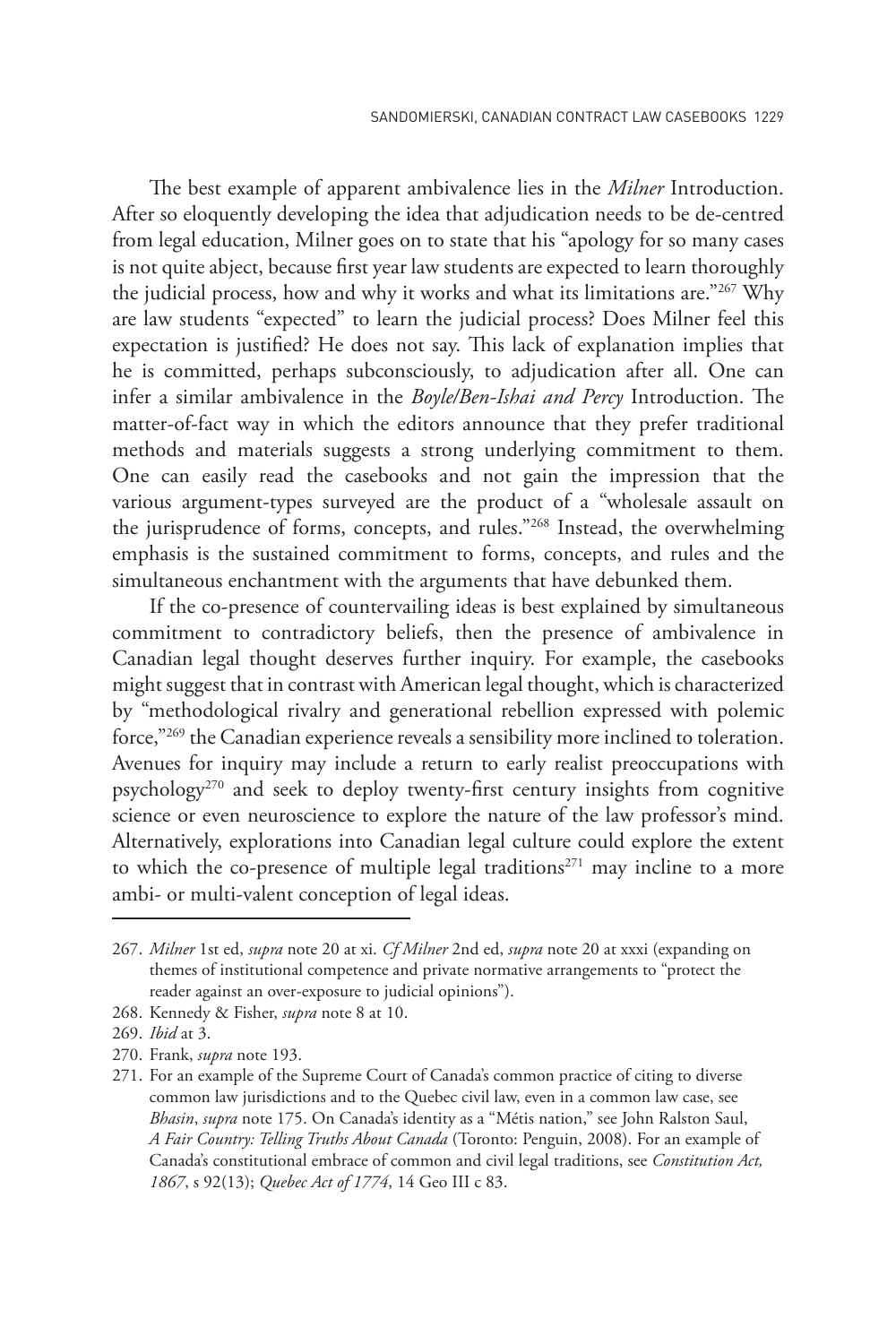### C. RECONCILIATION

As pregnant as these avenues for further inquiry are, another characterization is plausible. This is the idea that Canadian legal thought may be characterized in a way that reconciles the commitment to realism and the commitment to "forms, concepts, and rules."272

### 1. A UNIFIED CONCEPTION: REALIST IDEAS *SERVE* THE RULE OF LAW

On a particular level, we might seek to reconcile the apparently disparate ideas via a unified philosophy of law. For example, when Waddams states in the preface to his textbook that "rational decision making is strengthened, not weakened, by open recognition of conflicting values,"273 he implies that realism furthers the goal of legal rationality. Put more fully: the rule-of-law value that law ought to treat everyone equally requires that there be rational distinctions to justify differential treatment. Adjudication is the pre-eminent legal process for cultivating this rationality, and thus should be focus of legal education. Understanding legal rationality requires not only understanding what judges say but also (not "instead")<sup>274</sup> what they do. As Waddams explains:

> It is better to recognize competing values, even if that recognition appears to involve a difficult and uncertain balance, than to pursue certainty by adopting a rule that suppresses important countervailing principles. Such pursuit is self-defeating, for important values are rarely permanently suppressed. The rule that is supposed to achieve clarity and certainty becomes riddled with exceptions, judicial and statutory, devised to avoid injustice, and leads in the end to the loss of the very certainty that was supposed to be its chief merit.<sup>275</sup>

Accordingly, for a thinker such as Waddams, there may be no contradiction between a realistic tendency to understand underlying values and a desire for judicial rule-making to attain "certainty."

In a similar vein, another editor, John McCamus, espouses the view that understanding underlying concerns directly serves the solidity of doctrine.

<sup>272.</sup> This is the not the same as asking whether the ideas of legal realism and classical legal thought can be reconciled—which would be a jurisprudential problem of considerable difficulty. Instead, the question is whether there is a story or a characterization that can explain why having a commitment to each simultaneously neither represents acting opposed to one's beliefs nor holding two contradictory ideas.

<sup>273.</sup> Waddams, "Preface to the First Edition," *supra* note 125 at viii.

<sup>274.</sup> Waddams, "Unconscionability in Contracts," *supra* note 120 at 1.

<sup>275.</sup> *Ibid* at vii-viii [emphasis added].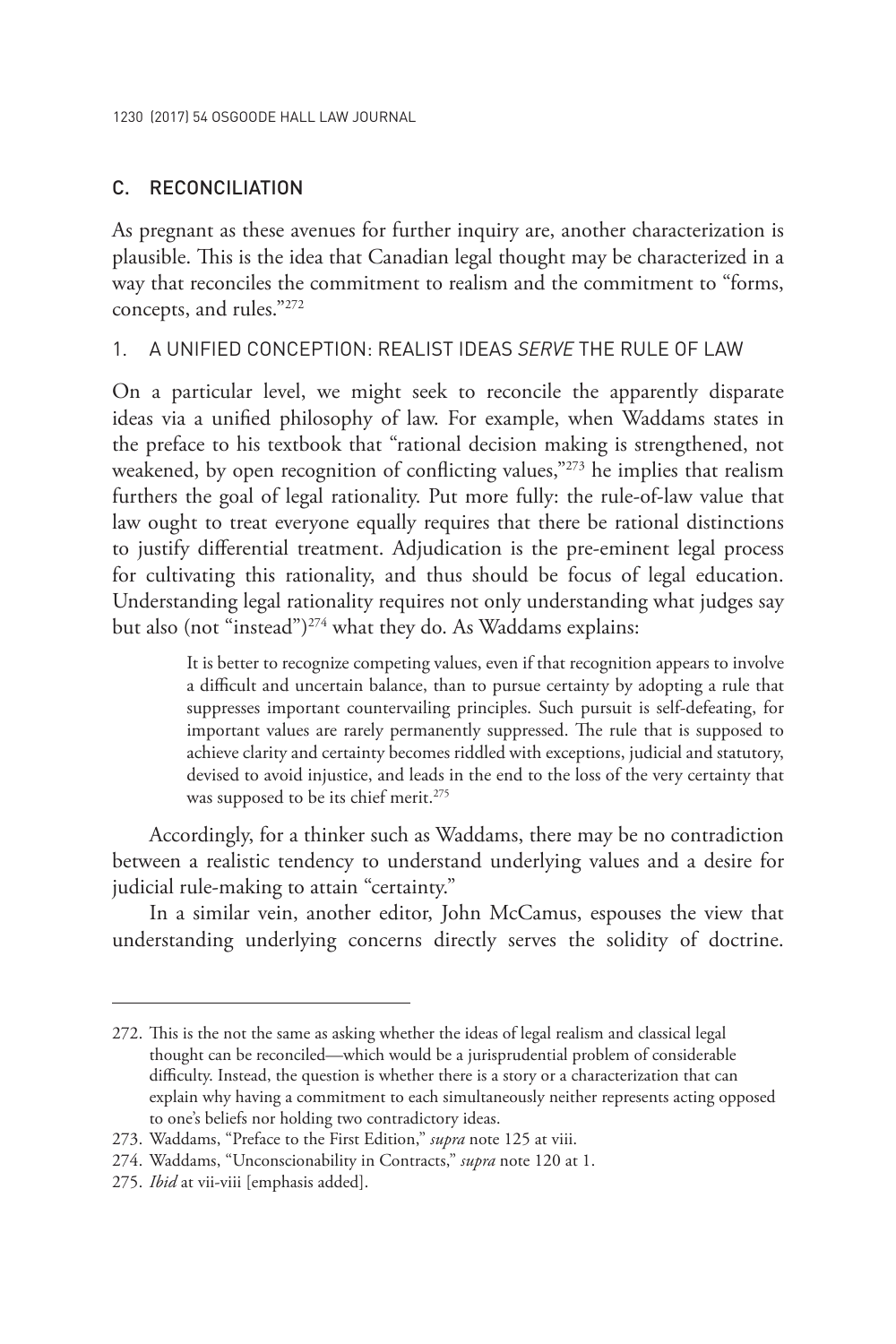McCamus plays a major role in both *Waddams* and *Boyle/Ben-Ishai and Percy.*<sup>276</sup> He has also published the longest, and perhaps most widely recommended, contract law textbook in Canada.277 In the Preface to that book, he foregrounds the importance of doctrine: "The main objective … is to provide an accurate account of the principles and doctrines of the law of contract as it is currently understood and practiced in the common law provinces of Canada."278 Yet, unlike other Canadian texts, whose prefaces and introductions paint a more formalist picture of the role of the treatise,<sup>279</sup> McCamus emphasizes the common law's "adaptability to changing social and economic circumstances and its ability to reformulate doctrine in light of evolving professional attitudes and insights as to how the law can be improved."280 Although he aims not to "commingle the objectives of exposition and constructive criticism,"281 and is clearly concerned with more positivistic desires to "unravel the mysteries"<sup>282</sup> of doctrines or "get to the bottom of things,"283 contract law's underlying rationales seem integral to the very doctrine that his work attempts to elucidate.

This attitude is particularly apparent in the way McCamus describes his approach to teaching:

<sup>276.</sup> McCamus has edited the chapter on "Representations and Terms; Classification and Consequences" since the first edition of *Boyle & Percy*. He also edits a chapter in *Waddams* and contributes the subject of restitution to a "number of chapters." Interview of John D McCamus (28 February 2014) at lines 527-30 (attributed with permission).

<sup>277.</sup> Compliments for the McCamus text proliferate in my interviews. It was the book that most professors recommended to students seeking clarity.

<sup>278.</sup> John D McCamus, *The Law of Contracts*, 2nd ed (Toronto: Irwin Law, 2012) at xxiii [McCamus, *Law of Contracts*].

<sup>279.</sup> See GHL Fridman, *The Law of Contract in Canada*, 6th ed (Toronto: Carswell, 2011) at v (revisions "ensure that [the text] reflects the *true content* of an area of the common law that is … *logical but sometimes applied irrationally* in order to achieve a just, fair, reasonable and commercially sound result" [emphasis added]), 1 ("vital difference between legal and moral obligations"); Bruce Macdougall, *Introduction to Contracts,* 2nd ed (Markham, Ont: LexisNexis, 2012) at vii ("This part of what is called the Law of Obligations is fortunate in having a certain unity and logic to it"). Nothing, however, compels a textbook writer to foreground doctrine or logic. See Angela Swan & Jakub Adamski, *Canadian Contract*  Law, 3rd student ed (Markham, Ont: LexisNexis, 2012) at s 1.1 ("The belief that underlies this work is that the Canadian law of contracts exists to forward the values that underlie Canadian society").

<sup>280.</sup> McCamus, *Law of Contracts*, *supra* note 278 at xxiii.

<sup>281.</sup> *Ibid* at xxiv.

<sup>282.</sup> *Ibid.*

<sup>283.</sup> *Ibid* at xxv. McCamus is here referring to the attitude of Allan Farnsworth, with whom McCamus once collaborated.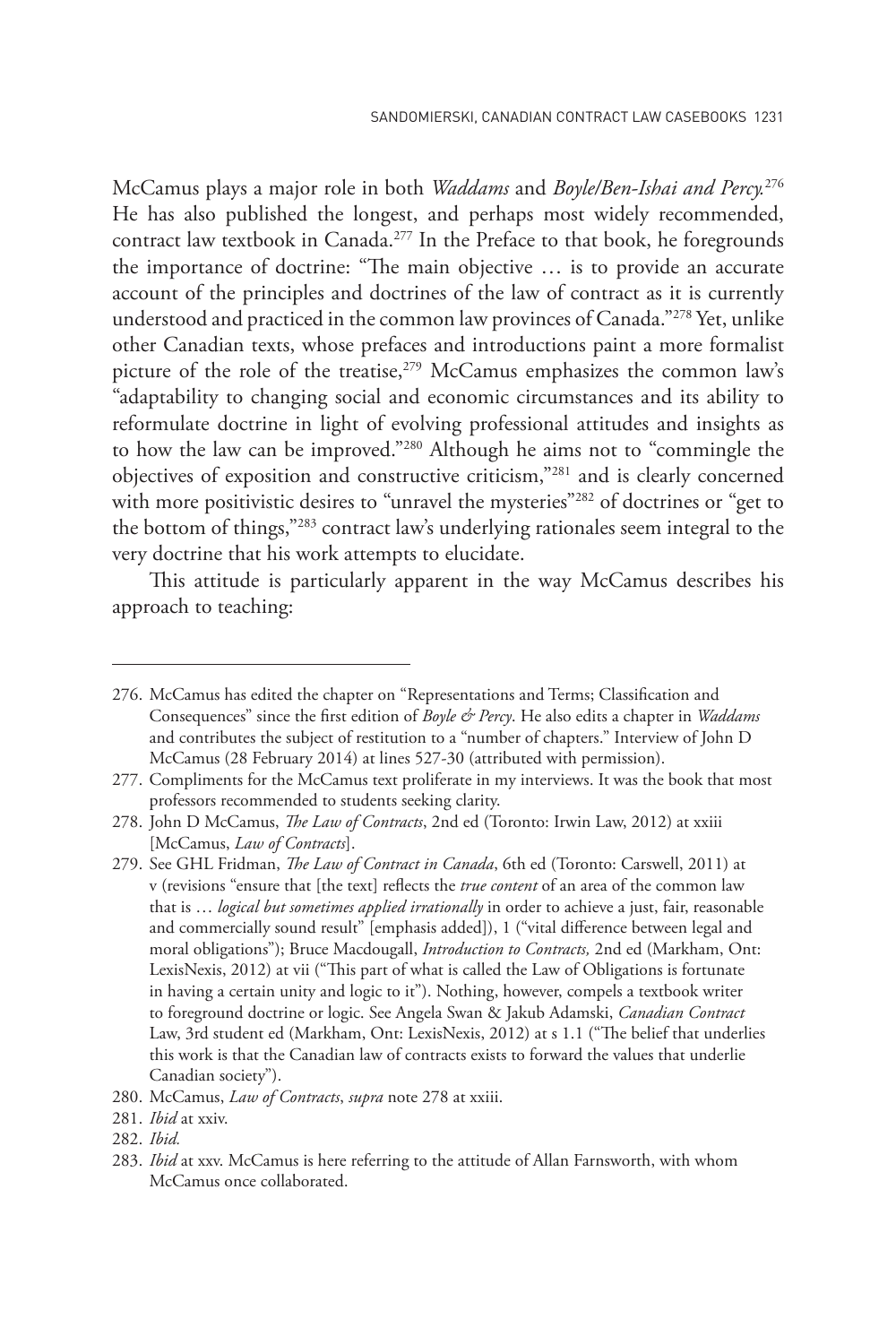[It is important for students] to consider whether the doctrine does in fact have a solid foundation in public policy. If it doesn't, it's likely to change. If it does, it's *unlikely* to change. …

I certainly tell the students that there's no real distinction between law and public policy. Law *is* an exercise in developing, implementing, and applying public policy choices to social activity, commercial activity, of various kinds. … [Understanding the … basic architecture of the doctrine of promissory estoppel and what the problems with it are … no doubt *rests* on the analysis of why would we give some effect to a promise that's relied upon—and was *intended* to be relied upon. … The two analytical tasks are quite deeply related and it's never been my view that you could somehow teach the law without thinking about the policy aspects of it.<sup>284</sup>

Accordingly, the underlying factors of policy and context ("changing social and economic circumstances") are considered not as a challenge to, but directly in service of, doctrine. As with Waddams, realistic insights serve to buttress the formalist demands of a "solid" doctrine. This interpretation reconciles the commitment to two apparently contradictory views. The "basic" commitment is that the rule of law requires that (1) there be a solid body of rules that (2) are applied equally to all people, requiring (3) a well-refined rationality to justify differential treatment in similar circumstances. (4) This rationality is best refined and developed through judicial reasoning; thus, its study should be the predominant activity of legal education. Realistic attitudes are important not because they challenge these tenets, but because they serve them: by elucidating and sharpening judicial reasoning and rationality, and by ensuring that the rules are "solidly founded."

This interpretation may very well explain some of the apparently contradictory statements in the casebooks, and it may also capture the attitudes of some law teachers. Nevertheless, it is unlikely to fit the bill in all instances. The realist project, recall, was a "*wholesale* assault<sup>"285</sup> on classical legal thought. In its purest form, it serves to destabilize, not solidify, "forms, concepts, and rules."286 Accordingly, this rule-of-law explanation likely does not fully account for instances of strong critical perspectives, such as those in the *Boyle/Ben-Ishai and Percy* Introductions. Even if the intellectually ambitious project of reconciling realism and formalism were possible, it likely would not explain all instances of apparent contradiction in Canadian contract law casebooks. A broader characterization of legal thought may be required.

286. *Ibid.*

<sup>284.</sup> Interview of John D McCamus, *supra* note 276 at lines 218-45.

<sup>285.</sup> Kennedy & Fisher, *supra* note 8 at 10 [emphasis added].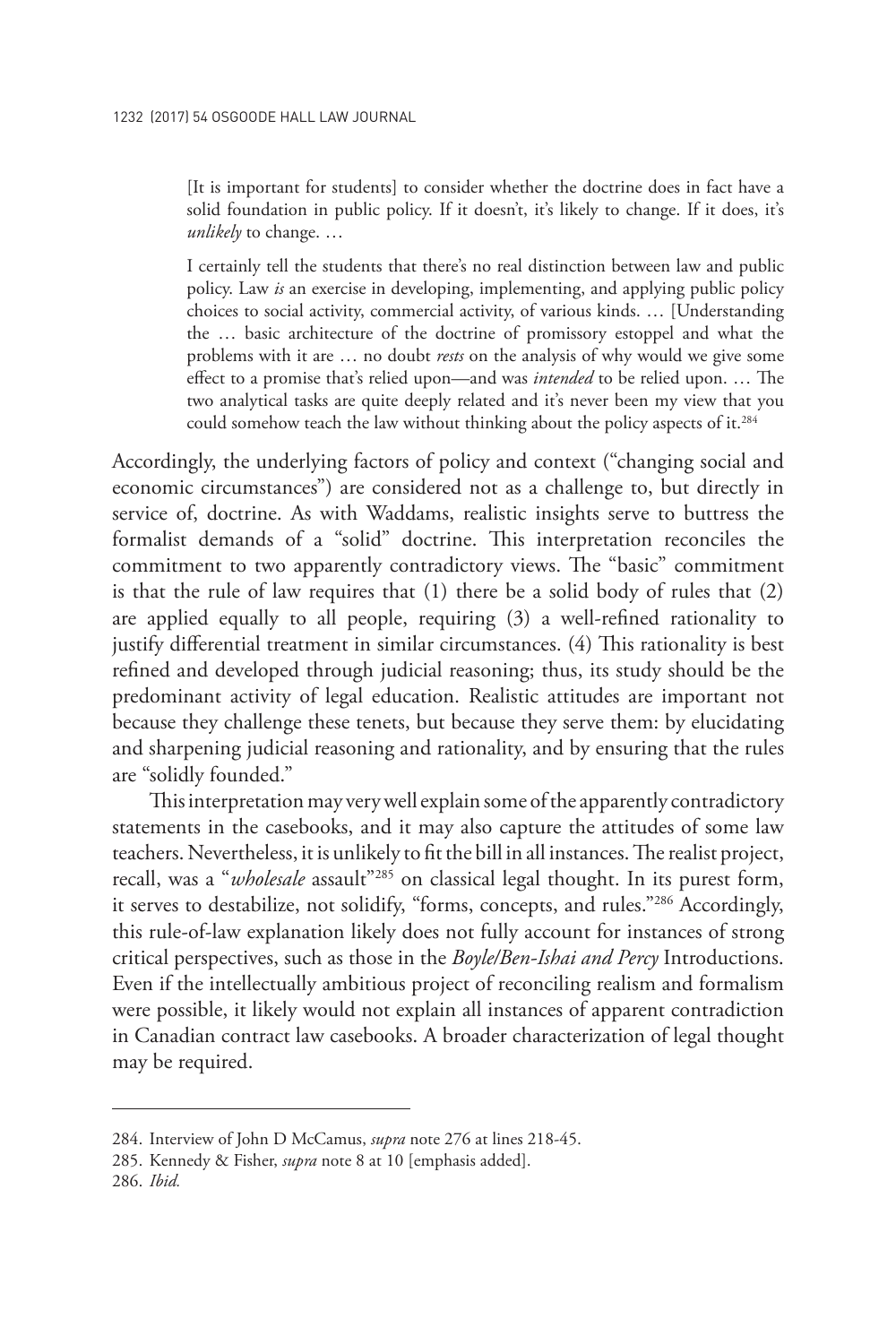#### 2. METHODOLOGICAL HOMOGENEITY AND THEORETICAL ECLECTICISM

The foregoing review of the Canadian contract law casebooks points the way to such a characterization. Whereas in the United States, legal reasoning may accurately be described as an "eclectic practice built from the methodological sediment laid down by successive projects of wholesale criticism and reform,"287 and law as a "practice of arguments learned, made, developed over time, accepted, and rejected,"288 in Canada, methodological homogeneity prevails. As outlined above, in both *Waddams* and *Boyle/Ben-Ishai and Percy* the skill of identifying relevant differences through hypothetical fact scenarios predominates.<sup>289</sup> And even *Swan*, whose solicitor's perspective serves as counterpoint to the other two books, includes a good number of such examples, suggesting that reasoning by example has a centre of gravity around which even the most critical Canadian perspectives revolve.<sup>290</sup>

At the same time, Canadian contract law casebooks do evidence an eclecticism, but on scrutiny, this remains at the level of theory, not methodology. Instead of marshaling the various realist and critical theories to construct a series of diverse argument-types for the lawyer's "eclectic toolkit,"291 they serve as either a gloss on, or foil for, the one dominant mode of argumentation—reasoning by analogy. The "Perspectives" chapter in *Waddams*, which "reflects a lively interest ... in the *theory* of contract law," is an excellent illustration of the tendency.<sup>292</sup> While the assembly of theories is impressive and diverse, changing over time with successive editions, it functions very much as a standalone. The editors do not appear to draw explicit connections between these readings and the substantive content in later chapters.293

A similar tendency surfaces in *Boyle/Ben-Ishai and Percy*. Editors of the individual chapters do not appear to incorporate the critical perspectives from the meticulously recrafted introduction into the substantive chapters. Such was Devlin's critique of the fifth edition, and it continues to apply today. As noted

<sup>287.</sup> *Ibid* at 3.

<sup>288.</sup> *Ibid* at 8.

<sup>289.</sup> *Supra* notes 201 & 202.

<sup>290.</sup> See *e.g. Swan* 9th ed, *supra* note 21 at ss 2.204 ("Should the rules for damages differentiate between dogs and stereos?"), 2.143, 2.267, 2.475.

<sup>291.</sup> Kennedy & Fisher, *supra* note 8 at 3.

<sup>292.</sup> *Waddams* 5th ed, *supra* note 22 at iii [emphasis added].

<sup>293.</sup> See *e.g. ibid* at 112, question 5 ("B replies that he could not so treat an old and valued customer"). Instead of connecting the theme of relational contracting raised by the quoted material to the Macaulay reading in Chapter 1, the student is merely asked to "Advise A," with reference to another case.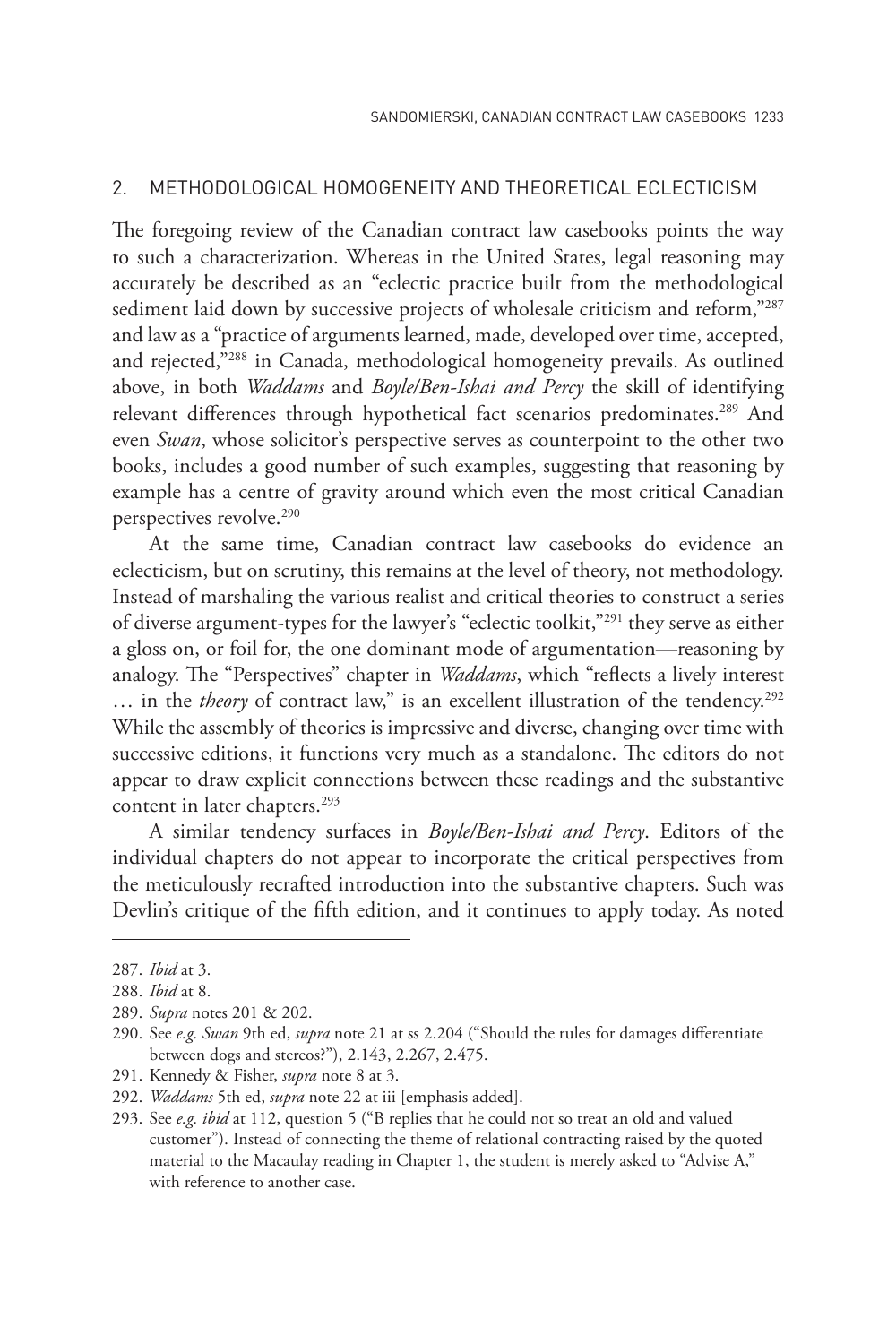above, "policy" questions are often vague, whereas students are repeatedly asked to compare and distinguish cases and to create or respond to hypotheticals and counterfactuals.294 As in *Waddams*, editors occasionally forfeit the opportunity to take up interesting policy questions in favour of conventional legal reasoning.<sup>295</sup> The implication is that critical perspectives primarily provide fodder for loose commentary, whereas analogical reasoning deserves repeated drilling and refining.296 Moreover, even critics like Devlin emphasize "theory" as a virtue, without referencing any desire to operationalize theory into diverse forms of legal argumentation.297 "Doing *Theory* in First Year Contracts" becomes posited as the aspirational goal.298

The casebooks thus suggest that Canadian legal thought may express a commitment to theoretical eclecticism and methodological homogeneity. Although a wide variety of critical perspectives are admitted into the canon of contract law teaching, they are not permitted to inform the core methodology of what it means to think like a lawyer. None of the casebooks seems to take seriously the idea that different substantive ideas about law imply different methods of legal reasoning and argumentation.<sup>299</sup> Consigned mainly to "theory," critical perspectives are relegated to the margins in a way that encourages some contract law teachers to devalue policy reasoning by treating it as "free-form," "anecdotal," or "speculative" in contrast to the "tight, technical" exercise of "correct legal reading."300 This marginalization may not be intended: the commitments to the critical ideas in the casebooks appear genuine. But a powerful and monolithic understanding of legal methodology frustrates their penetration into what

*Contract Law and Legal Methods* aims to avoid the intellectual and pedagogic sins that conventional casebooks invite. It [pursues] this ambition by embracing Langdell's great insight—that the generic structure of a teaching text should fit the conceptual structure of the subject taught—in the shadow of modern ideas about the nature of law…

The economic focus of the treatment of contract remedies … should be approached as a case study, designed to illustrate one among several methods of legal analysis, which sometimes converge and sometimes compete, and whose relative influence is always a contentious matter. The economic analysis of contract remedies…provides a useful introduction to interdisciplinary legal methods more generally, by illustrating what a successful interdisciplinary approach to law looks like.

300. Mertz, *supra* note 2 at 75-77.

<sup>294.</sup> See *supra* notes 214, 215, 201 & 202.

<sup>295.</sup> See *supra* note 213.

<sup>296.</sup> *Cf* Mertz, *supra* note 2 at 76-77.

<sup>297.</sup> Devlin, *supra* note 19 at 148 ("we should … address issues of theory from day one").

<sup>298.</sup> Devlin, Duggan & Langevin, *supra* note 236 (title).

<sup>299.</sup> Compare Daniel Markovits, *Contract Law and Legal Methods* (New York: Foundation Press, 2012) at xi, 19: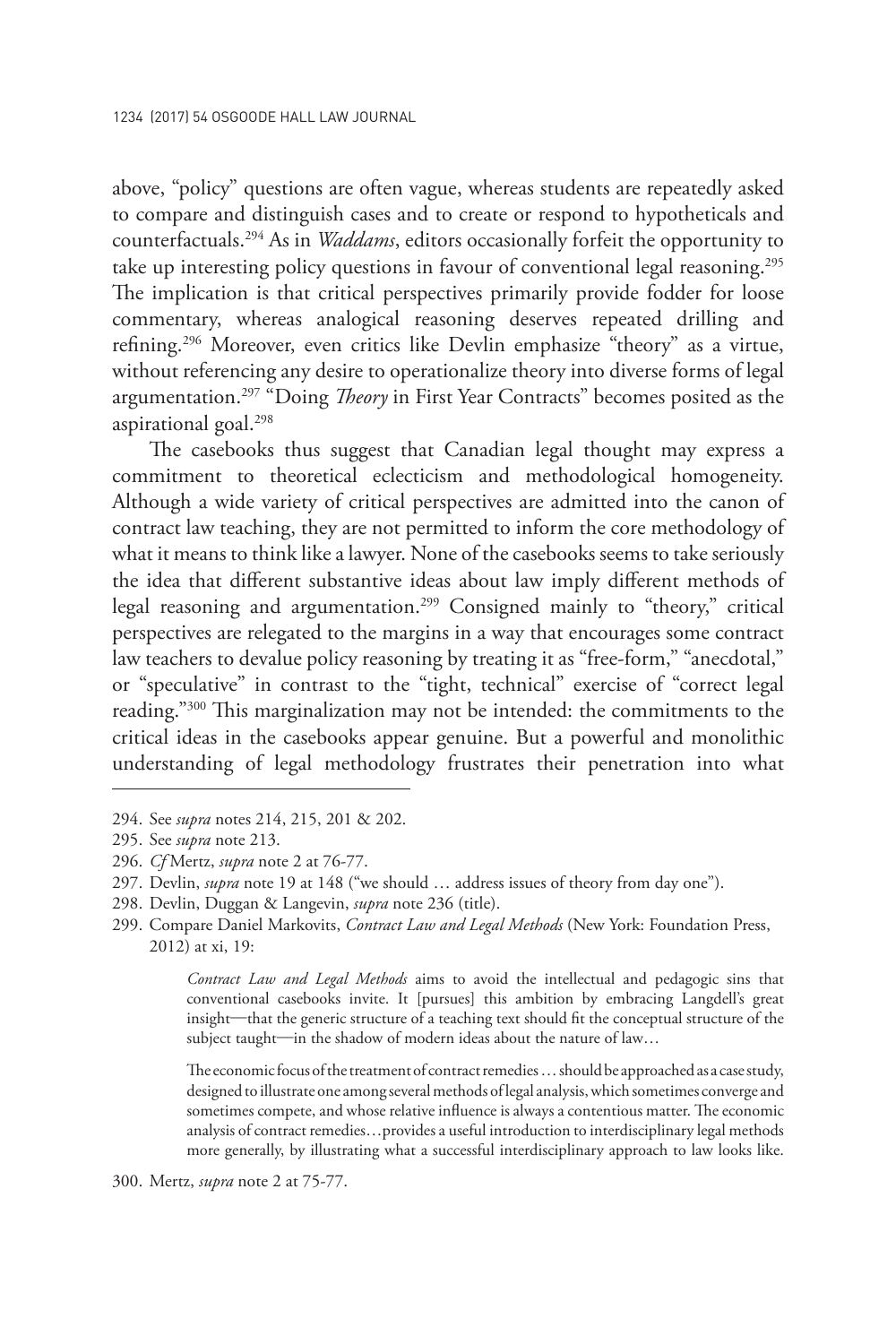activities and thinking skills are considered and taught as "legal." Simply put, in Canada, contract law editors do not translate their theoretical eclecticism into methodological pluralism.

### 3. PEDAGOGICAL EFFECTIVENESS

There is yet another lens through which one can view the co-existence of realist and formalist messages in casebooks. Up until now, I have analyzed the books as artifacts, parsing their words to elucidate implicit and explicit messages that they communicate about law and legal reasoning. But these books are not just artifacts; they are also tools for teaching. Thus, it is also important to consider how the casebook editors may have envisioned their actual use by instructors. Doing so suggests we may reconcile the apparent contradiction between realist and formalist views in two possible ways.

On the one hand, the *Boyle/Ben-Ishai and Percy* and *Waddams* editors might intend for the theoretical perspectives to be incorporated into the course material, and would be pleased if they were to be integrated into a more eclectic vision of legal reasoning. Their reticence to do so themselves may simply reflect their view of the appropriate allocation of responsibility between editor and instructor: Unlike *Swan*, which advances one central argument, their approach is to leave it to individual professors to accomplish these tasks in the way they deem fit. On this view, the marginalization of policy and the relegation of critical perspectives to the un-operationalized domain of "theory" is not the intended end, but the unfinished work of the casebook—a waystation en route to classroom experience.

This interpretation is certainly plausible. At minimum, the editors of both books emphasize that the books are designed as teaching tools, meant to serve a wide variety of approaches.301 Moreover, the *Boyle/Ben-Ishai and Percy* editors specifically highlight the role of the instructor in promoting "critical reflection."<sup>302</sup> The fact that some law professors actually do attempt to incorporate the material from the introductory chapters into later substantive areas also suggests that the

<sup>301.</sup> See *Ben-Ishai & Percy* 9th ed, *supra* note 23 at vi ("The book continues to be designed primarily as a teaching tool … [W]e do not attempt to imbue the reader with a particular philosophy. … Rather we try to note a number of different approaches to contracts throughout and to leave scope for individual teachers to pursue their own themes with these materials as a solid base"); *Waddams* 5th ed, *supra* note 22 at iii ("[W]e have designed it to be suitable for dealing with the material in several different orders. … We hope that all will find the book equally suitable for their purposes").

<sup>302.</sup> *Ben-Ishai & Percy* 9th ed, *supra* note 23 at 1-2 ("Your own instructor will direct you to and discuss with you the writings that he or she feels will best promote critical reflection on the basic material reproduced here").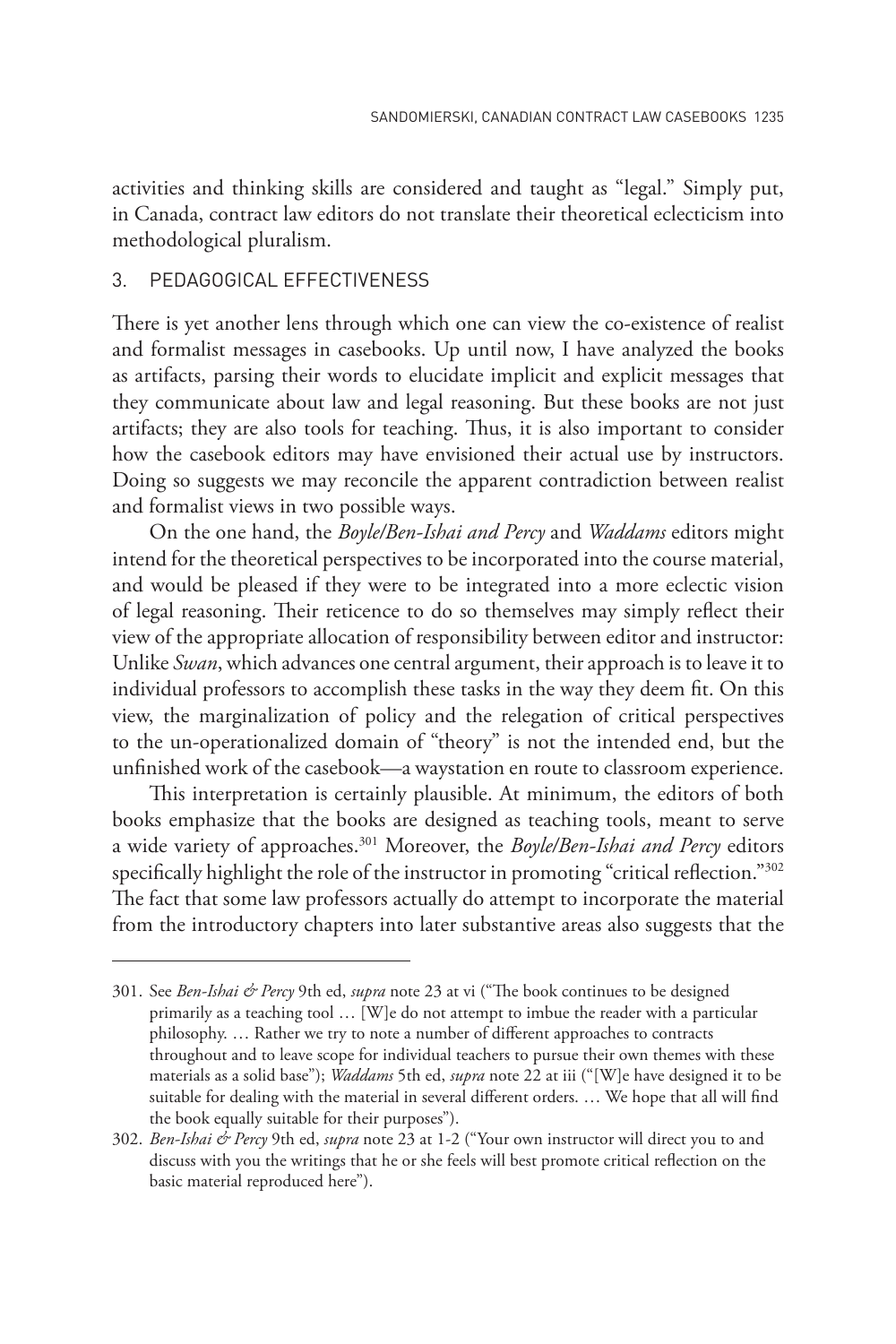casebooks may serve this function.303 Moreover, as I have developed elsewhere, it is quite common for professors to claim that they are exposing students to a wide range of theories in order to cultivate a diverse series of arguments.304 As one professor explains, a "convincing" argument is one that "is going to be some combination of legal impact, policy effect, and values."305 The fact that the casebooks do not directly operationalize critical perspectives into argumentative practices may not preclude their ability to serve instructors' desires to do so. Indeed, this delegation of responsibility between editor and instructor may be an effective pedagogical design to accomplish this end.

On the other hand, it is equally plausible that the editors conceive of the casebooks' pedagogical role as emphasizing the "core" status of doctrinal rules and analogical reasoning. On this view, critical perspectives are important to understand, but really secondary to the "basics." The marginalization of policy and theory in the books is a concretization of this pedagogical belief. This attitude surfaces in the words of the editors, who describe their books as being "designed to constitute the basis of a core course in contracts,"306 or as a "collection of materials suitable for the basic course in the subject."307 This interpretation is

<sup>303.</sup> See *e.g.* Interview of Instructor 009 (26 September 2013) at lines 222-48 (incorporating critical perspectives from *Ben-Ishai & Percy* into class discussion). However, it must also be noted that a good proportion of instructors do not assign the introductory or perspectives chapters of the books. Based on syllabi, six instructors do *not* assign the *Waddams*  perspectives chapter, as opposed to three who do. By contrast, seven instructors do not assign the introductory chapter in *Boyle/Ben-Ishai & Percy*, whereas seventeen do. Interestingly, one instructor who teaches from *Swan* assigns the *Waddams* perspective chapter. The theme comes up occasionally in interview. See Interview of Instructor 048 (16 July 2014) at lines 393-413; Interview of Instructor 025 (10 April 2014) at lines 443-45 (does not assign the *Waddams* Perspectives Chapter).

<sup>304.</sup> David Sandomierski, "Theory and Practice, Together At Last: A Heretical, Empirical Account of Canadian Legal Education" in Meera Deo, Mindie Lazarus-Black & Elizabeth Mertz, eds, *Legal Education Across Borders* (Routledge) [forthcoming in 2018].

<sup>305.</sup> Interview of Instructor 064 (22 October 2015) at lines 584-86. See also Interview of Instructor 033 (9 April 2014) at line 480 (specifically cultivating the ability to make arguments by randomly assigning students positions based on themes of class, race, and power). Despite these claims, however, I demonstrate elsewhere that, for the most part, contract law professors predominantly do not succeed at truly operationalizing their critical and realist commitments into eclectic methods of reasoning. For the most part, they emphasize the conventional reasoning focused on rules and analogical reasoning that the casebooks do. See David Sandomierski, *Theory & Practice, Realism & Formalism, and Aspiration & Reality in Canadian Contract Law Teaching* (SJD Thesis, University of Toronto Faculty of Law, 2017) [unpublished], c 5.

<sup>306.</sup> *Ben-Ishai & Percy* 9th ed, *supra* note 23 at vi.

<sup>307.</sup> *Waddams* 5th ed, *supra* note 22 at iii.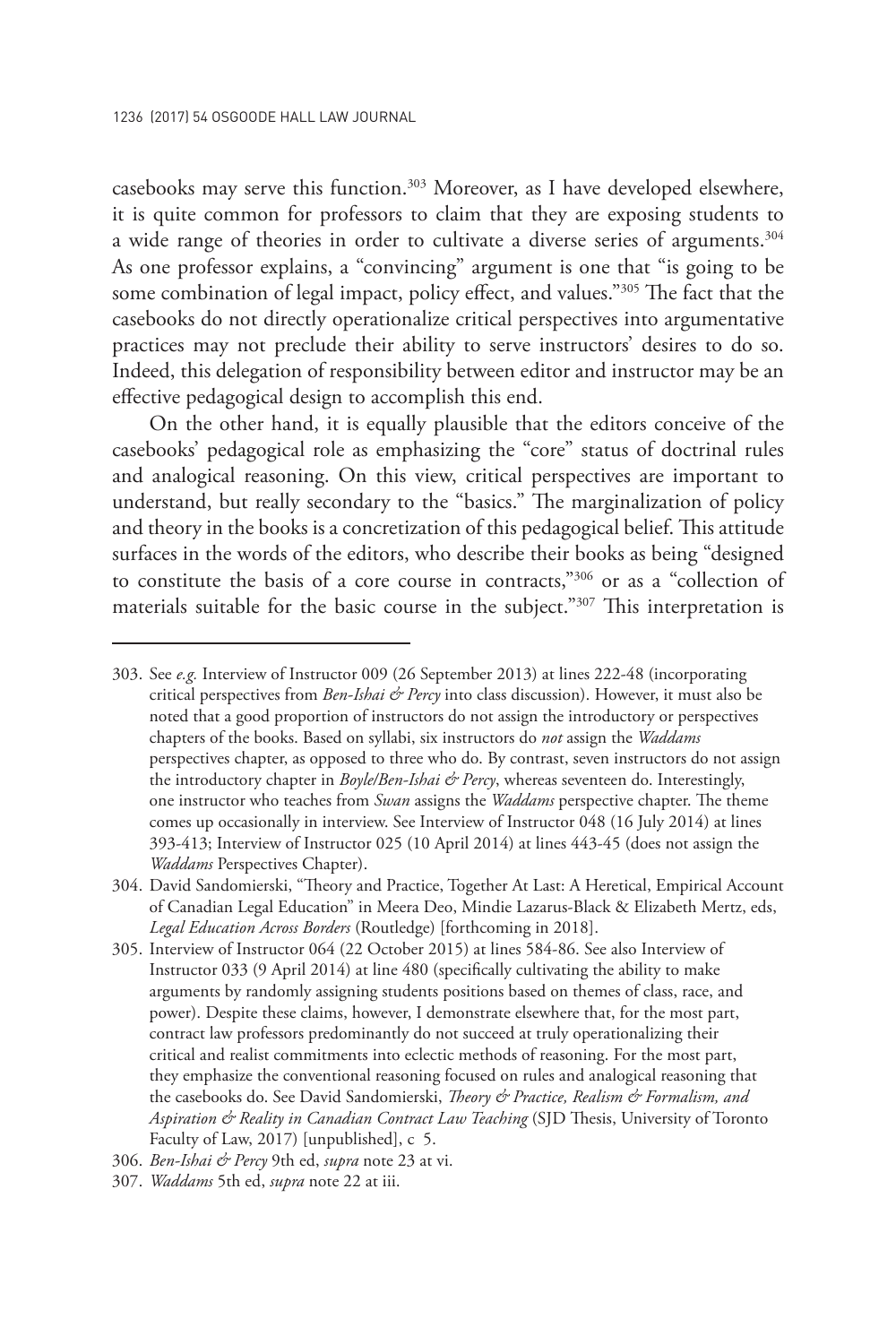further supported by the fairly common tendency of contract law professors to produce their own supplements in order to highlight critical perspectives<sup>308</sup> or to counteract the perceived shortcomings of the casebooks.<sup>309</sup>

Which is the more accurate view? Certainly, among contract law professors, the answer is one of diversity and pluralism. The very survival in the marketplace of *Swan* makes any sweeping generalization impossible: Many instructors specifically use *Swan* because its overarching argument enables them to operationalize ideas of legal realism into practice and diverse modes of legal thinking.<sup>310</sup> Nevertheless, the majority market share of the other two books, the fact that their editors come from almost every common law Canadian law school, and the fact that the books undergo regular restructuring and editing, suggest that the dominant messages of

310. See *e.g.* Interview of Instructor 013 (29 May 2013) at lines 55-87, 111-24:

the Swan and Reiter book … make[s] decisions based on a *complex matrix of things* including the facts, their … response to the facts, motivated by concerns about fairness, and then using legal argumentation to support the conclusion. … I think that that is a much more accurate way of describing what courts do and how judges actually do make decisions, and therefore if you're trying as a lawyer to either predict what's going to happen in a case, or you're trying to put together an argument with a view to determining what's going to happen in a case, or you're drafting a contract with a view to trying to achieve a specific legal result, you need to take into account all of those things."

See also Interview of Instructor 023 (24 April 2014) at lines 315-26.

<sup>308.</sup> See *e.g.* Interview of Instructor 009, *supra* note 303 at lines 106-49. Of the 58 professors who assigned a commercial casebook, 21 assigned supplementary materials that included scholarly articles. An additional 11 professors assigned supplementary materials that focused primarily on additional cases or references to short pieces of legislation.

<sup>309.</sup> See *e.g.* Interview of Instructor 006 (25 February 2013) at lines at 67-124 (insufficient problems and exercises in all Canadian casebooks); Interview of Instructor 010 (6 June 2013) at lines 200-43 (providing more contemporary examples than in *Ben-Ishai & Percy* to appeal to students' sense of relevance); Interview of Instructor 021 (9 April 2014) at lines 556-608 (filling in key moments missed when some cases taken out of *Ben-Ishai & Percy*); Interview of Instructor 017, *supra* note 142 at lines 109-203 (providing more context, more contemporarily relevant examples, and more gendered material than in *Waddams*); Interview of Instructor 027 (9 May 2014) at lines 621-49 (providing extended excerpts to teach the cases more as "parables" in contrast to the editing in *Waddams* that "strip[s] the guts out of cases"); Interview of Instructor 033, *supra* note 305 at lines 240-56, 324-57 (supplementing the "weak section on the … explicit role of public policy and morality" in *Ben-Ishai & Percy*, and exposing students to the themes of "sex, race, and power" in a more detailed way than the introduction does); Interview of Instructor 035 (4 March 2014) at lines 616-37 (without a "conscious effort" to include "big picture issues," they would be missed because *Ben-Ishai & Percy* "doesn't really raise those issues at all … and that would be one of my minor disappointments"). Occasionally, instructors feel the need to supplement *Swan*, too. See *e.g.* Interview of Instructor 016 (5 June 2013) at lines 741-47.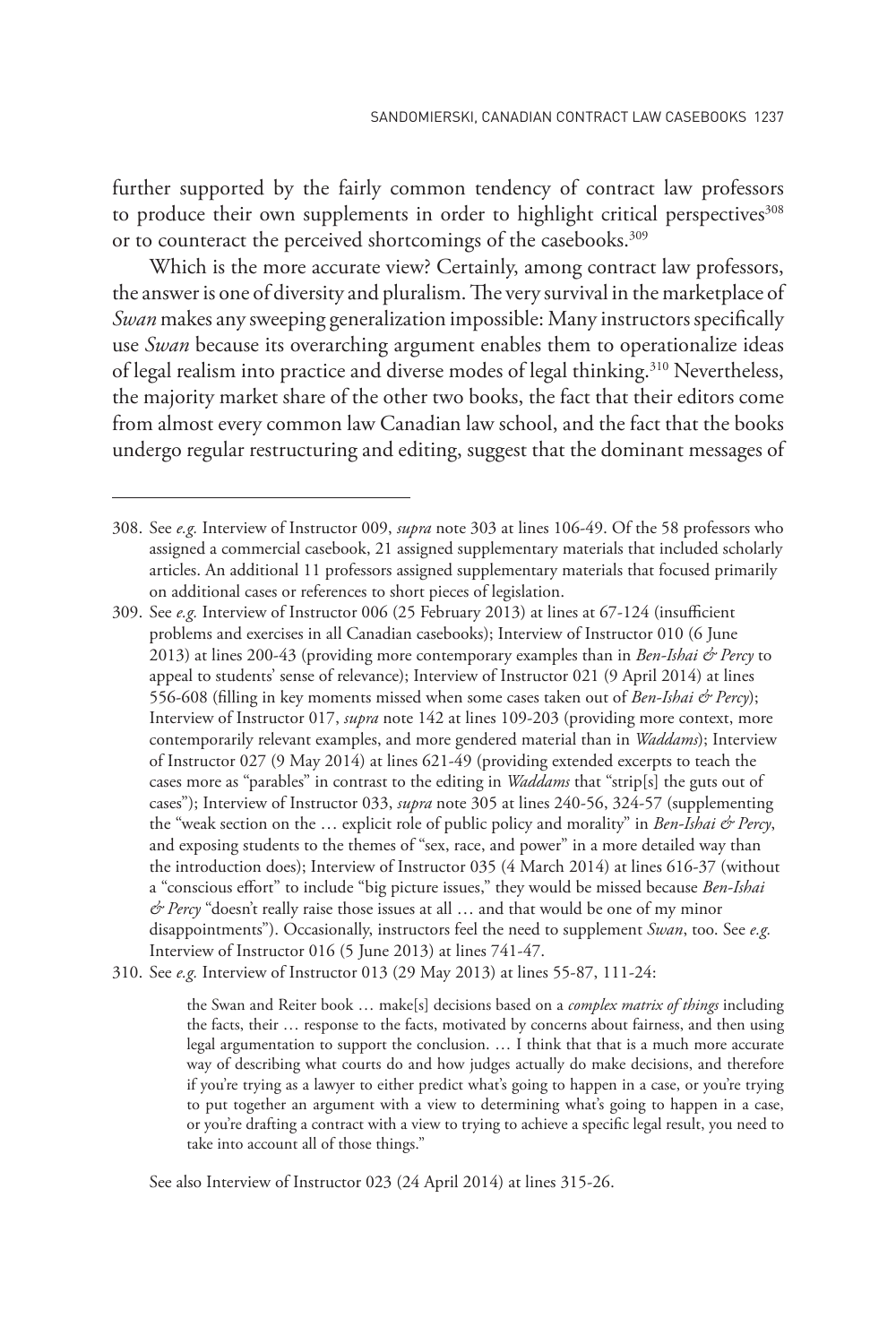the casebooks do illustrate a widespread viewpoint. This viewpoint surfaces in the ideas expressed by a number of professors that "critical" perspectives are a tertiary concern after acquiring "knowledge of the rules" and "legal reasoning skills."311 A good number underemphasize or altogether eschew critique, on the grounds that one cannot productively be critical until one knows the "basics."312

The idea that the casebooks are primarily a launching pad for instructors to realize their own desired ends may be too simplistic and disregard the integral role that the books play in the construction of legal consciousness.<sup>313</sup> As artifacts, casebooks capture and reflect the attitudes of their editors, who are teachers themselves. As pedagogical tools, they structure and guide the way that instructors teach the course. Many of these instructors are not specialists, and may be inclined to defer to the methodological and substantive guidance of the expert editors.314 Moreover, many professors do not engage in a systematic review of the casebooks prior to selecting them; informal pressure to adopt

<sup>311.</sup> See *e.g.* Interview of Instructor 026 (24 April 2014) at lines 201-49 (just mentioning the first two); Interview of Instructor 050 (2 June 2014) at lines 37-57; Interview of Instructor 022 (19 February 2014) at lines 403-35; Interview of Instructor 038 (20 May 2014) at lines 91-134; Interview of Instructor 011 (date redacted) at lines 57-70.

<sup>312.</sup> See *e.g.* Interview of Instructor 006, *supra* note 309 at line 308; Interview of Instructor 030 (27 March 2014) at line 121; Interview of Instructor 054 (9 May 2014) at line 923; Interview of Instructor 059 (23 July 2014) at line 292; Interview of Instructor 039 (8 June 2014) at lines 609, 641.

<sup>313.</sup> *Cf* Angela Fernandez & Markus D Dubber, eds, *Law Books In Action: Essays on the Anglo-American Legal Treatise* (Oxford: Hart, 2012).

<sup>314.</sup> See *e.g.* Interview of Instructor 021, *supra* note 309 at lines 549-54 ("[*Boyle/Ben-Ishai & Percy*] was the book that was being used here. … When I did my graduate work, contract law was not my area. So … I said, 'What's the easiest path of resistance here?' And I picked up that book"); Interview of Instructor 062 (16 May 2014) lines 815-17 ("I was *loath* to make any changes. I didn't remove anything because I thought, 'Who am I to remove something? If [the editor] thinks it's relevant, I'm going to keep it'"); Interview of Instructor 026, *supra* note 311 at lines 587-603 ("I thought about making my own syllabus, but I hadn't studied law in Canada. … For my commercial law course … I *did* design my own syllabus, and it was an *enormous* amount of work. … I didn't want to do that for a first year course for … I was a totally inexperienced teacher. … So I wanted to use one of the established casebooks"); Interview of Instructor 051 (16 July 2014) at lines 194-99 ("I'd never taught Contracts before and … trying to reinvent the wheel when you're in your first year teaching is as I've learned from experience, … generally a good idea. It's better to … take … what's there and … *then* decide what you want to change").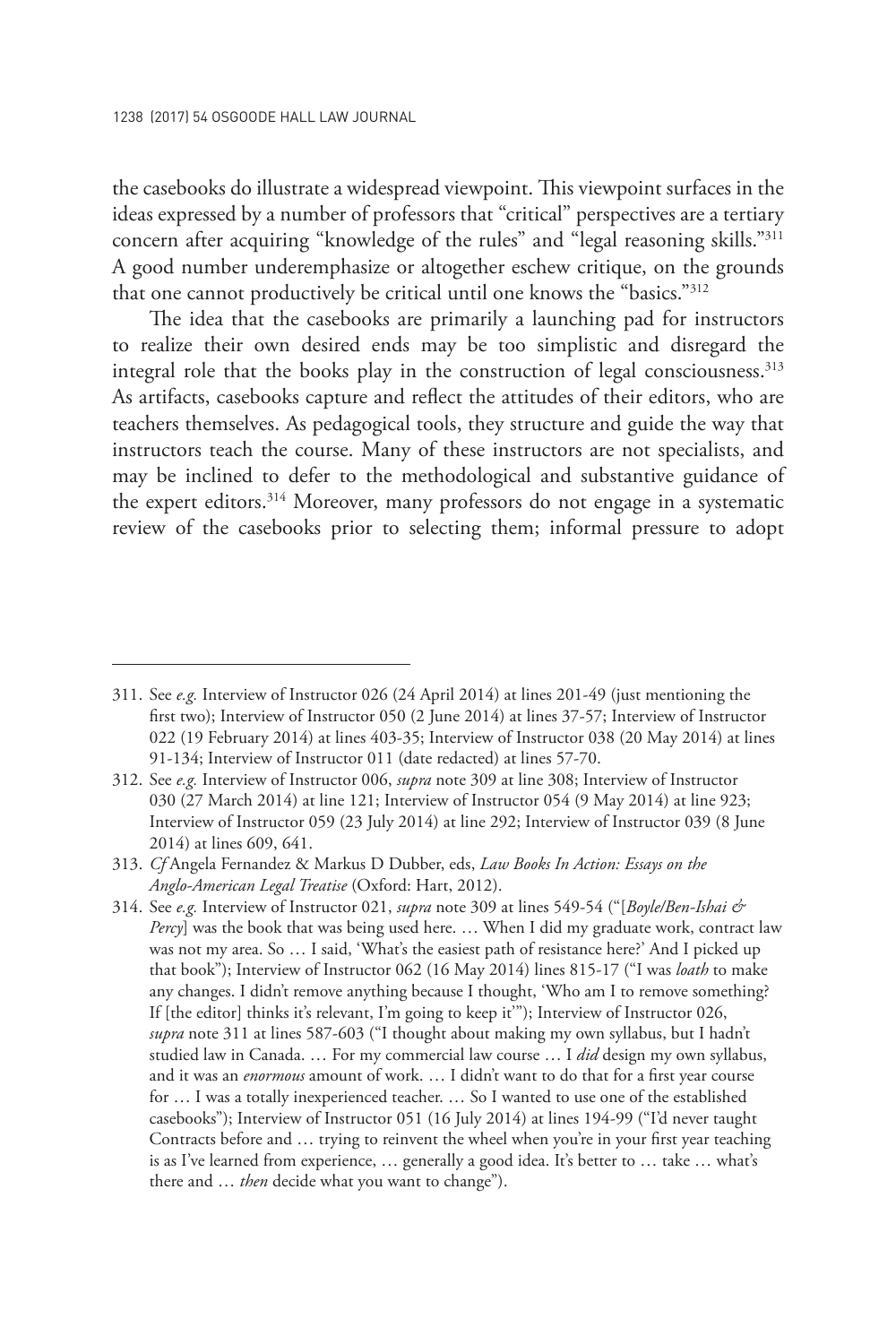the "house" book is often too hard to resist.315 Sunk costs are also an issue: it is relatively rare for instructors to change books.<sup>316</sup> Accordingly, these books not only provide a template around which instructors may design a course, they communicate authoritative understandings about the "core" substance and methodology of contract law. Given this entangled function of reflecting and

316. Only thirteen professors described changing casebooks, or indicated an intention to do so (of these, only two (Professors 25 and 51) indicated having tried all three). The overwhelming impression is that most professors choose one casebook and stick with it, often because of the investment made. See *e.g.* Interview of Instructor 017, *supra* note 142 at lines 572-83 ("What I think can sometimes happen, is that, so you've been doing it a certain way—you just keep doing it that way because it's just way easier and you can spend your time on other things"); Interview of Instructor 065 (11 April 2015) at lines 136-38 ("to be honest with you, [*Ben-Ishai & Percy*] wasn't *my* selection, and it's just been more a product of the fact that that is now the casebook that I've used and will going forward"). Some professors indicated a commitment to alternating casebooks in order to seek a better fit with their convictions about law, or to keep things fresh for students, but these seemed to be exceptions that proved the rule. See *e.g.* Interview of Instructor 013, *supra* note 310 at lines 55-78

> (I had a long conversation with John Swan, as he then was, and he convinced me. He said to me something that resonated to me based on my experience in practice which was that the issues that we focus [on] … in the Boyle and Percy approach … put emphasis on the wrong things— … technical issues of contract formation which in the vast majority of cases … are *not issues at all*. And that the much more complex and indeed for that reason socially important … issues are issues related to damages, and remedies more generally. … I decided … that I would investigate using his book and after looking at it, was convinced that it was a better tool for teaching contracts to students in a way that would allow them to *appreciate* not only what was important about contracts, but … would give them a *better sense* of the nature of contract law rules);

Interview of Instructor 025, *supra* note 303 at lines 302-303 ("I just think [switching casebooks is] a good thing to do. To some extent it shakes up the students a little").

<sup>315.</sup> The professors who spoke about the process of selecting a casebook overwhelmingly adopted the "house book." Of these, nineteen (Professors 6, 11, 16, 17, 21, 26, 33, 35, 38, 45, 51, 54, 57, 59, 61, 65, and 66) described their decisions as being motivated by wanting to have consistency with fellow instructors, as wanting to draw on colleagues' experience, or simply not wanting to "buck" the trend. By contrast, only one (Professor 26) described reviewing all three casebooks in detail prior to teaching the course the first time. See *e.g.* Interview of Instructor 017, *supra* note 142 at lines 552-64 ("I was going to try to use Angela Swan's … but I felt as a starting person, 'No—I can't do that! I have to use the house book.' … Because I have ... no credibility. ... [I]t's very difficult I think when you're first starting out to *buck*"). Most of the time, the pressure was only informal, but in one case there was a specific intervention by the Dean to adopt the house book. See Interview of Instructor 041 (date redacted) at lines 555-59 ("The Dean … came to me and said, 'Okay, you're the only one who's not—you're the *junior person*. You don't want to be … seen as being different unless you're really committed to it. So are you really committed to it?' And I said, 'No, not particularly'").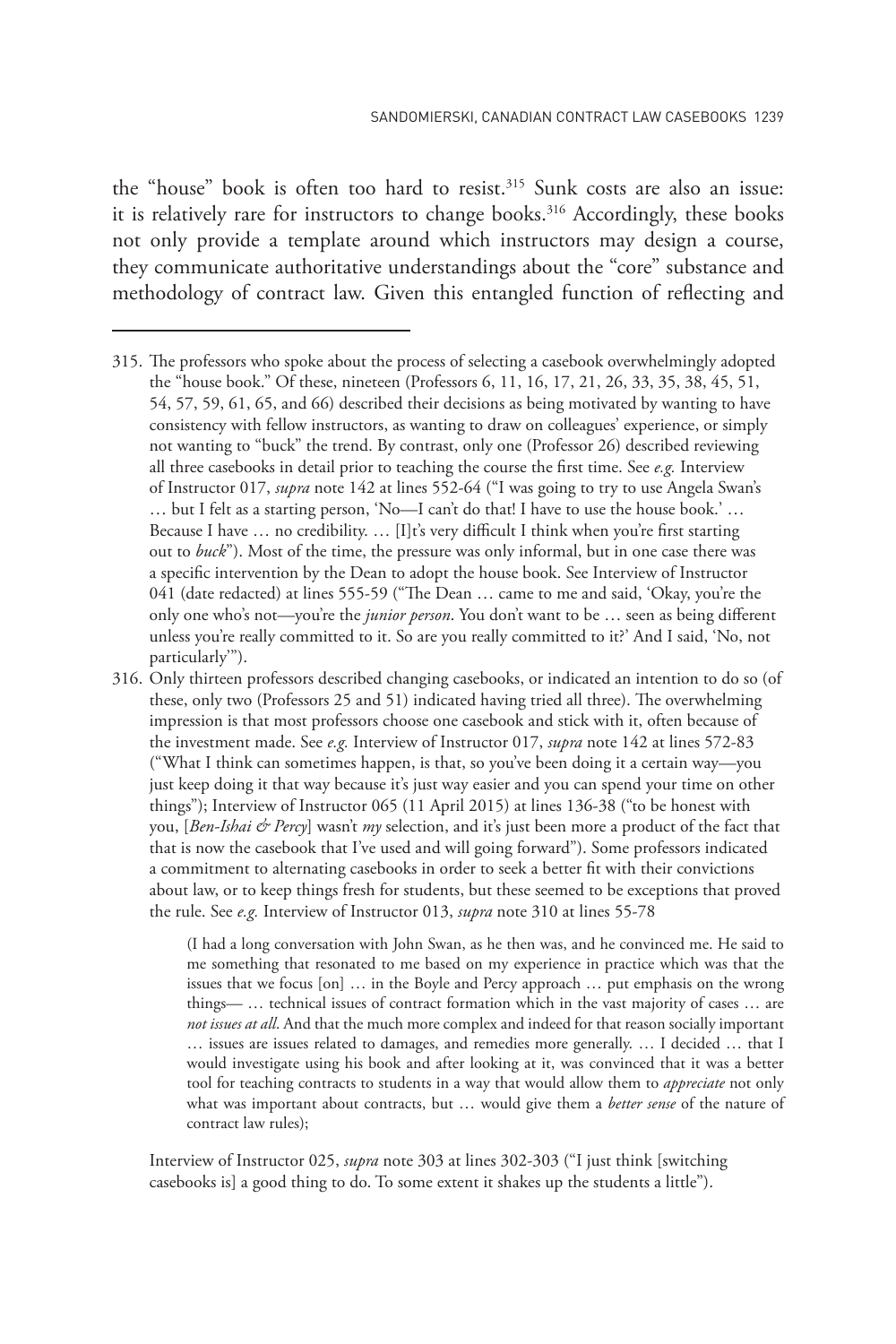constituting legal consciousness, the casebooks' tendency toward homogenous methodology combined with theoretical eclecticism may have a great deal to say about Canadian legal thought more generally.

### CONCLUSION: BACK TO THE FUTURE

Canadian casebooks can at times seem curiously anachronistic. Continual refinements have brought in contemporary examples but have not fundamentally changed the perspectival framing of the books, which came of age in the late 1970s. The dominant theoretical framing remains the realist attack on the classical consensus, with a dose of seasoning from later schools of thought sprinkled throughout. The tension between these influences and the conventional execution was identified a generation ago, with the invocation that "issues raised in the introduction" should be better "integrated into the discussion of doctrine."317 After a generation of minimal progress on this front, today's challenges are analogous, but much more thoroughgoing. My analysis of the casebooks suggests three avenues for remedial inquiry and response.

### A. INCORPORATING THEORETICAL ECLECTICISM INTO LEGAL METHODOLOGY

If the desire is to consistently carry through the commitments of American Legal Realism and its heirs, then at minimum Canadian casebook editors ought to confront the challenge of incorporating their theoretical commitments into a broader view of what constitutes legal reasoning and methodology. Consciousness about conflicting values, unequal treatment of persons according to class, race, and gender, economic behaviour, and injustice ought to be operationalized into a rigorous set of policy and argumentative skills and treated as core elements of the lawyer's "eclectic toolkit." Inspiration may be sought from other casebooks that attempt to do this explicitly.<sup>318</sup>

### B. AN EXPLICIT DEFENCE

Alternatively, editors may wish to confront, acknowledge, and defend a commitment to methodological homogeneity. A strong rule-of-law argument, akin to the one imputed to Waddams and McCamus above, could serve to justify a focus on legal rationality. It could be defended as consistent with theoretical

<sup>317.</sup> Manwaring, *supra* note 19 at 785*.*

<sup>318.</sup> See *e.g.* Markovits, *supra* note 299.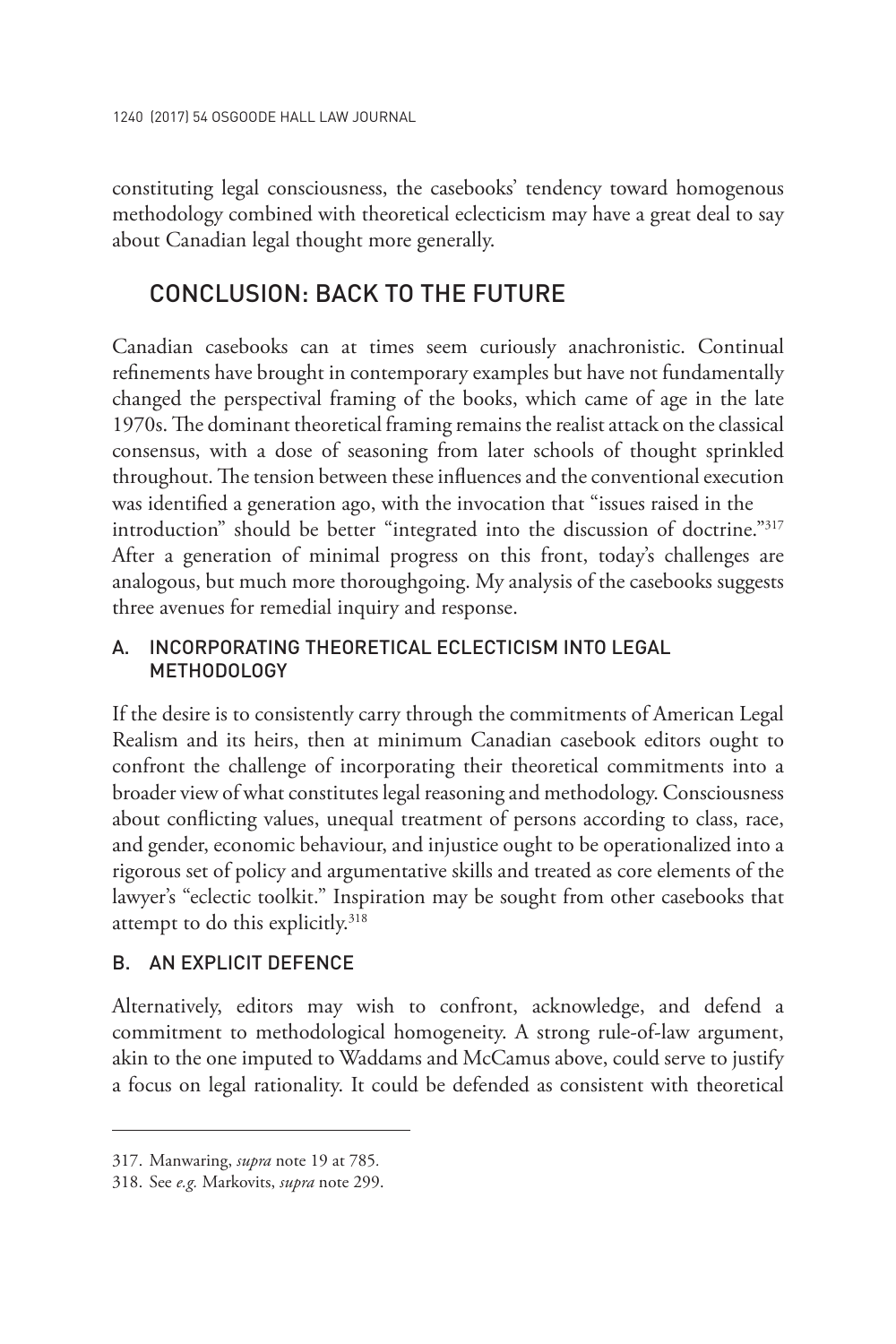eclecticism on the grounds that operationalizing theoretical commitments into methodological practice risks instrumentalizing and diluting these powerful critiques, and that the theories should be preserved pure for the social purpose of critique. This avenue would have the virtue of bringing any background commitments to the fore, so that they may be subject to conscious scrutiny and scholarly debate.

#### C. A THIRD WAY: A NEW FRAMEWORK FOR STUDYING CONTRACT LAW

There is a third option. This is to acknowledge the natural limits of teaching contract law using judicial decisions and to transend them via a wholesale project of pedagogical reform. Specifically, a new set of materials could be designed around, as the *Boyle and Percy* editors initially suggested in 1981, "empirically recurring problems for contracting parties."319 Such a set of materials would shift the focus away from the rules and legal reasoning found in decided cases toward the actual practices and norms involved in everyday contracting. The prevailing metaphor for the contract law casebook—a portable law library<sup>320</sup>—could be reimagined into a version of field notes that capture, or a field guide that structures, empirical observations of contract law in action.<sup>321</sup>

Such a model would have a number of virtues. The sociological approach could contribute to bringing critical, policy, and other perspectives into the core of legal reasoning. Empirical examples would expose students to concrete illustrations of injustice and systemic barriers to the law's pursuit of fairness. The policy choices and problem-solving skills needed to confront these issues would appear as pressing and relevant to what law is (and lawyers are) meant to do. Second, such materials could make the Fullerian goal of producing social architects via an emphasis on multiple legal processes more attainable. In the United States, at least, attempts to embody methodological pluralism, even

<sup>319.</sup> *Boyle & Percy* 2nd ed, *supra* note 23 at 14 lviii. The benefits of such an approach were floated even earlier. See *Milner* 1st ed, *supra* note 20 at xvi ("We are, I think, still lagging behind the other social sciences in our study of the law-in-action, yet that is where the functional analysis receives its only important testing").

<sup>320.</sup> See *Milner* 1st ed, *supra* note 20 at vii; Bruce Kimball, "Langdell on Contracts and Legal Reasoning: Correcting the Holmesian Caricature" (2007) 25:2 Law & Hist Rev 345 at 348.

<sup>321.</sup> *Cf* Interview of Instructor 042, *supra* note 265 at lines 110-12, 640-45 ("The difficulty is that you can't go on *field trips* inside of law firms to watch the constitution of contracts, the formation of contracts, in action. … Take the field trip to Bay Street, and as often as not, you'll find folks engaged in long-term planning exercises, not adjudicative exercises, in respect of which—drafting a will, or incorporating a company, or preparing a trust instrument, or negotiating a contract, or doing tax planning—the role of law is invisible").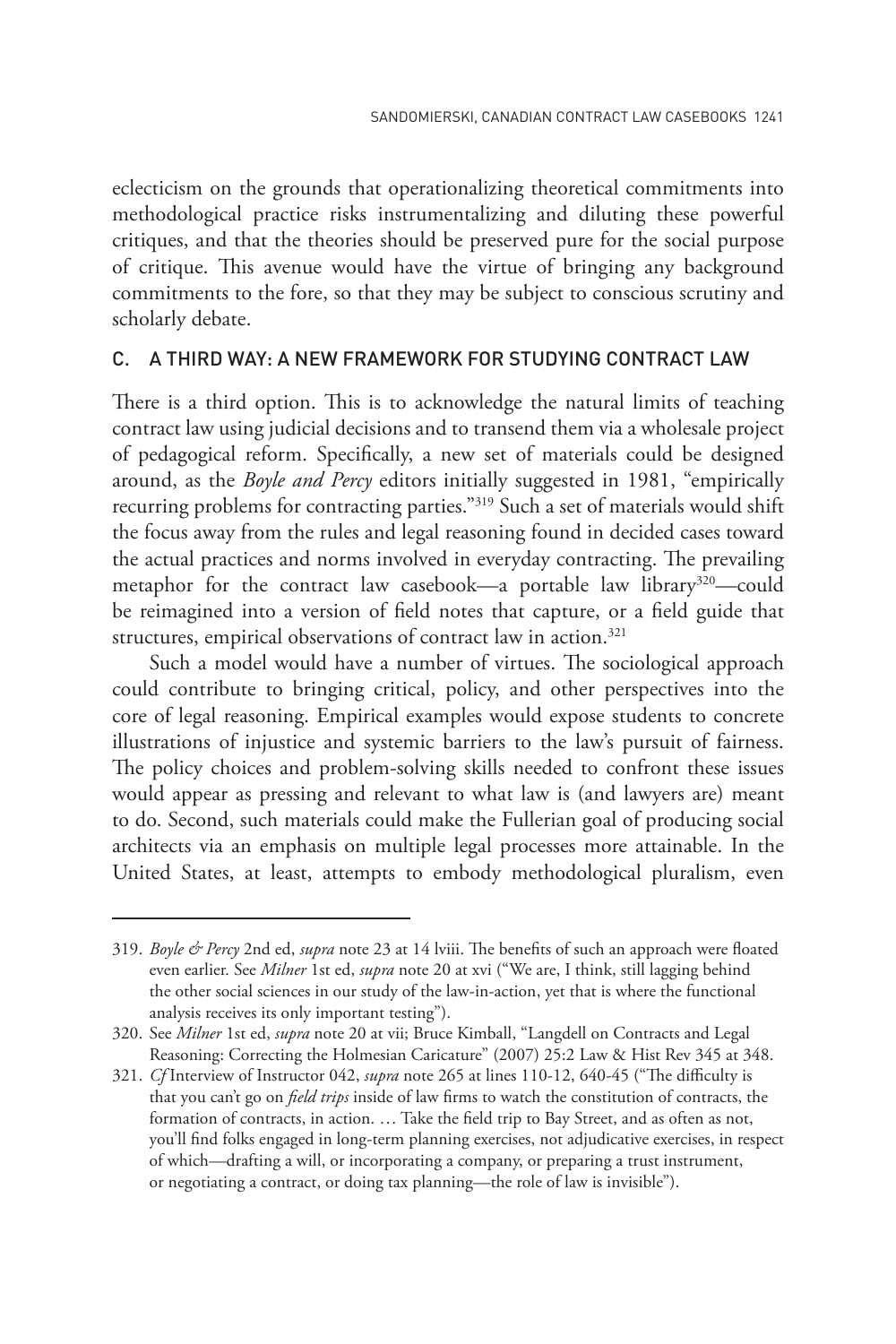when explicitly highlighting legislative processes, are still curiously intertwined with appellate case law.<sup>322</sup> A set of sociological legal materials could disrupt this tendency.

Moreover, this embrace of "process" pluralism could lead to a more robust legal pluralism. In one respect, focusing on real contracting behaviour could highlight parties' private normative systems, and suggest to students that their "toolkit" should include the ability to identify and navigate alternate normative environments, deploying versatile skills and strategies to diverse situations.<sup>323</sup> In another respect, de-centring state normativity may have the effect of making other legal traditions more visible in, and relevant to, "core" contract study. In this regard, a sociological set of contract materials could help incorporate Indigenous perspectives and traditions into the Contract Law course—for example, by studying exchange practices in traditional communities, the effects on planning and exchange caused by changes to restrictions on reserve land ownership,324 or the distinctive practices of negotiation and interpretation of treaties<sup>325</sup>—consistent with the spirit of Recommendations 27 and 28 of the Truth and Reconciliation Commission of Canada.<sup>326</sup>

The challenges of producing such a set of materials are real, not the least of which is the cost and difficulty of obtaining proprietary and confidential information that might accurately reflect parties' actual negotiating practices. But better to confront these barriers than to acquiesce to the veiled power of inertia and the subconscious. Over a century has passed since the realist invitation to

<sup>322.</sup> See *e.g.* Markovits, *supra* note 299 (focusing on appellate cases in a methodologically plural approach to contract law); John F Manning & Matthew Stephenson, eds, *Legislation and Regulation* (New York: Foundation Press, 2010) (a casebook format for the new course of the same title). See also Kennedy & Fisher, *supra* note 8 at 5 ("it continues to be true that 'thinking like a lawyer' means thinking like an appellate judge")*.*

<sup>323.</sup> *Cf* Interview of Instructor 042, *supra* note 265 at lines 79-95:

I try to persuade students that contract is a dynamic and forward-looking mode of social ordering and that therefore it's a course about lawyers' involvement in the construction of little legal systems, each time they negotiate a contract. And although it's a planning exercise, a dynamic forward-looking exercise, there are all kinds of really good skills that are grounded in law, but are nonetheless skills. So, negotiation, figuring out how much to say when and where, determining how many of a client's instructions should be acted upon, *and* later on, maybe, having to convert a deliberately ambiguous or informal arrangement into codified form.

<sup>324.</sup> See *Jobs and Growth Act, 2012*, RSC 2012, c 31 (5th Supp), ss 206-209.

<sup>325.</sup> On this last point, see *Boyle & Percy* 7th ed, *supra* note 23 at 11 (a passage removed in the eight edition).

<sup>326.</sup> Truth and Reconciliation Commission of Canada, *Calls to Action* (Winnipeg, MB: Truth and Reconciliation Commission of Canada, 2015) at 3.